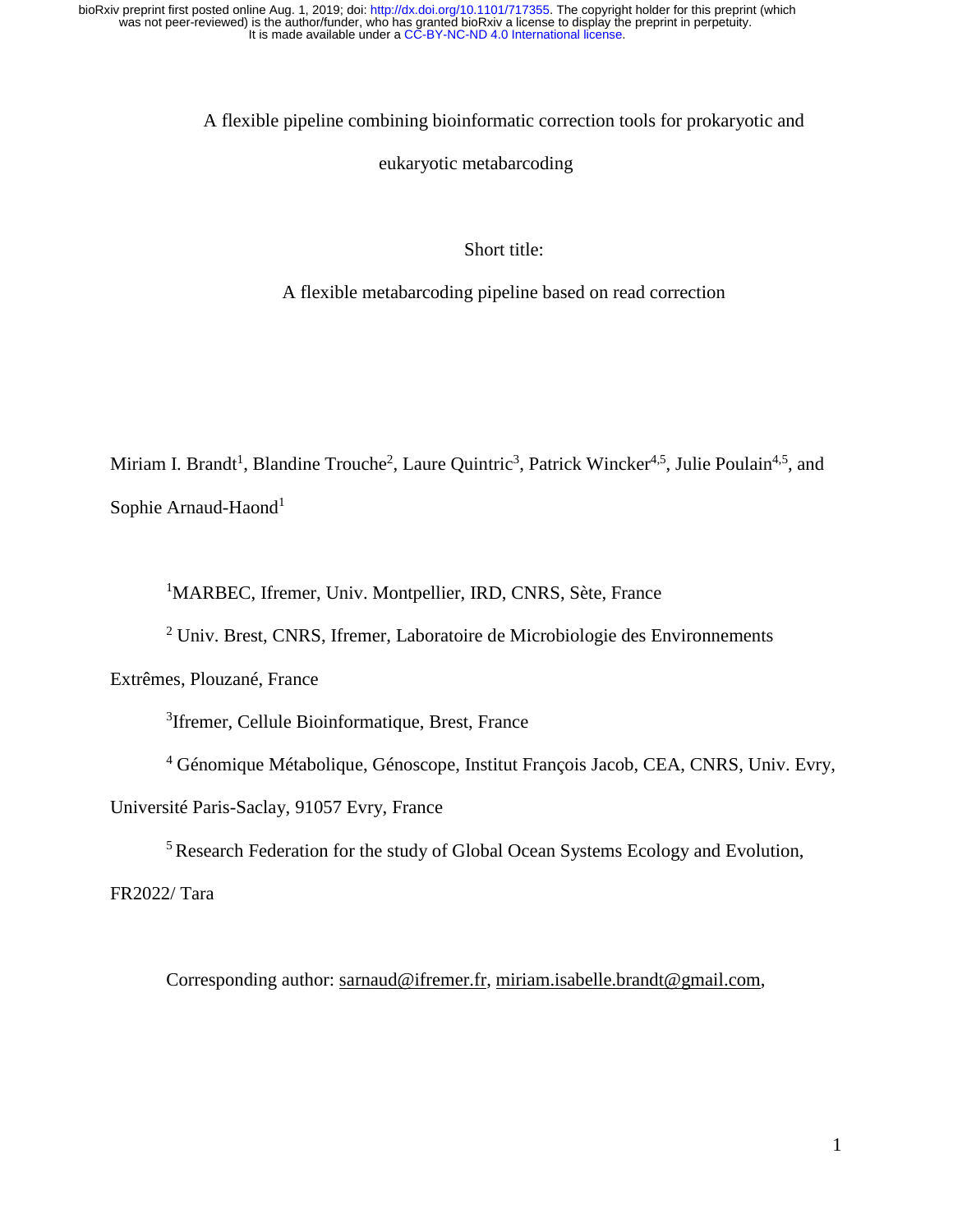#### **ABSTRACT**

1 Environmental metabarcoding is an increasingly popular tool for studying biodiversity in 2 marine and terrestrial biomes. As metabarcoding with multiple markers, spanning several branches 3 of the tree of life is becoming more accessible, bioinformatic pipelines need to accommodate both 4 micro- and macro biologists. We built and tested a pipeline based on Illumina read correction with 5 DADA2 allowing analysing metabarcode data from prokaryotic and eukaryotic life compartments. 6 We implemented the option to cluster ASVs into Operational Taxonomic Units (OTUs) with 7 swarm v2, a network-based clustering algorithm, and to further curate the ASVs/OTUs based on 8 sequence similarity and co-occurrence rates using a recently developed algorithm, LULU. Finally, 9 a flexible taxonomic assignment of the Amplicon Sequence Variants (ASVs) was added *via* the 10 RDP Bayesian classifier or by BLAST. We validate this pipeline with ribosomal and mitochondrial 11 markers using eukaryotic mock communities and 42 deep-sea sediment samples. The comparison 12 of BLAST and the RDP Classifier underlined the potential of the latter to deliver very good 13 assignments, but highlighted the need for a concerted effort to build comprehensive, yet specific 14 databases adapted to the studied communities. The results underline the advantages of clustering 15 and LULU-curation for producing metazoan biodiversity inventories, and show that LULU is an 16 effective tool for filtering metazoan molecular clusters while avoiding arbitrary relative abundance 17 filters. Overall conservative estimates of diversity can be obtained using DADA2 and LULU 18 correction algorithms alone, or in combination with the clustering algorithm swarm v2 (i.e. to 19 obtain ASVs or OTUs), depending on the objective of the study.

20

21

22 Key words: Biodiversity, bioinformatics, environmental DNA, metabarcoding, mock 23 communities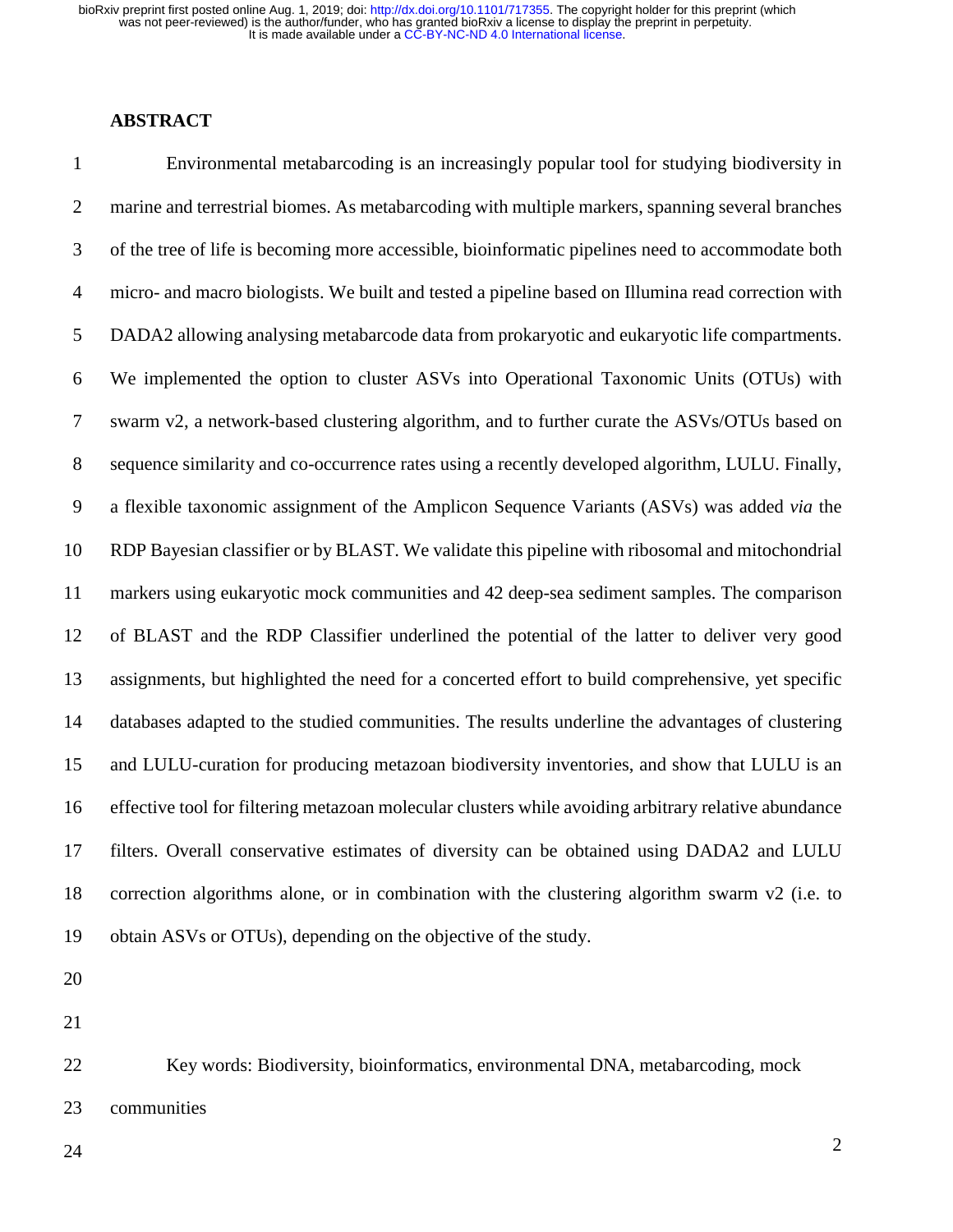## 25 **INTRODUCTION**

26 High-throughput sequencing (HTS) technologies are revolutionizing the way we assess 27 biodiversity. By producing millions of DNA sequences per sample, HTS now allows broad 28 taxonomic biodiversity surveys through metabarcoding of bulk DNA from complex communities 29 or DNA directly extracted from soil, water,  $\Theta$  air samples, i.e. environmental DNA (eDNA). First 30 developed to unravel cryptic and uncultured prokaryotic diversity, metabarcoding methods have 31 been extended to eukaryotes as powerful, non-invasive tools, allowing detection of a wide range 32 of taxa in a rapid, cost-effective way using a variety of sample types (Creer et al., 2016; Stat et al., 33 2017; Taberlet, Coissac, Hajibabaei, & Rieseberg, 2012; Valentini, Pompanon, & Taberlet, 2009). 34 In the last decade, these tools have been used to describe past and present biodiversity in terrestrial 35 (Ji et al., 2013; Pansu et al., 2015; Slon et al., 2017; Yoccoz et al., 2012; Yu et al., 2012), freshwater 36 (Bista et al., 2015; Deiner, Fronhofer, Mächler, Walser, & Altermatt, 2016; Dejean et al., 2011; 37 Evans et al., 2016; Valentini et al., 2016), and marine (Bik et al., 2012; Boussarie et al., 2018; De 38 Vargas et al., 2015; Fonseca et al., 2010; Massana et al., 2015; Pawlowski et al., 2011; Salazar et 39 al., 2016; Sinniger et al., 2016) environments.

40 As every new technique brings on new challenges, a number of studies have put 41 considerable effort into delineating critical aspects of metabarcoding protocols to ensure robust and 42 reproducible results (see Fig.1 in Fonseca et al, 2018). Recent studies have addressed many issues 43 regarding sampling methods (Dickie et al., 2018), contamination risks (Goldberg et al., 2016), 44 DNA extraction protocols (Brannock & Halanych, 2015; Deiner et al., 2015; Zinger et al., 2016), 45 amplification biases and PCR replication levels (Alberdi, Aizpurua, Gilbert, & Bohmann, 2017; 46 Ficetola et al., 2015; Nichols et al., 2018). Similarly, computational pipelines, through which 47 molecular data are transformed into ecological inventories of putative taxa, have also been in 48 constant improvement. Indeed, PCR-generated errors and sequencing errors are major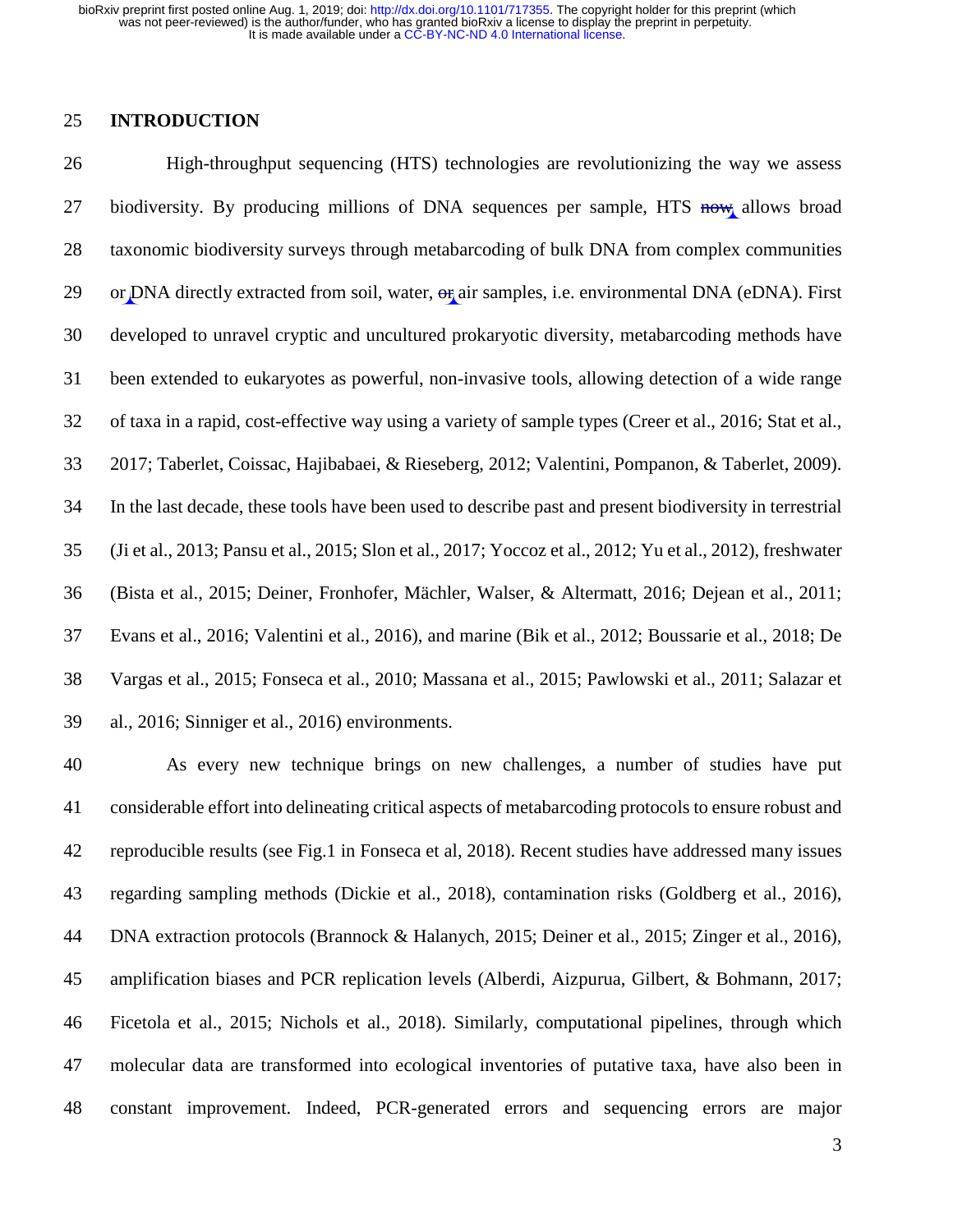49 bioinformatic challenges for metabarcoding pipelines, as they can strongly bias biodiversity 50 estimates (Bokulich et al., 2013; Coissac, Riaz, & Puillandre, 2012). A variety of tools have been 51 developed for quality-filtering amplicon data and removing erroneous reads to improve the 52 reliability of Illumina-sequenced **metabarcode** inventories (Bokulich et al., 2013; Eren, Vineis, 53 Morrison, & Sogin, 2013; Minoche, Dohm, & Himmelbauer, 2011). Studies that evaluated 54 bioinformatic parameters have generally **found these quality-filtering steps**, as well as arbitrarily 55 set clustering thresholds are the parameters that most strongly affect biodiversity inventories 56 produced by metabarcoding (Brannock & Halanych, 2015; Brown, Chain, Crease, MacIsaac, & 57 Cristescu, 2015; Clare, Chain, Littlefair, & Cristescu, 2016; Xiong & Zhan, 2018).

58 Recent bioinformatic algorithms for the processing of metabarcode data have been 59 developed to alleviate the influence of these two parameters. Amplicon-specific error correction 60 methods, commonly used to correct sequences produced by pyrosequencing (Coissac et al., 2012), 61 have now become available for Illumina-sequenced data. Published in 2016, DADA2 has quickly 62 become a widely used tool for Illumina sequence correction, particularly in the microbial world, 63 producing more accurate biodiversity inventories and resolving fine-scale variations by defining 64 Amplicon Sequence Variants (ASVs) (Callahan et al., 2016; Nearing, Douglas, Comeau, & 65 Langille, 2018).

66 Low abundance molecular clusters remain an issue in metabarcoding biodiversity 67 inventories, as it is challenging to discriminate valid but rare clusters from spurious ones. Singleton 68 removal (clusters with less than  $1-2$  total reads) is largely advocated  $\frac{1}{2}$  the metabarcoding 69 community (Clare et al., 2016) to limit the inflation of diversity due to the occurrence of spurious 70 sequences. However, this method is arbitrary and potentially hinders the detection of rare species 71 (Frøslev et al., 2017). LULU is a newly developed curation algorithm designed to filter out 72 remaining spurious clusters originating from PCR and sequencing errors, or from intra-individual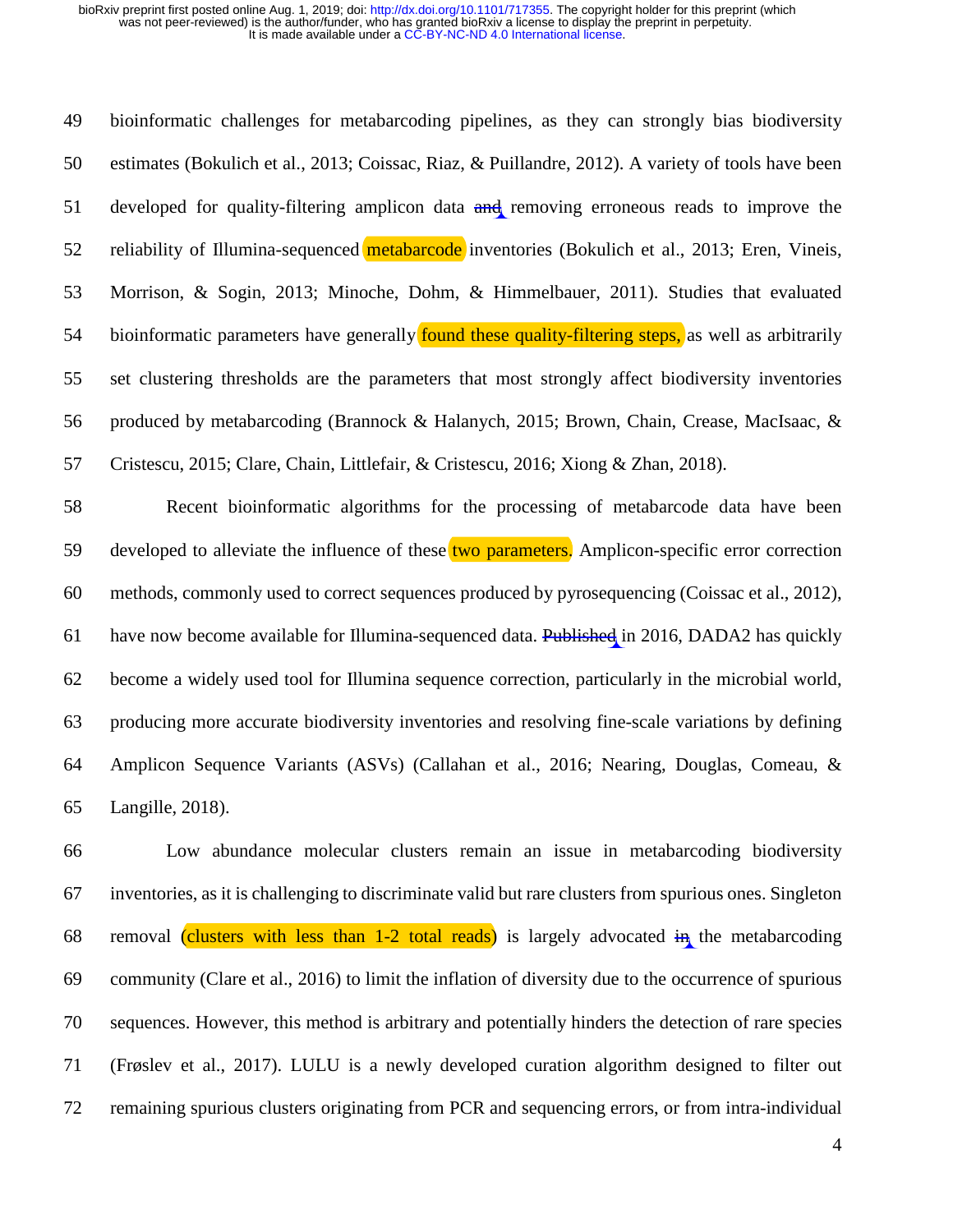73 variability (pseudogenes, heteroplasmy) based on objective criteria. Spurious clusters are detected 74 based on their similarity and co-occurrence rate with more abundant clusters, allowing obtaining 75 curated datasets while avoiding arbitrary abundance filters (Frøslev et al., 2017). The authors 76 demonstrated their approach on metabarcoding of plants using ITS2 (nuclear ribosomal internal 77 transcribed spacer region 2) and comparing several pipelines. Their results show that ASV 78 definition with DADA2, subsequent clustering to address intraspecific variation, and final curation 79 with LULU is the safest pathway for obtaining reliable and accurate metabarcoding data. The 80 authors conclude that their validation on plants is relevant to other organism groups and other 81 markers, while recommending future validation of LULU on mock communities.

82 There were historically two reasons for clustering sequences into Operational Taxonomic 83 Units (OTUs). The first was to limit the bias due to PCR and sequencing errors (and to some extent 84 also intra-individual variability linked to the existence of pseudogenes) by clustering erroneous 85 (and non-target) sequences with error free target sequences. The second was to delineate OTUs as 86 clusters of sequences that would best fit a "species level", i.e. the Operational Taxonomic Units 87 defined using a classical phenetic *proxy* (Sokal & Crovello, 1970).

88 The first issue being largely solved by the two correction algorithms DADA2 and LULU, 89 the relevance of the second objective, i.e. the delineation of OTUs, is now being discussed. Indeed, 90 after presenting their new algorithm on prokaryotic communities, the authors of DADA2 proposed 91 that the reproducibility and comparability of ASVs across studies challenge the need for clustering 92 sequences, as OTUs have the disadvantage of being study-specific and defined using arbitrary 93 thresholds (Callahan, McMurdie, & Holmes, 2017).

94 Nevertheless, it is widely recognized that homogeneous entities sharing a set of 95 evolutionary and ecological properties, i.e. species (de Queiroz, 2005; Mayr, 1942), sometimes 96 proposed to be designed as "ecotypes" for prokaryotes (Cohan, 2001; Gevers et al., 2005), represent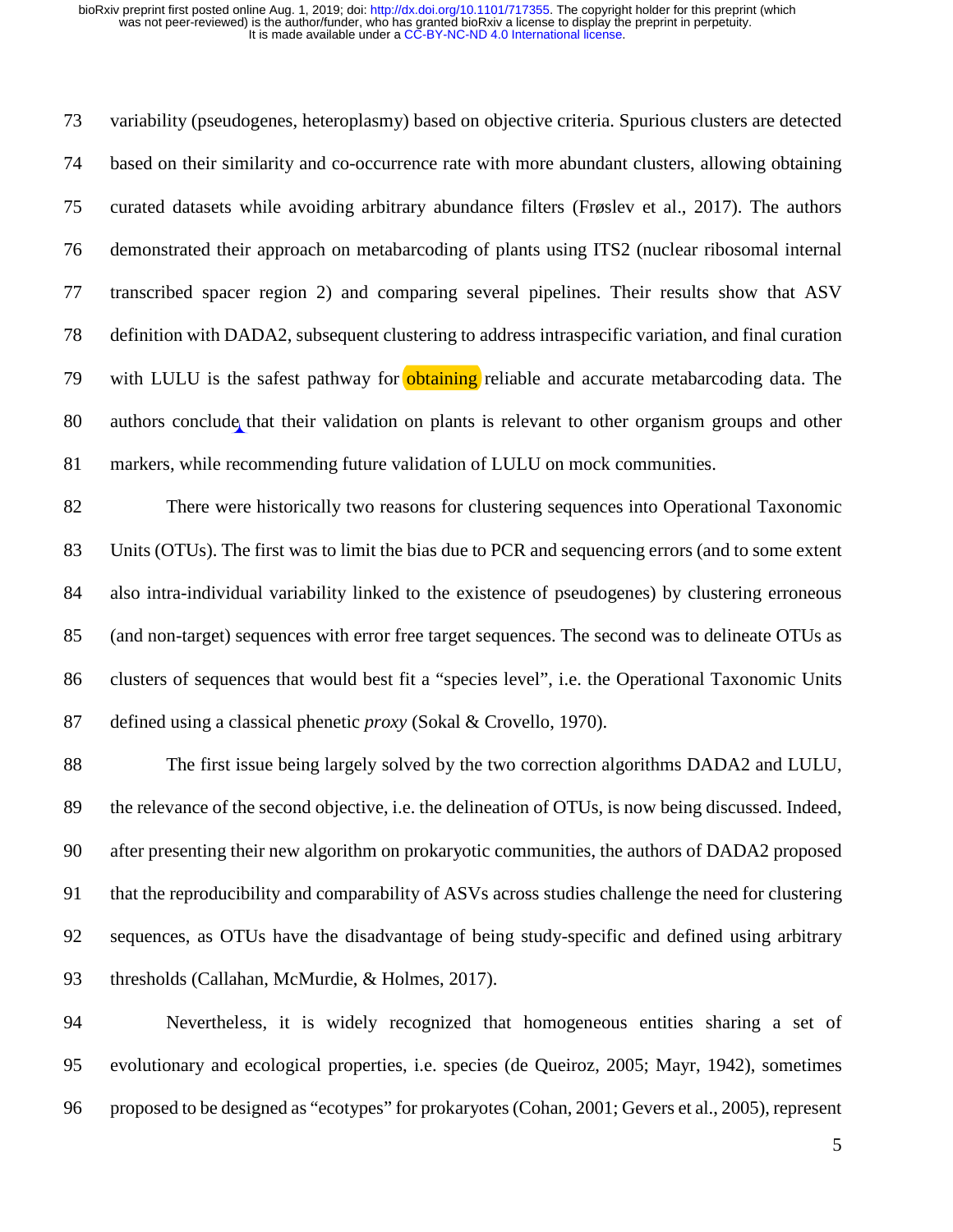97 a fundamental category of biological organization that is the cornerstone of most ecological and 98 evolutionary theories and empirical studies. Keeping ASV information for feeding databases and 99 cross-comparing studies is not incompatible with their clustering into OTUs, and this choice 100 depends on the purpose of the study (i.e. providing a census of the extent and distribution of genetic 101 polymorphism for a given gene, or a census of biodiversity to be used and manipulated in ecological 102 or evolutionary studies). In fact, obtaining a biodiversity inventory of metazoan communities 103 without clustering is likely to deliver a dataset hard to manipulate and interpret in a community 104 ecology framework. In such datasets each haplotype of the target gene in a given species will 105 represent an ASV, yet very distinct levels of intraspecific polymorphism can exist in the same gene 106 region due to both evolutionary and biological specificity (Bucklin, Steinke, & Blanco-Bercial, 107 2011; Phillips, Gillis, & Hanner, 2019). For COI for example, this has been reported among species 108 sampled in the same habitats (Plouviez et al., 2009). ASV-based inventories will thus be biased in 109 favour of taxa with high levels of intraspecific diversity, even though the latter are not necessarily 110 the most abundant ones (Bazin, Glémin, & Galtier, 2006). Such bias in biodiversity inventories 111 based on ASVs is likely to be magnified in presence-absence metabarcode datasets, commonly 112 used for metazoan communities (Ji et al., 2013).

113 Clustering sequences while avoiding arbitrary clustering thresholds is possible with tools 114 such as swarm v2, a single-linkage clustering algorithm (Mahe, Rognes, Quince, De Vargas, & 115 Dunthorn, 2015). Based on network theory, this algorithm aggregates sequences iteratively and 116 locally around seed sequences and determines coherent groups of sequences independent of 117 amplicon input order, allowing highly scalable, fine-scale clustering.

118 Here we evaluate the performance of DADA2 and LULU, using them alone and in 119 combination with swarm v2, to test the possibilities offered by these new tools on metazoan 120 communities revealed using both a mitochondrial COI marker (Leray et al., 2013) and the  $18S<sub>1</sub>$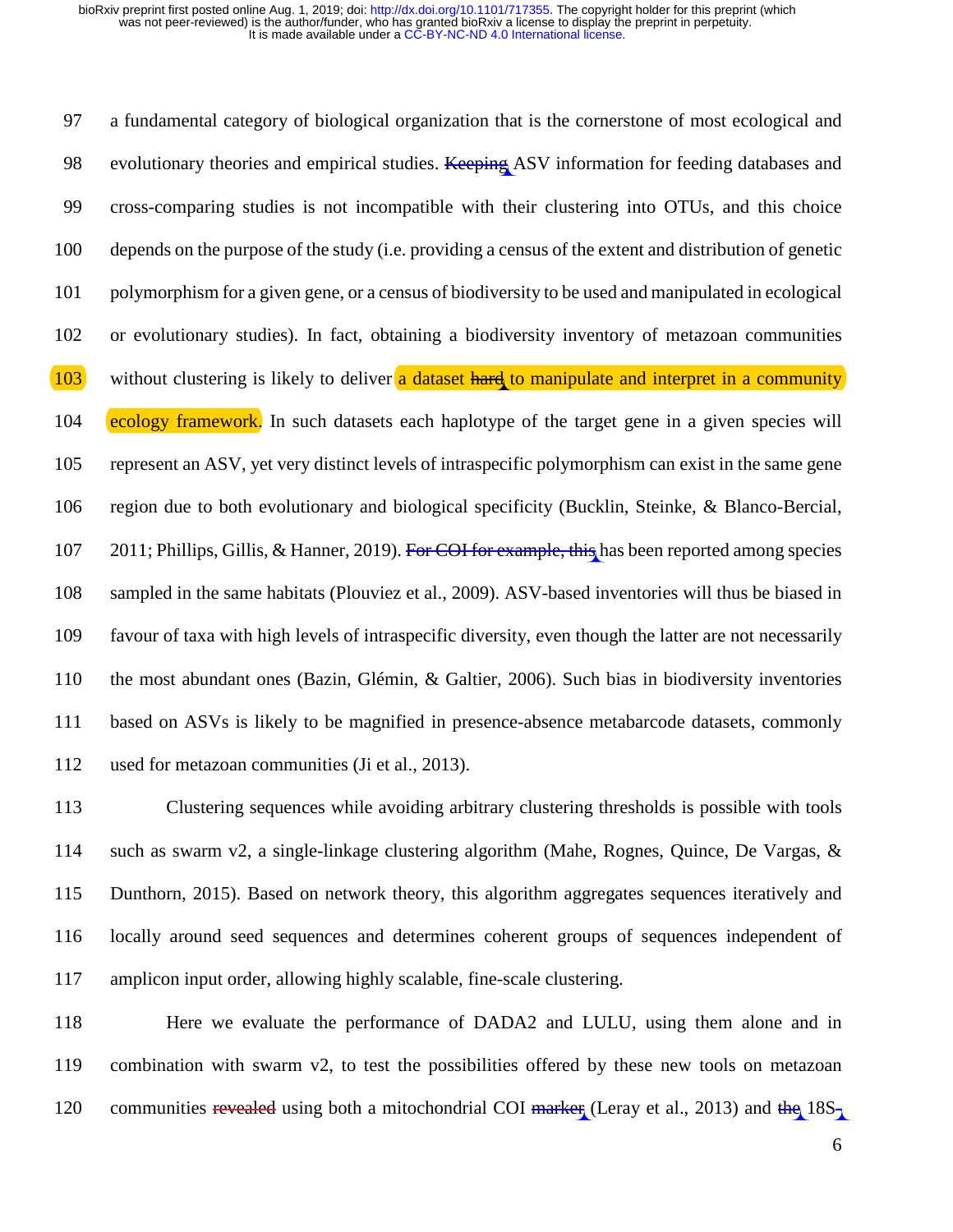| 121        | V1V2 (Sinniger et al., 2016) small subunit ribosomal RNA (SSU rRNA) bareode marker. For each        |
|------------|-----------------------------------------------------------------------------------------------------|
| 122        | of the markers, we evaluated the effect of read correction (using DADA2), clustering (using Swarm   |
| 123        | v2), and LULU curation to select the pipeline delivering the most accurate resolution in two deep-  |
| 124        | sea mock communities. We then test the different tools on a deep-sea sediment dataset in order to   |
| 125        | select an optimal trade-off between inflating biodiversity estimates and loosing rare biodiversity. |
| 126        | As a baseline for comparison and in the perspective of the joint study of metazoan and microbial    |
| 127        | taxa, we also analysed the 16S-V4V5 rRNA barcode on these natural samples (Parada, Needham,         |
| 128        | & Fuhrman, 2016).                                                                                   |
| 129        | Our objectives were to (1) select the most appropriate $\int$ Is allowing avoiding inflating        |
| 130        | biodiversity estimates while retaining rare biodiversity and (2) discuss the use of ASV and OTU-    |
| 131        | centred datasets depending on <b>taxonomic compartment of interest</b> and on study objectives.     |
| 132        |                                                                                                     |
|            |                                                                                                     |
| 133        | <b>MATERIALS AND METHODS</b><br>$\mathbf{1}$                                                        |
| 134        | <b>Preparation of samples</b><br>1.1                                                                |
| 135        | Mock communities                                                                                    |
| 136        | Genomic-DNA mass-balanced metazoan mock communities were prepared using                             |
|            | standardized $10$ ng/ $\mu$ L. DNA extracts of ten deep-sea specimens belonging to five taxonomic   |
| 137<br>138 | groups (Polychaeta, Crustacea, Anthozoa, Bivalvia, Gastropoda; Table S1). The mock                  |
| 139        | communities differed in terms of ratios of total genomic DNA from each species, with increased      |
| 140        | dominance of three species and secondary species DNA input decreasing from 3% to 0.7%.              |
| 141        |                                                                                                     |
| 142        | Environmental DNA                                                                                   |
| 143        | Sediment cores were collected from thirteen deep-sea sites ranging from the Arctic to the           |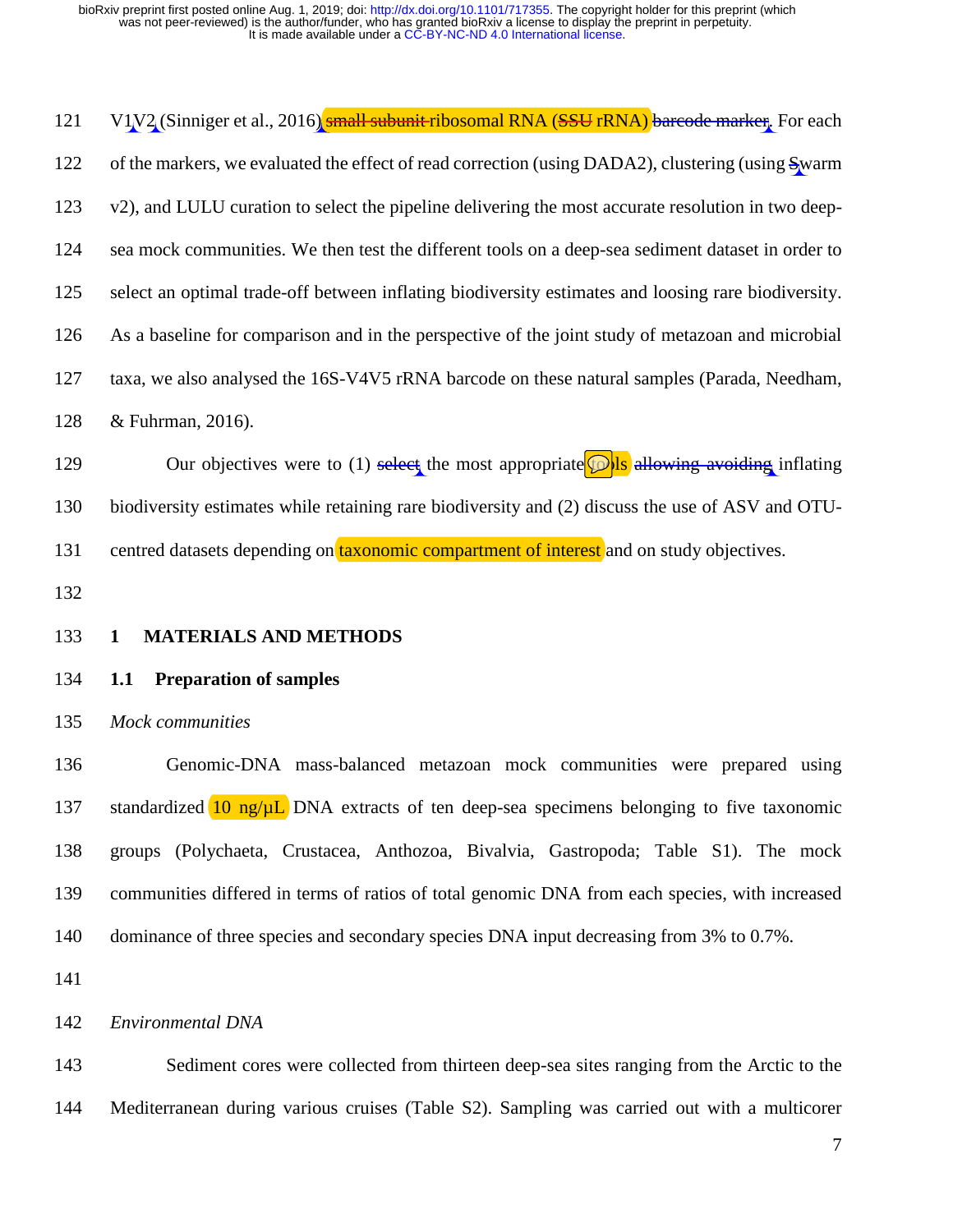145 (MUC) or with a remotely operated vehicle (ROV). Three tube cores were taken at each sampling 146 station (GPS coordinates in Table S2). The sediment cores were sliced into depth layers, which 147 were transferred into zip-lock bags, homogenised, and frozen at −80°C on board before being 148 shipped on dry ice to the laboratory. The first layer (0-1 cm) was used for the present analysis. 149 DNA extractions were performed using approximately 10 g of sediment with the PowerMax Soil 150 DNA Isolation Kit (Qiagen, Hilden, Germany). To increase the DNA yield, the elution buffer was 151 left on the spin filter membrane for 10 min at room temperature before centrifugation. The ~5 mL 152 extract was then split into three parts, one of which was kept in screw-cap tubes for archiving 153 purposes and stored at -80°C. Negative extraction controls were included in each extraction run.

154

## 155 **1.2 Amplicon library construction and high-throughput sequencing**

156 Two primer pairs were used to amplify the mitochondrial Cytochrome c Oxidase subunit I 157 (COI) and the 18S-V1V2 small-subunit ribosomal RNA (SSU rRNA) barcode genes specifically 158 targeting metazoans, and one pair of primer was used to amplify the prokaryote 16S-V4V5 region 159 (Table S 3). PCR amplifications, library preparation, and sequencing were carried out at Génoscope 160 (Evry, France) as part of the eDNAbyss project.

161

# 162 *Eukaryotic 18S-V1V2 rRNA gene amplicon generation*

163 Amplifications were performed with the *Phusion* High Fidelity PCR Master Mix with GC 164 buffer (ThermoFisher Scientific, Waltham, MA, USA) and the SSUF04 and SSUR22*mod* primers 165 (Sinniger et al. 2016, Table S 3). The PCR reactions (25 μL final volume) contained 2.5 ng or less 166 of DNA template with 0.4 μM concentration of each primer, 3% of DMSO, and 1X *Phusion* Master 167 Mix. PCR amplifications (98 °C for 30 s; 25 cycles of 10 s at 98 °C, 30 s at 45 °C, 30 s at 72 °C;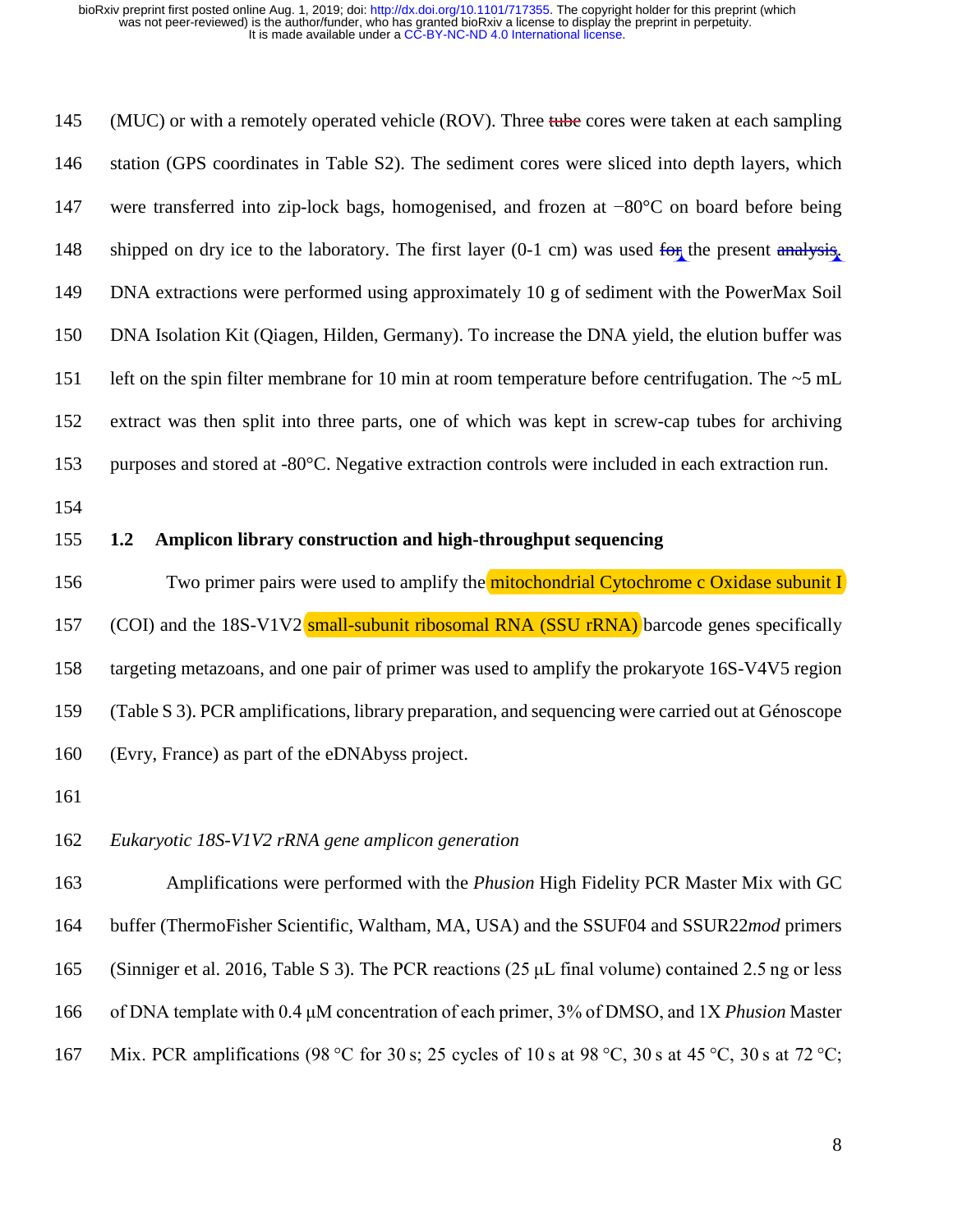168 and 72 °C for 10 min) of all samples were carried out in triplicate in order to smooth the intra-169 sample variance while obtaining sufficient amounts of amplicons for Illumina sequencing.

170

171 *Eukaryotic COI gene amplicon generation*

172 Metazoan COI barcodes were generated using the mlCOIintF and jgHCO2198 primers 173 (Leray et al. 2013, Table S 3). Triplicate PCR reactions (20 μl final volume) contained 2.5 ng or 174 less of total DNA template with 0.5 μM final concentration of each primer, 3% of DMSO, 0.175 175 mM final concentration of dNTPs, and 1X Advantage 2 Polymerase Mix (Takara Bio, Kusatsu, 176 Japan). Cycling conditions included a 10 min denaturation step followed by 16 cycles of 95 °C for 177 10 s, 30s at 62°C (−1°C per cycle), 68 °C for 60 s, followed by 15 cycles of 95 °C for 10 s, 30s at 178 46°C, 68 °C for 60 s and a final extension of 68 °C for 7 min.

179

## 180 *Prokaryotic 16S rRNA gene amplicon generation*

181 Prokaryotic barcodes were generated using 515F-Y and 926R 16S-V4V5 primers (Parada

182 et al., 2016). Triplicate PCR mixtures were prepared as described above for 18S-V1V2, but cycling 183 conditions included a 30 s denaturation step followed by 25 cycles of 98 °C for 10 s, 53 °C for 30 s,

184 72 °C for 30 s, and a final extension of 72 °C for 10 min.

185 In all cases, amplicon triplicates were then pooled and PCR products purified using 1X 186 AMPure XP beads (Beckman Coulter, Brea, CA, USA) clean up. Aliquots of purified amplicons 187 were run on an Agilent Bioanalyzer using the DNA High Sensitivity LabChip kit (Agilent 188 Technologies, Santa Clara, CA, USA) to check their lengths and quantified with a Qubit 189 fluorimeter (Invitrogen, Carlsbad, CA, USA).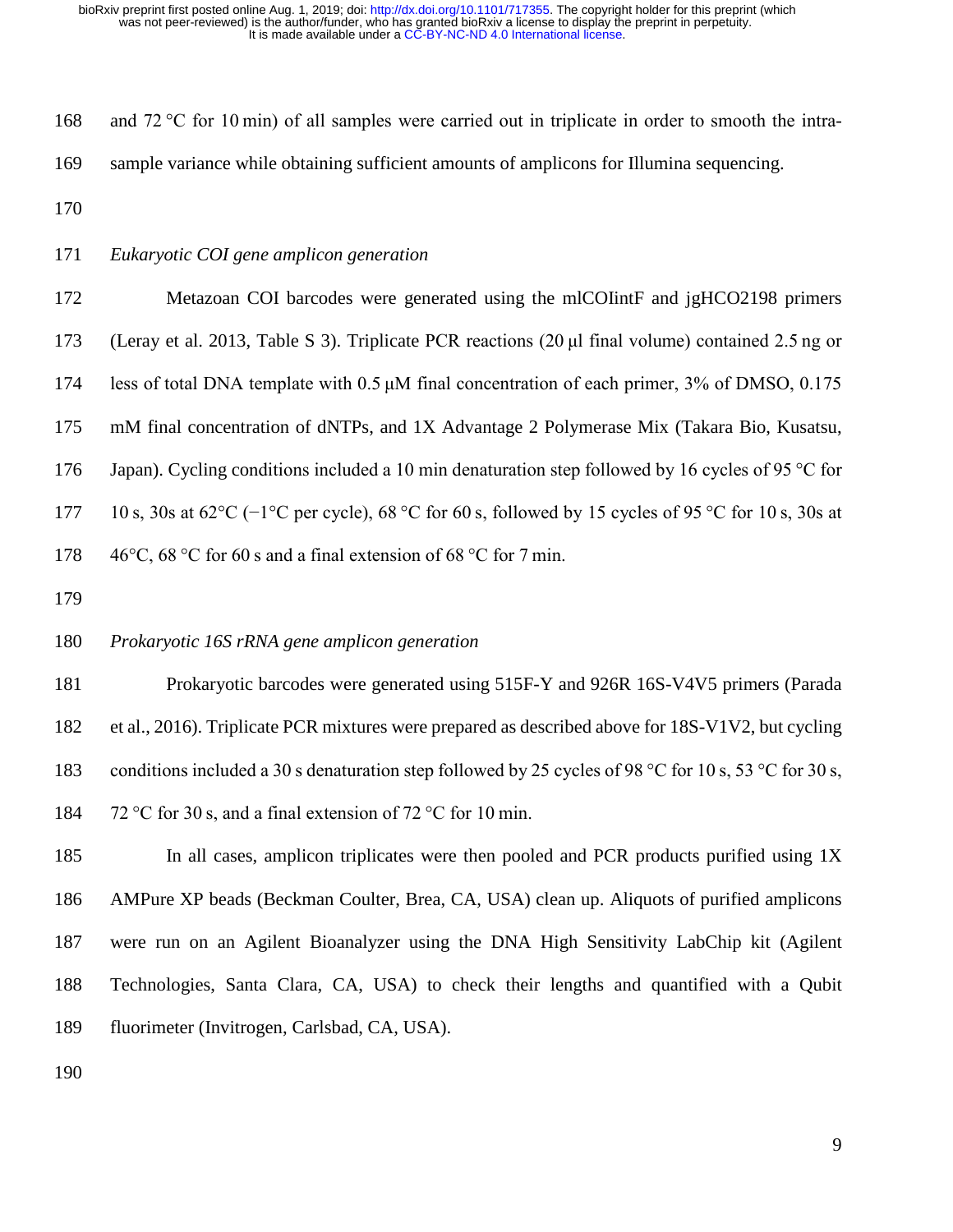#### 191 *Amplicon library preparation*

192 One hundred ng of amplicons were directly end-repaired, A-tailed and ligated to Illumina 193 adapters on a Biomek FX Laboratory Automation Workstation (Beckman Coulter, Brea, CA, 194 USA). Library amplification was performed using a Kapa Hifi HotStart NGS library Amplification 195 kit (Kapa Biosystems, Wilmington, MA, USA) with the same cycling conditions applied for all 196 metagenomic libraries and purified using 1X AMPure XP beads.

197

## 198 *Sequencing library quality control*

199 Libraries were quantified by Quant-iT dsDNA HS assay kits using a Fluoroskan Ascent 200 microplate fluorometer (Thermo Fisher Scientific, Waltham, MA, USA) and then by qPCR with 201 the KAPA Library Quantification Kit for Illumina Libraries (Kapa Biosystems, Wilmington, MA, 202 USA) on an MxPro instrument (Agilent Technologies, Santa Clara, CA, USA). Library profiles 203 were assessed using a high-throughput microfluidic capillary electrophoresis system (LabChip GX, 204 Perkin Elmer, Waltham, MA, USA).

205 *Sequencing procedures* 

206 Library concentrations were normalized to 10 nM by addition of 10 mM Tris-Cl (pH 8.5) 207 and applied to cluster generation according to the Illumina Cbot User Guide (Part # 15006165). 208 Amplicon libraries are characterized by low diversity sequences at the beginning of the reads due 209 to the presence of the primer sequence. Low-diversity libraries can interfere in correct cluster 210 identification, resulting in a drastic loss of data output. Therefore, loading concentrations of 211 libraries were decreased (8–9 pM instead of 12–14 pM for standard libraries) and PhiX DNA spike-212 in was increased (20% instead of 1%) in order to minimize the impacts on the run quality. 213 Libraries were sequenced on HiSeq2500 (System User Guide Part # 15035786) instruments

214 (Illumina, San Diego, CA, USA) in a 250 bp paired-end mode.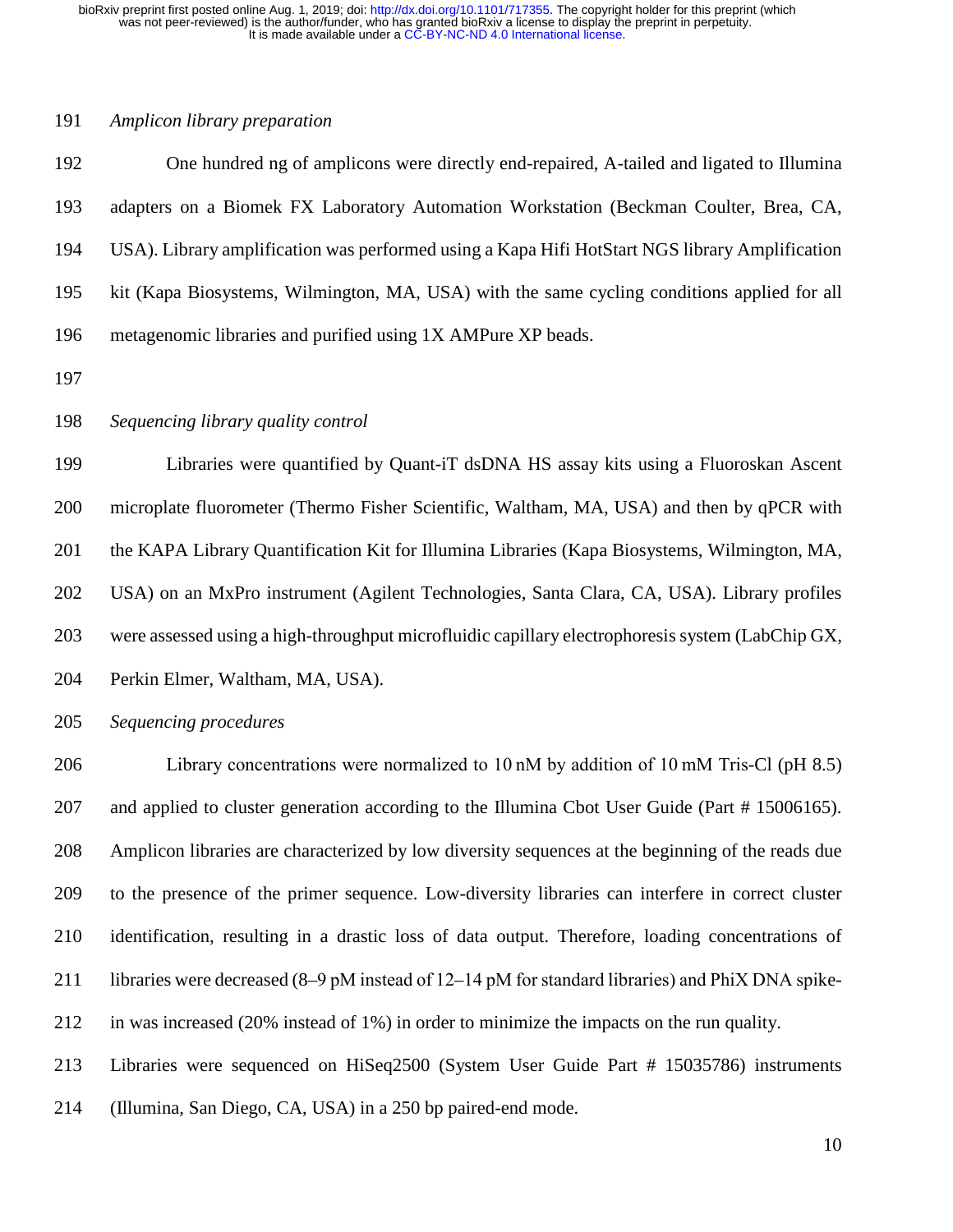## 215 **1.3 Bioinformatic analyses**

216 All bioinformatic analyses were performed using a Unix shell script on a home-based 217 cluster (DATARMOR, Ifremer), available on Gitlab (https://gitlab.ifremer.fr/abyss-project/). The 218 mock communities were analysed alongside the natural samples, and used to validate the 219 metabarcoding pipeline in terms of detection of correct species and presence of false-positives. The 220 details of the pipeline, along with specific parameters used for **both** metabarcoding markers, are 221 listed in Table S 4.

222

## 223 *Reads preprocessing*

224 Our multiplexing strategy relies on ligation of adapters to amplicon pools, meaning that 225 contrary to libraries produced by double PCR, the reads in each paired sequencing run can be 226 forward or reverse. DADA2 correction is based on error distribution differing between R1 and R2 227 reads. We thus developed a custom script (*abyss-preprocessing* in abyss-pipeline) allowing 228 separating forward and reverse reads in each paired run and reformatting the outputs to be 229 compatible with DADA2. Briefly, the script uses cutadapt v1.18 to separate forward and reverse 230 reads in each paired sequence file, producing two pairs of sequence files per sample named 231 R1F/R2R and R2F/R1R, while removing primers based on a maximum error rate (-e 0.17 for 18S-232 V1 and 0.27 for COI , -O length of primer -1). ). Each identified forward and reverse read is then 233 renamed which the correct extension (/1 and /2 respectively), which is a requirement for DADA2 234 to recognize the pairs of reads. Each pair of renamed sequence files is then re-paired with BBMAP 235 Repair v38.22 in order to remove singleton reads (non-paired reads). Optionally, sequence file 236 names can also be renamed if necessary using a CSV correspondence file.

237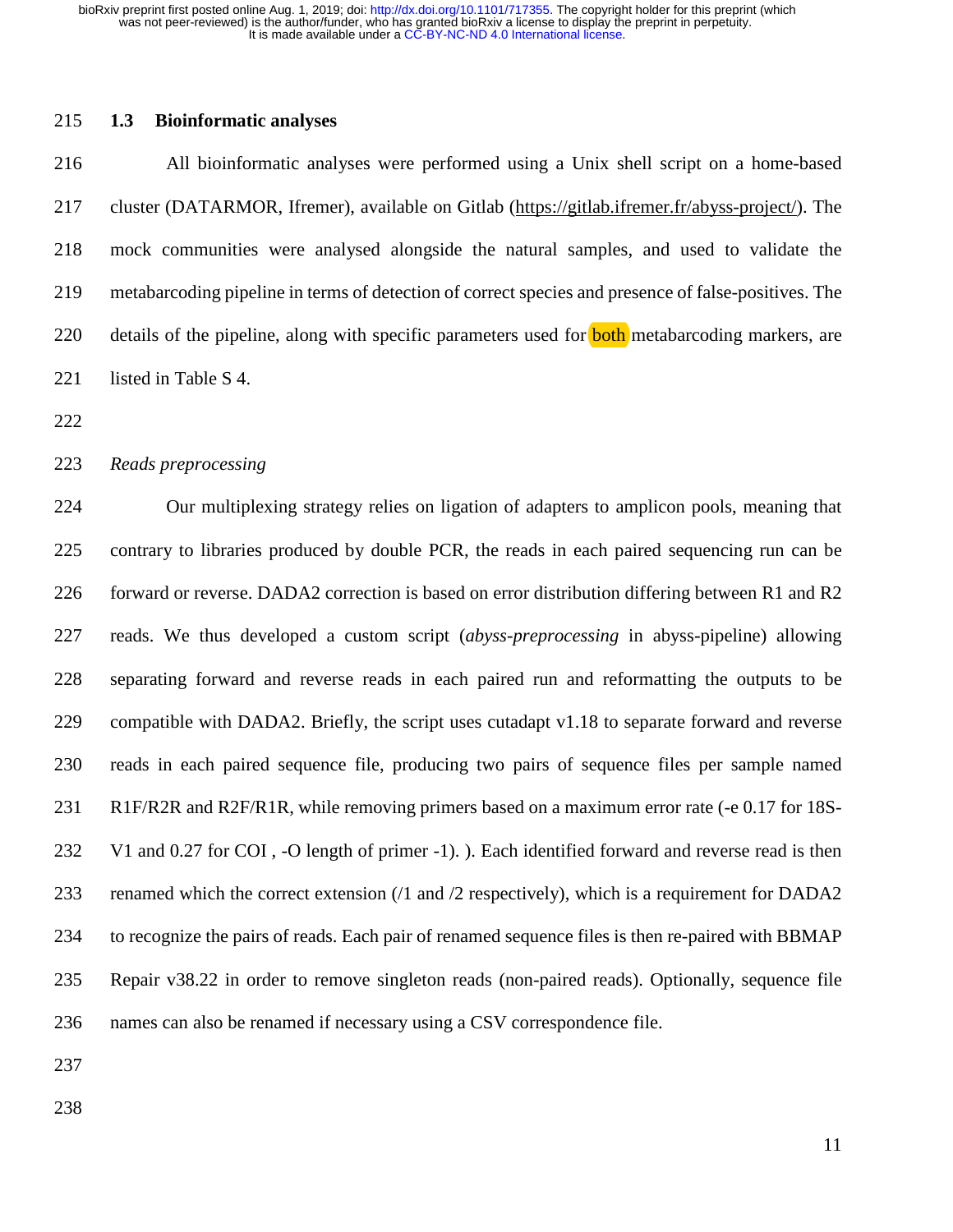#### 239 *Read correction, amplicon cluster generation and taxonomic assignment*

240 Pairs of Illumina reads were corrected with DADA2 v.1.10 (Callahan et al., 2016) following 241 the online tutorial for paired-end data (https://benjjneb.github.io/dada2/tutorial.html). Reads were 242 filtered and trimmed with the *filterAndTrim* function and all reads containing ambiguous bases 243 removed (truncLen at 220 for 18S and 16S, 200 for COI, maxEE at 2, truncQ at 11, maxN at 0). 244 The error model was calculated for forward and reverse reads (R1F/R2R pairs and then 245 R2F/R1R pairs) with *learnErrors* based on 100 million randomly chosen bases, and reads were 246 dereplicated using *derepFastq*. After read correction with the *dada* function, forward and reverse 247 reads were merged with a minimum overlap of 12 nucleotides, allowing no mismatches. The 248 amplicons were then filtered by size. The size range was set to 330-390 bp for the 18S SSU rRNA 249 marker gene, 300-326 bp for the COI marker gene, and 350-390 bp for the 16S rRNA marker gene. 250 Chimeras were removed with *removeBimeraDenovo* and ASVs were taxonomically 251 assigned via the RDP naïve Bayesian classifier method, the default assignment method 252 implemented in DADA2. A second taxonomic assignment method was optionally implemented in 253 the pipeline, allowing assigning ASVs using BLAST+ (v2.6.0) based on minimum similarity and 254 minimum coverage (-perc identity 70 and –qcov hsp 80). The Silva132 reference database was 255 used for the 16S and 18S SSU rRNA marker genes (Quast et al., 2012), and MIDORI-UNIQUE 256 (Machida, Leray, Ho, & Knowlton, 2017) was used for COI. The databases were downloaded from 257 the DADA2 website (https://benjjneb.github.io/dada2/training.html) and from the FROGS website 258 (http://genoweb.toulouse.inra.fr/frogs\_databanks/assignation/). We individually barcoded the 259 species present in the mock communities and added their barcode sequences to all the databases. 260 Finally, to evaluate the effect on clustered data when OTUs are to be produced, ASV tables 261 produced by DADA2 were clustered with swarm v2 (Mahe et al., 2015) at *d=4* for 18S, *d=6* for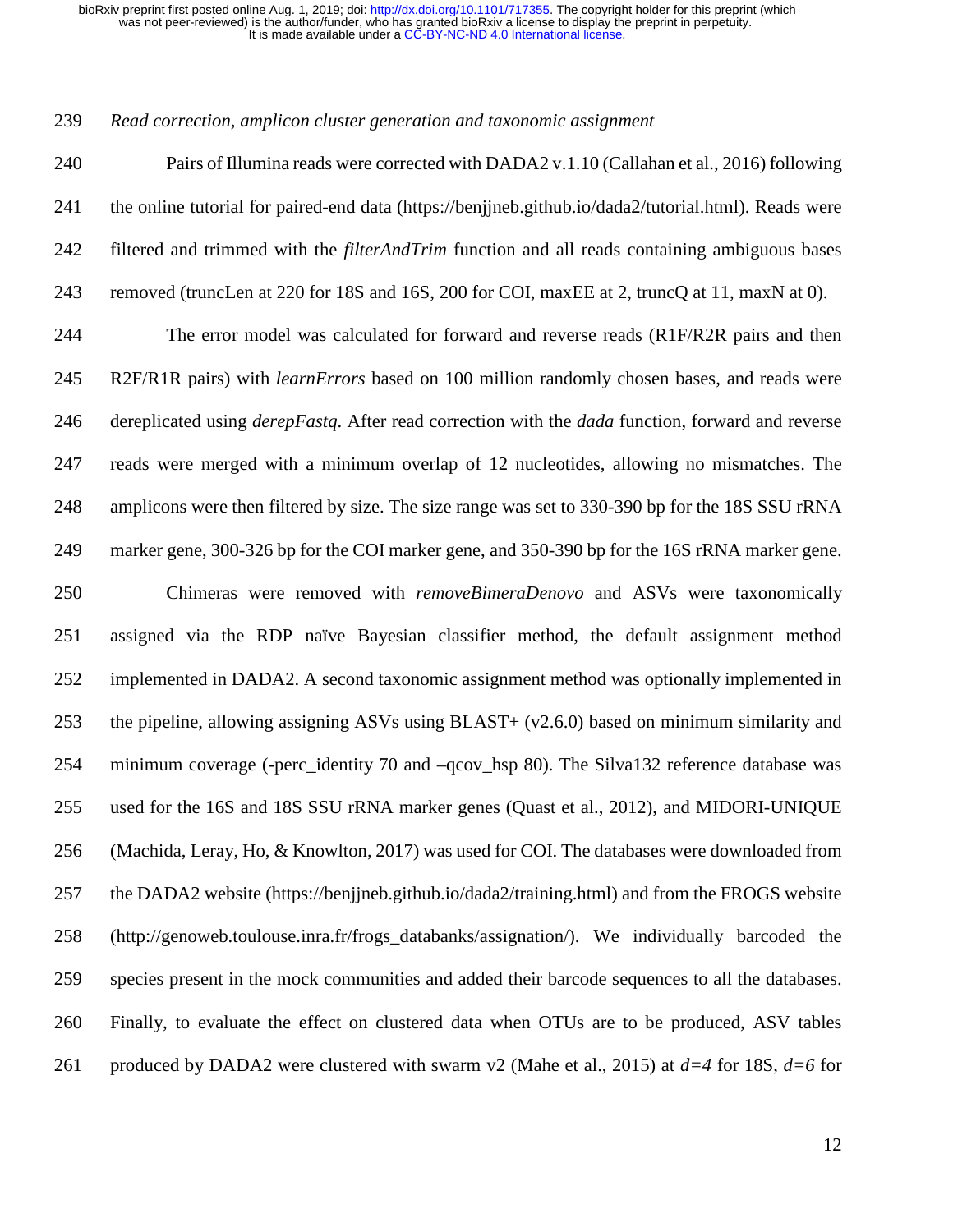262 COI, and *d=1* for 16S in FROGS (http://frogs.toulouse.inra.fr/) (Escudié et al., 2018). Resulting 263 OTUs were taxonomically assigned via BLAST+ using the databases stated above. 264 Molecular clusters were refined in R v.3.5.1 (R Core Team, 2018). A blank correction was 265 made using the *decontam* package v.1.2.1 (Davis, Proctor, Holmes, Relman, & Callahan, 2018), 266 removing all clusters that were more abundant in negative control samples than in other samples. 267 ASV/OTU tables were refined taxonomically based on their RDP or BLAST taxonomy. For both 268 assignment methods, unassigned clusters were removed. Non-target 18S and COI clusters 269 (bacterial, non-metazoan) as well as all clusters with a terrestrial assignment (taxonomic groups 270 known to be terrestrial-only, such as Insecta, Arachnida, Diplopoda, Amphibia, terrestrial 271 mammals, Stylommatophora, Aves, Onychophora, Succineidae, Cyclophoridae, Diplommatinidae, 272 Megalomastomatidae, Pupinidae, Veronicellidae) were removed. Samples were checked to ensure 273 that a minimum of 10,000 metazoan reads were left after refining. Finally, an abundance 274 renormalization was performed to remove spurious positive results due to random tag switching 275 (Wangensteen & Turon, 2016). 276 To test LULU curation (Frøslev et al., 2017), refined 18S and COI ASVs/OTUs were 277 curated with LULU v.0.1 following the online tutorial (https://github.com/tobiasgf/lulu). The 278 LULU algorithm detects erroneous clusters by comparing their sequence similarities and co-279 occurrence rate with more abundant ("parent") clusters. LULU was tested with a minimum relative 280 co-occurrence of 0.90 and a minimum similarity (*minimum match*) threshold of 84% and 90%. 281 The vast majority of prokaryotes usually show low levels (< 1% divergence) of intra 282 genomic variability for the 16S SSU rRNA gene (Acinas, Marcelino, Klepac-Ceraj, & Polz, 2004;

284 may still be useful to obtain a more rigorous census of biodiversity, this was not tested on the

283 Pei et al., 2010). Although we acknowledge that for a limited amount of cases, curation with LULU

285 prokaryote communities used in this study. Indeed, parallelization not being currently available for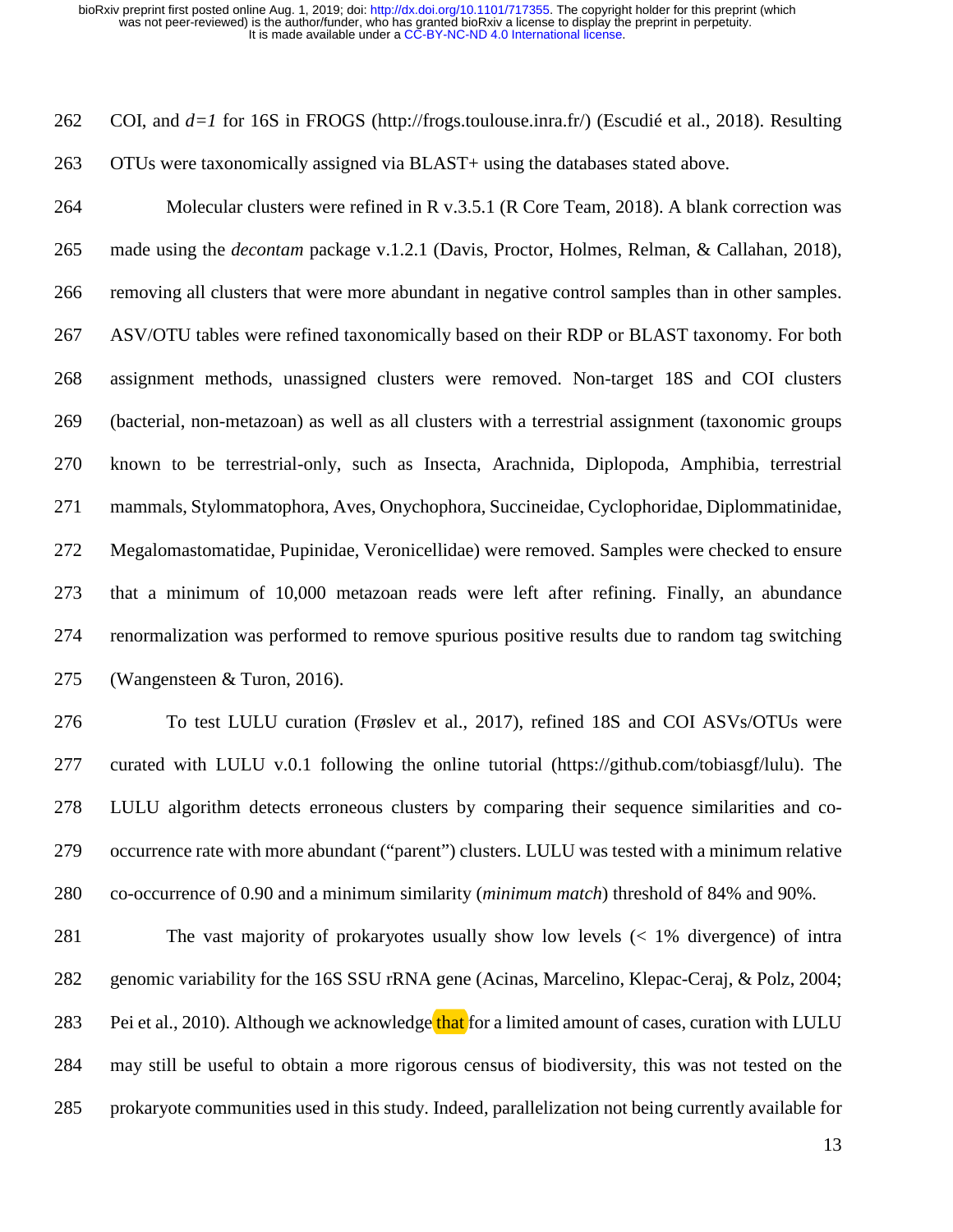286 LULU curation, the richness of those communities implied an unrealistic amount of calculation 287 time, even on a powerful cluster (several weeks).

- 288
- 289 **1.4 Statistical analyses**

290 Sequence tables were analysed using R with the packages phyloseq v1.22.3 (McMurdie  $\&$ 291 Holmes, 2013) following guidelines on online tutorials 292 (http://joey711.github.io/phyloseq/tutorials-index.html), and vegan v2.5.2 (Oksanen et al., 2018). 293 Each biodiversity inventory and its LULU curated version were merged into a single phyloseq 294 object. The datasets were normalized by rarefaction to their common minimum sequencing depth, 295 before analysis of the mock communities and the natural samples.

296 To evaluate the functionality of the pipeline with the mock communities, taxonomically 297 assigned metazoan clusters were considered as derived from one of the ten species used for the 298 mock communities when the assignment delivered the corresponding species, genus, family, or 299 class. Clusters not fitting the expected taxa were labelled as 'Others'. These non-target clusters 300 may be spurious or reflect contamination by external DNA or associated microfauna, such as 301 commensals or parasites, which might have been present in the extracted tissue.

302 Alpha diversity detected using each pipeline in the natural samples was evaluated with the 303 number of observed target-taxa in the rarefied datasets via analyses of deviance (ANODEV) on 304 generalized linear models based on quasipoisson distribution models. Homogeneity of multivariate 305 dispersions were verified with the *betapart* package v.1.5.1 (Baselga & Orme, 2012). The effect of 306 LULU curation, site and sediment core (nested within site) on community composition was tested 307 by means of PERMANOVA on the rarefied incidence datasets. PERMANOVAs were calculated 308 using the function *adoni*s (vegan), with Jaccard dissimilarities, and 9999 permutations, permuting 309 within sites for evaluating the Pipeline and Core effects. Finally, taxonomic compositions in terms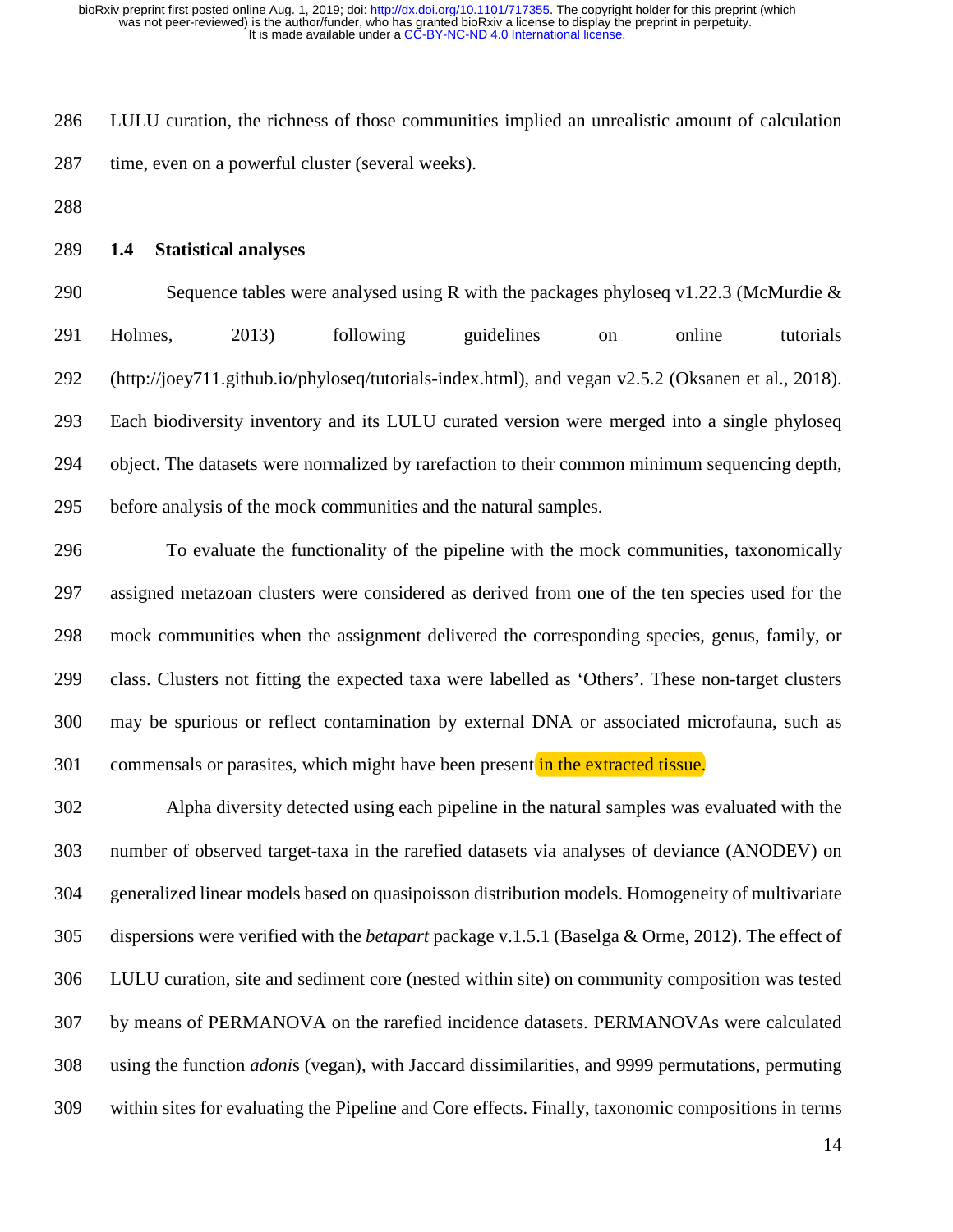310 of cluster abundance were compared between pipelines and with results of a morphological 311 inventory obtained from a first-level sorting in two sites.

312

#### 313 **2 RESULTS**

314 **2.1 High throughput DNA sequencing**

315 A number of 45,828,979 18S reads, 34,639,914 COI reads and 16,406,877 16S reads were 316 obtained from six Illumina HiSeq runs of pooled amplicon libraries built from 42 sediment 317 samples, 2 mock communities (for 18S and COI), 6 extraction blanks, and 4-10 PCR negative 318 controls (Table 1). Two sediment samples failed amplification for the COI marker gene 319 (PCT\_FA\_CT2\_0\_1 and CHR\_CT1\_0\_1). For metazoans, less reads were retained after 320 bioinformatic processing in negative controls (36% kept for 18S, 47% for COI) than in true or 321 mock samples (~60% kept for 18S, 70-80% for COI), while the opposite was observed for 16S 322 (74% of reads retained in control samples against 53% in true samples). In total, 25,773,684 18S 323 reads, 24,244,902 COI reads, and 9,446,242 16S reads remained after processing with DADA2. 324 Negative control samples (extraction and PCR blanks) contained 2,186,230 (~8%) 18S reads, 325 1,015,700 (~4%) COI reads, and 2,618,729 (28%) 16S reads. These reads were mostly originating 326 from the extraction controls (59% for 18S, 65% for COI, and 72% for 16S). The corresponding 327 clusters were removed from real samples if the number of reads in true samples was lower than in 328 the negative controls.

329 After data refining and abundance renormalization, rarefaction curves showed a plateau 330 was achieved for all samples in both clustered and non-clustered datasets, suggesting an overall 331 sequencing depth adequate to capture the diversity present (Fig. S1).

- 332
- 333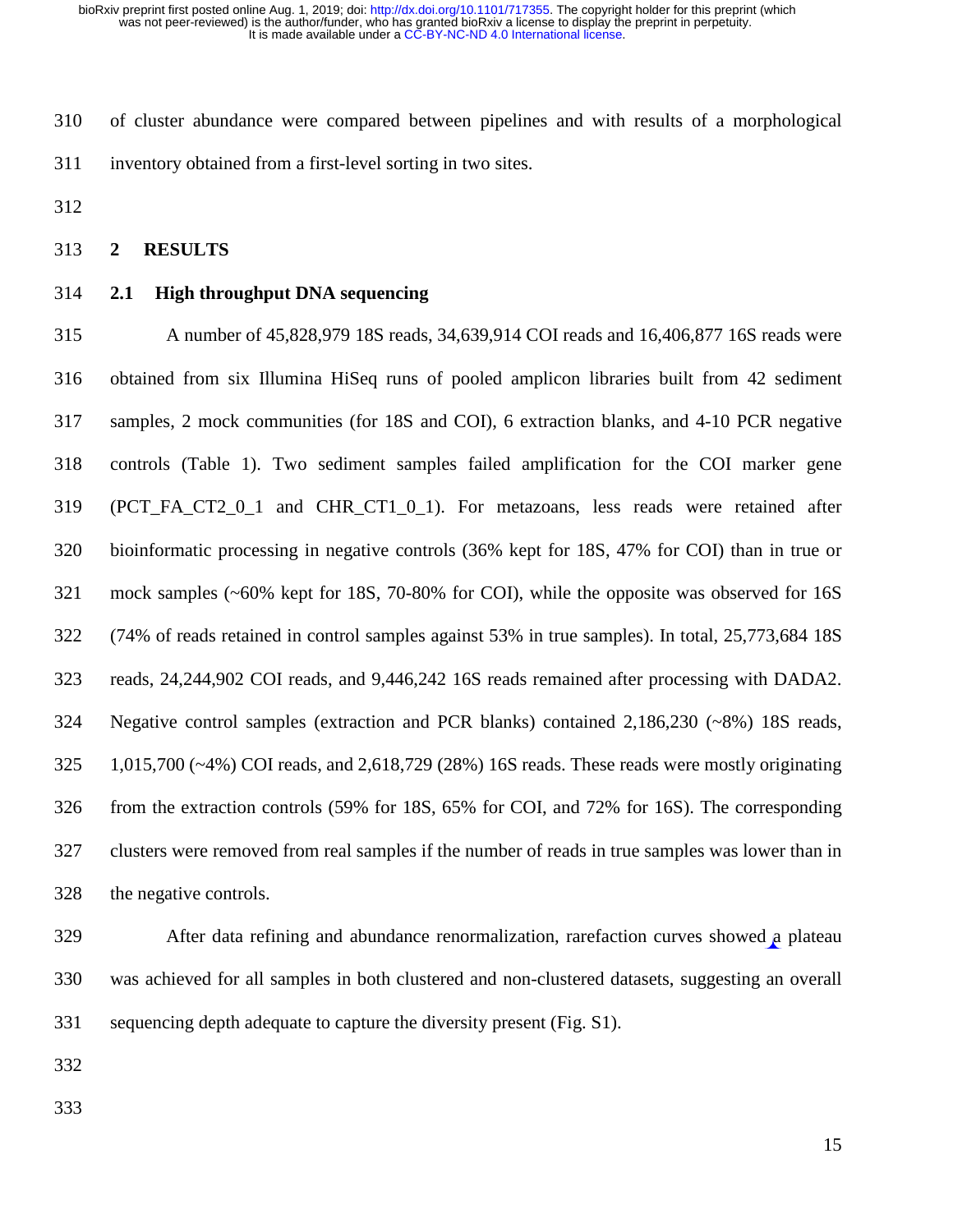Table 1. Number of reads, ASVs, and OTUs obtained in samples after each pipeline step. Data refining was performed in R, based on BLAST assignments. Forward slashes separate ASV/OTU datasets (Dada2 without swarm clustering / Dada2 with swarm clustering).

| Sample type    | Number of<br>samples | <b>Raw reads</b> | <b>Ouality-filtered</b><br>reads | Merged reads | Reads before<br>chimera<br>removal | Non chimeric<br>reads | % reads<br>retained | Number of<br><b>ASVs/OTUs</b><br>before<br><b>refining</b> | Number of<br>samples<br>after<br><b>refining</b> | Number of target<br>reads after<br>refining | Number of<br>target reads<br>after<br>renormalisation | Final number<br>of target<br><b>ASVs/OTUs</b> | Number of<br>target<br><b>OTUs</b> after<br><b>LULU</b><br>84% | Number of<br>target<br>OTUs after<br><b>LULU 90%</b> |
|----------------|----------------------|------------------|----------------------------------|--------------|------------------------------------|-----------------------|---------------------|------------------------------------------------------------|--------------------------------------------------|---------------------------------------------|-------------------------------------------------------|-----------------------------------------------|----------------------------------------------------------------|------------------------------------------------------|
| <b>LOCUS</b>   |                      |                  |                                  |              |                                    |                       |                     |                                                            |                                                  |                                             |                                                       |                                               |                                                                |                                                      |
| 18S-V1         |                      |                  |                                  |              |                                    |                       |                     |                                                            |                                                  |                                             |                                                       |                                               |                                                                |                                                      |
| Control Sample | 14                   | 6 141 567        | 2 508 908                        | 2 441 821    | 2 200 132                          | 2 186 230             | 35,6                |                                                            |                                                  | 10,234,660<br>10,686,911                    | 10,160,603<br>10,541,499                              |                                               | 11,304 / 5,877 2,132 / 1,535 3, 639 / 2,889                    |                                                      |
| Mock Sample    |                      | 2 096 631        | 1 607 219                        | 1436773      | 430 823                            | 289 608               | 61.5                | 57,661 / 31,509                                            |                                                  |                                             |                                                       |                                               |                                                                |                                                      |
| True Sample    | 42                   | 37 590 781       | 26 828 194                       | 24 826 430   | 22 636 689                         | 22 297 846            | 59.3                |                                                            |                                                  |                                             |                                                       |                                               |                                                                |                                                      |
| <b>COI</b>     |                      |                  |                                  |              |                                    |                       |                     |                                                            |                                                  |                                             |                                                       |                                               |                                                                |                                                      |
| Control Sample | 16                   | 2 146 476        | 1 053 997                        | 1 024 547    | 1 015 821                          | 1 015 700             | 47,3                |                                                            | 7,601,973 /                                      |                                             |                                                       |                                               |                                                                |                                                      |
| Mock Sample    |                      | 1482785          | 1 261 045                        | 1 252 908    | 251 994                            | 224 795               | 82,6                | 78,785 / 52,216                                            |                                                  | 7,552,406 /<br>5,129,293                    | 21,663 / 8,249                                        | 11,987<br>4.849                               | 17,265 /<br>7.251                                              |                                                      |
| True Sample    | 40                   | 31 010 653       | 26 011 238                       | 25 287 002   | 22 197 457                         | 22 004 407            | 71,0                |                                                            |                                                  | 5,179,905                                   |                                                       |                                               |                                                                |                                                      |
| 16S - V4V5     |                      |                  |                                  |              |                                    |                       |                     |                                                            |                                                  |                                             |                                                       |                                               |                                                                |                                                      |
| Control Sample | 10                   | 3,531,226        | 2,889,163                        | 2,634,536    | 2,619,479                          | 2,618,729             | 74.2                |                                                            |                                                  | 6,809,966                                   | 6,719,153/                                            |                                               |                                                                |                                                      |
| True Sample    | 42                   | 12,875,651       | 9,307,729                        | 7,122,154    | 7,114,195                          | 6,827,513             | 53                  | 56,577 / 41,746                                            | 42                                               | 6,801,953                                   | 6.680.238                                             | 55,129 / 40,459                               | $\overline{\phantom{a}}$                                       |                                                      |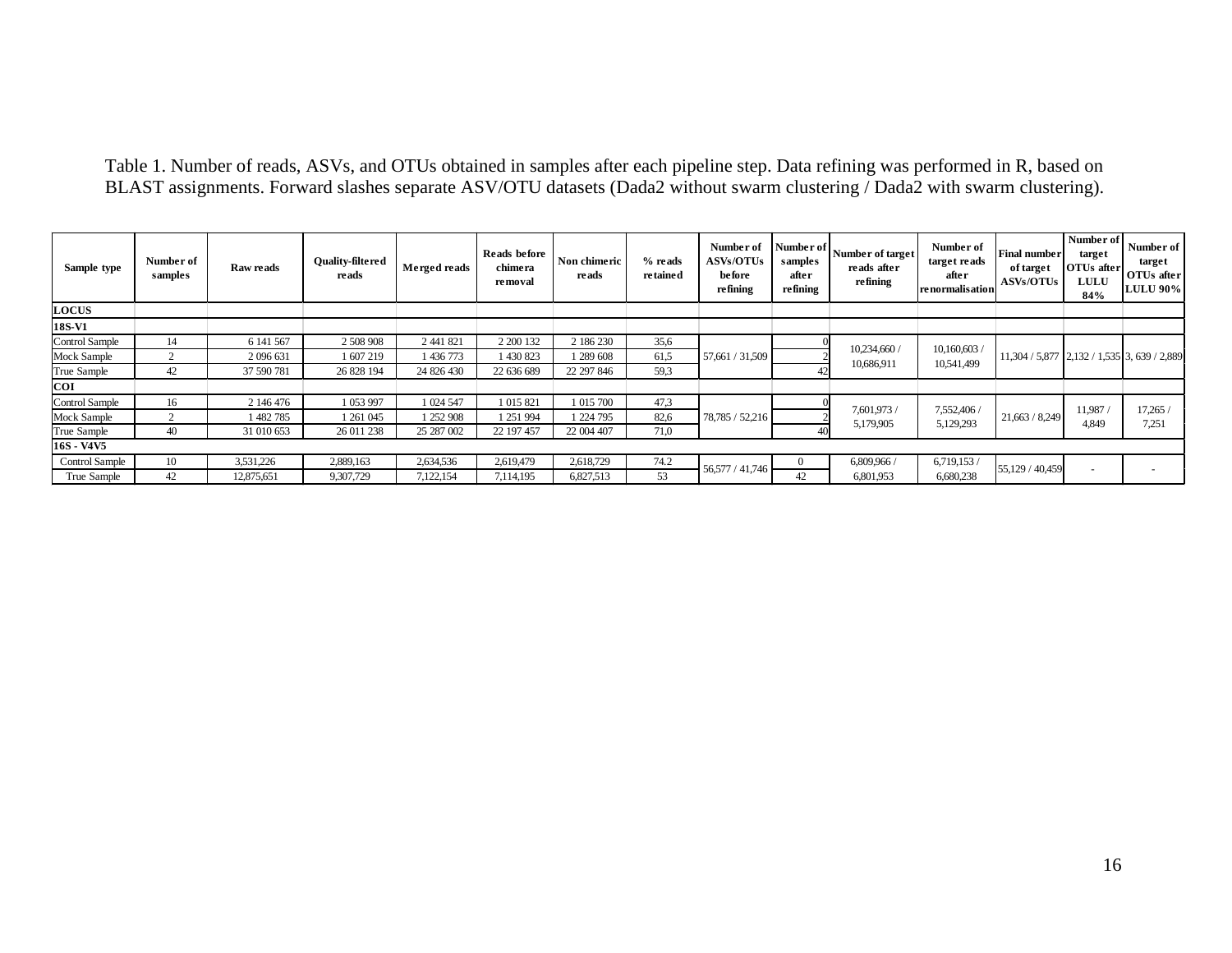| 334 | The 18S ASV dataset comprised 10,160,603 marine metazoan reads, with an average of                |
|-----|---------------------------------------------------------------------------------------------------|
| 335 | 230,923 per sample (range of 42,119-721,972). When clustered with swarm $v2$ , the final 18S      |
| 336 | dataset comprised 10,541,499 target reads, with an average of 239,579 per sample (range 45,259-   |
| 337 | 721,753). The final COI ASV dataset comprised 7,552,406 marine metazoan reads, with an average    |
| 338 | of 179,819 per sample, (range of 54,585-438,324). When clustered with swarm v2, the final COI     |
| 339 | dataset comprised 5,129,293 target reads, with an average of 122,126 per sample (range of 31,228- |
| 340 | 349,805). The 16S ASV dataset comprised 6,719,153 prokaryotic reads, with an average of           |
| 341 | 159,979 per sample (range of $71,834 - 251,054$ ). When clustered with swarm v2, the final 16S    |
| 342 | dataset comprised 6,680,238 prokaryotic reads, with an average of 159,253 per sample (range       |
| 343 | $71,601 - 250,032$ ).                                                                             |

344 From the total 57,661 ASVs detected for 18S, 47,084 (82%) were assigned by BLAST to 345 phylum level or lower. The assigned ASVs accounted for 97% of total 18S reads. BLAST detected 346 11,304 marine metazoan ASVs (Table 1). Samples contained 389 target ASVs on average, with a 347 range of 88-881 per sample. LULU curation of 18S ASVs at 84% *minimum match* resulted in 2,132 348 clusters (134 per sample on average, range of 11-273), while 3,639 clusters remained after LULU 349 curation at 90% *minimum match* (186 per sample on average, range of 14-402) (Table 1). From the 350 total 31,509 18S OTUs obtained after clustering with swarm v2 (Mahe et al., 2015) at *d=4* (~1% 351 divergence), 22,427 (71%) were assigned to phylum level or lower The assigned OTUs accounted 352 for 93% of 18S reads. This resulted in 5,877 marine metazoan OTUs after data refining (286 353 metazoan clusters per sample on average, range of 29-698). The number of metazoan OTUs was 354 reduced to 1,535 and 2,889 after LULU curation at 84% and 90% *minimum match* respectively 355 (136 and 196 metazoan clusters per sample on average, range of 10-268 and 12-404 respectively). 356 The number of raw ASVs yielded by COI was higher: 78,785 from which 46,301 (59%) 357 were assigned to phylum level or lower. The assigned ASVs accounted for 65% of total COI reads.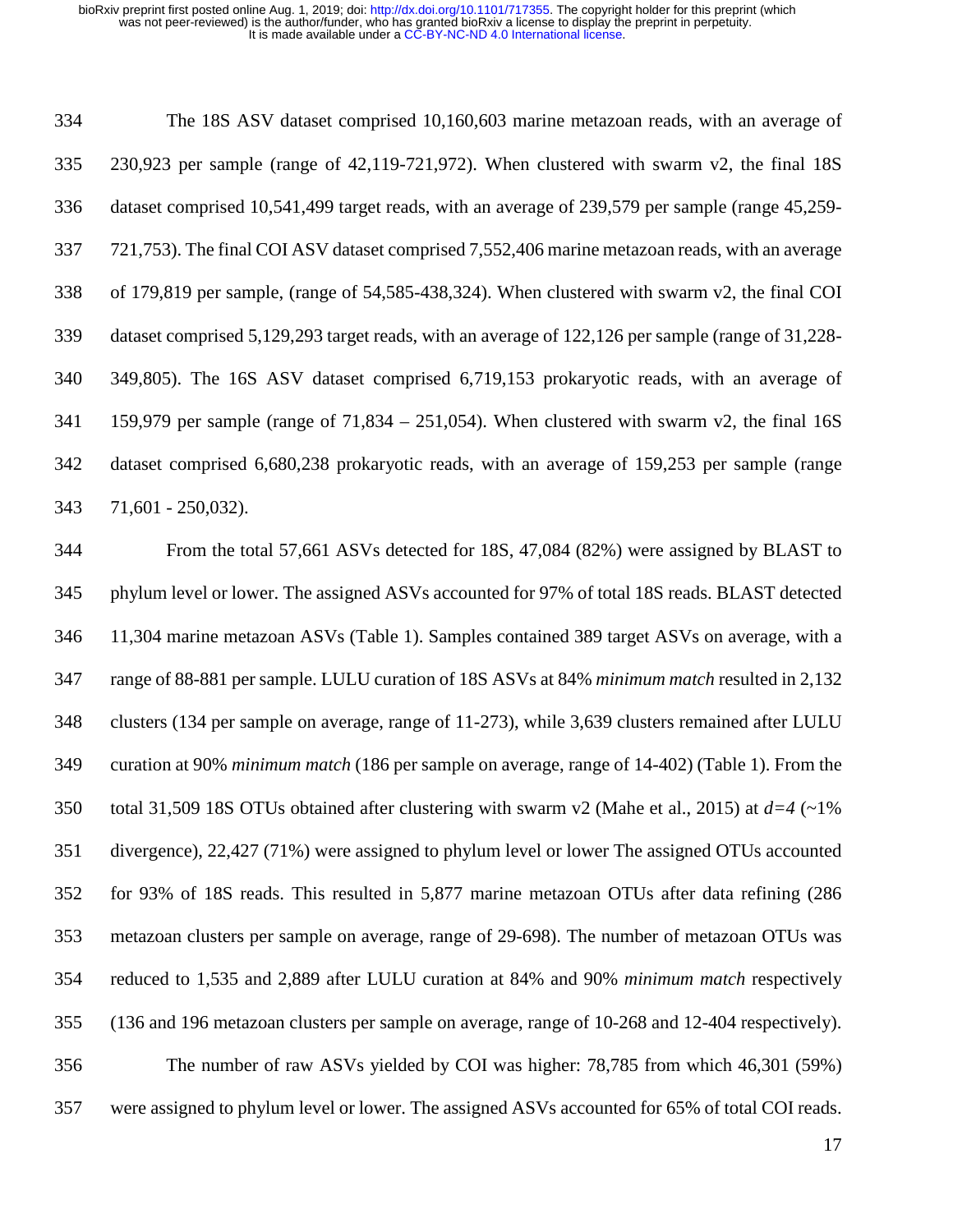358 After data refining, BLAST identified 21,663 marine metazoan ASVs in the COI dataset (Table 1). 359 Samples contained 914 ASVs on average, with a range of 56-1,955 per sample. LULU curation of 360 COI ASVs at 84% *minimum match* resulted in 11,987 clusters (599 per sample on average, range 361 of 22-1,210), while 17,265 clusters remained after LULU curation at 90% *minimum match* (787 362 per sample on average, range of 23-1,697). From the 52,216 COI OTUs obtained after clustering 363 ASVs with swarm v2 at *d=6* (~2% divergence), 21,924 (42%) were assigned to phylum level or 364 lower. The assigned OTUs represented 52% of COI reads. After data refining, 8,249 marine 365 metazoan COI OTUs remained in the dataset (470 per sample on average, range of 28-1,069). This 366 number was reduced to 4,849 and 7,251 after LULU curation at 84% and 90% *minimum match* 367 respectively (333 and 434 clusters per sample on average, range of 17-671 and 17-990 368 respectively).

369 From the total 56,577 ASVs detected for 16S, 55,804 (98.6%) were assigned by BLAST at 370 phylum level or lower. The assigned ASVs accounted for 99.9% of total 16S reads, resulting in 371 55,129 final ASVs (Table 1). From the total 41,746 16S OTUs obtained after clustering with swarm 372 v2 (Mahe et al., 2015) at *d=1*, 40,768 (97.7%) were assigned to phylum level or lower, resulting 373 in 40,459 final OTUs.

374 Refining the ASV datasets based on RDP taxonomy resulted in decreased metazoan 375 detection levels, but this was not the case for prokaryotes (Table S 5). For 18S, only 45% of ASVs 376 could be assigned to phylum-level or lower, resulting in 8,365 marine metazoan ASVs. For COI, 377 although RDP assigned 76% of ASVS, only 2,526 target ASVs could be retrieved. We therefore 378 reduced our COI database to only marine sequences. This resulted in 11% of assigned ASVs, but 379 increased the number of target clusters to 8,466 (Table S 6).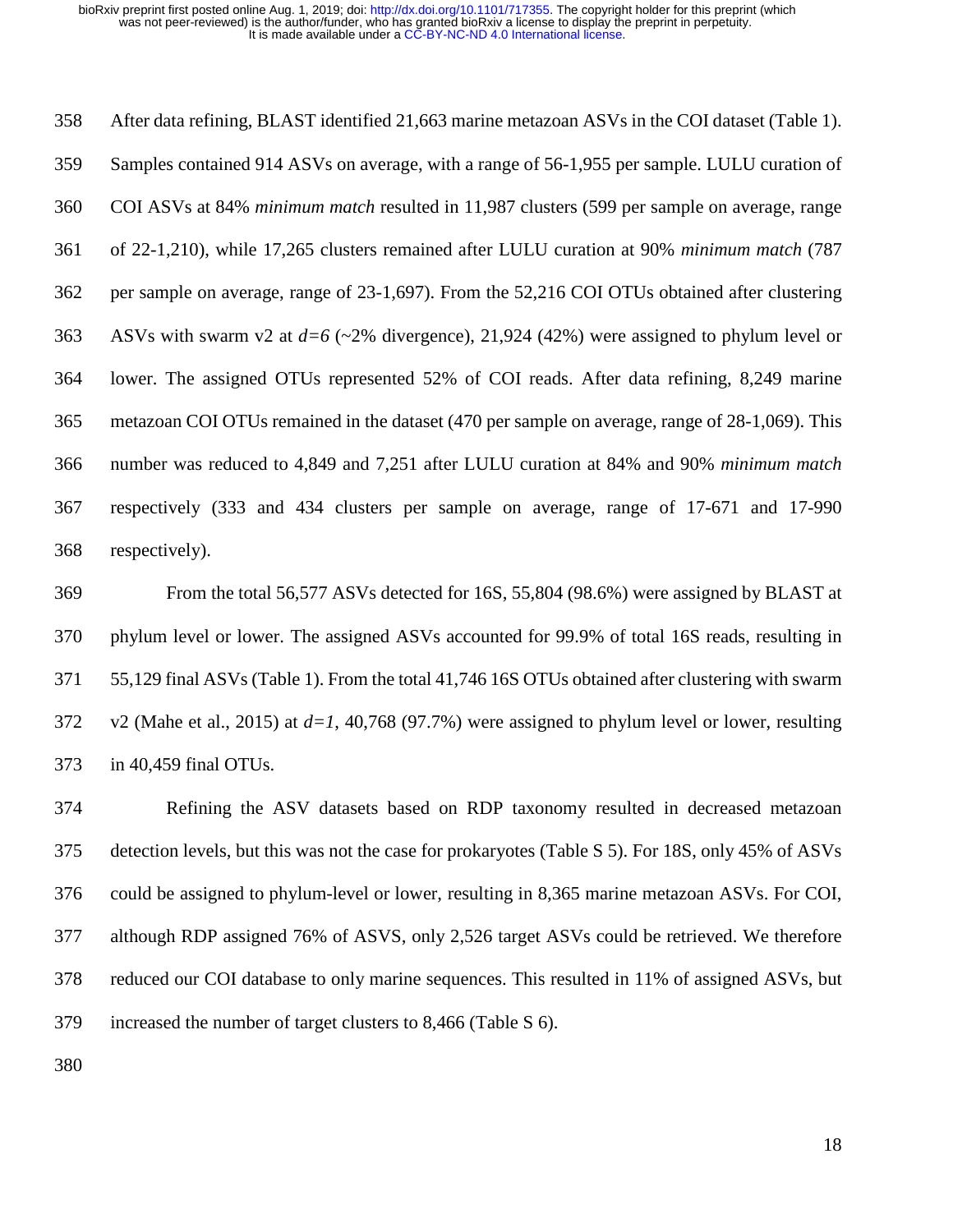## 381 **2.2 Performance on mock samples**

382 Assigning ASVs with BLAST allowed recovering 7 out of 10 mock species in the 18S 383 dataset and all species in the COI dataset (Table 2), even with minimum relative DNA abundance 384 levels as low as 0.7% (Mock 5).

385 When ASVs were clustered with swarm v2, this generally led to a slight loss of taxonomic 386 resolution (*Chorocaris* sp. was not detected in Mock 3 for 18S and the two bivalves *P. kilmeri* and 387 *C. regab* were taxonomically misidentified for COI). Taxonomically unresolved species were 388 correctly assigned up to their common family or class level. Dominant species generally produced 389 more reads in both the clustered and non-clustered datasets (Table S 7).

390 Clustering sequences with swarm v2 reduced the number of clusters produced per species, 391 but some species still produced multiple (up to 10) OTUs (*A. arbuscula*, *Munidopsis* sp., and *E.*  392 *norvegica* for 18S; *A. muricola, D. dianthus, Chorocaris* sp*.,* and *Paralepetopsis* sp. for COI). 393 Curating with LULU allowed reducing the number of clusters produced per species to nearly one, 394 with and without clustering, and this for both loci. Moreover, LULU curation decreased the number 395 of spurious clusters ("Others"), but this effect was more marked for 18S and at 84% *minimum*  396 *match* (Table 2). However, curating with LULU the 18S data (ASVs or OTUs) led to the loss of 397 one shrimp species (*Chorocaris* sp) when the *minimum match* parameter was at 90% and an 398 additional species (the limpet *Paralepetopsis* sp.) when this parameter was at 84%. LULU 399 consistently merged the shrimp species *Chorocaris* sp with another shrimp species as the latter 400 were always co-occurring in our mock samples.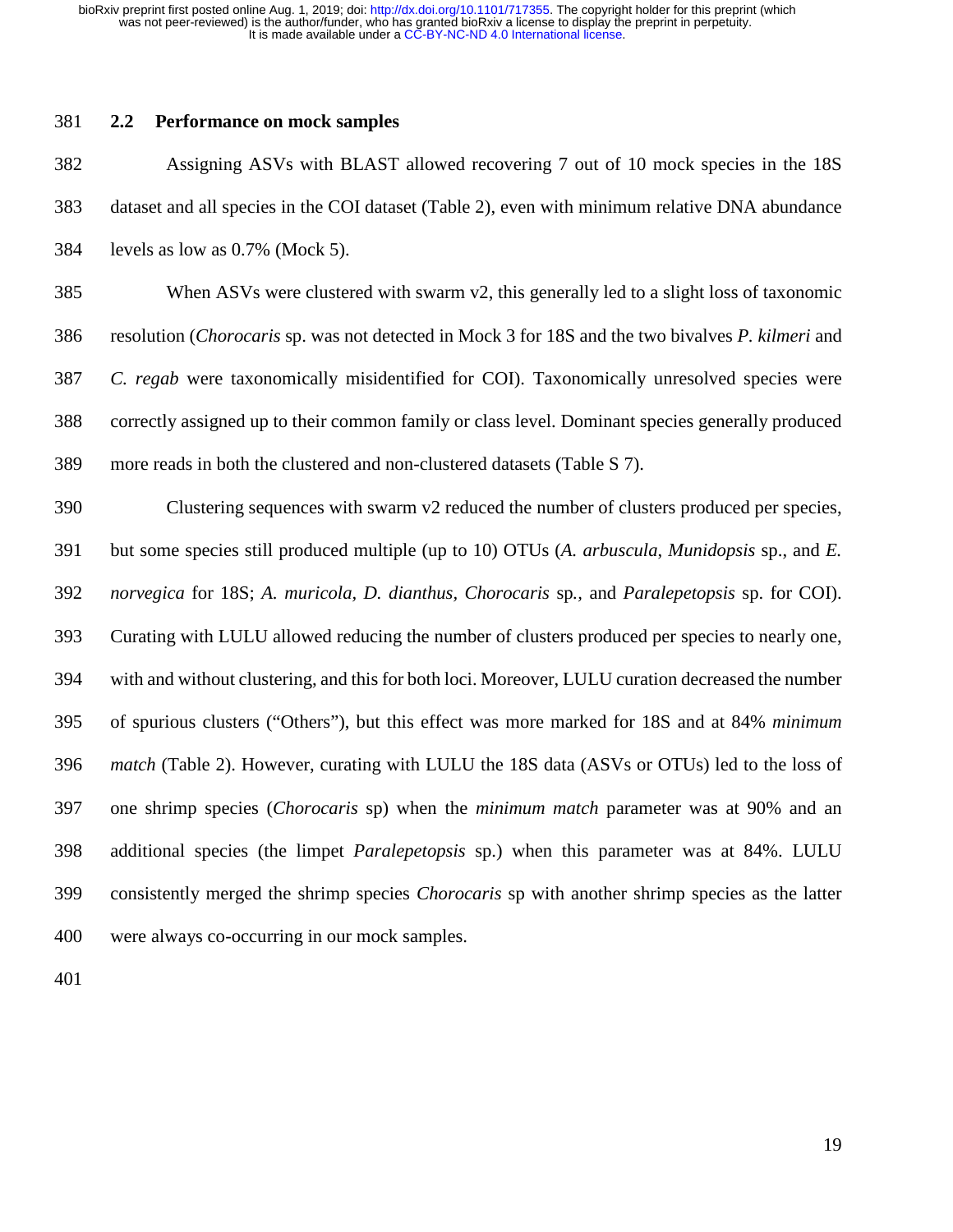Table 2. Number of ASVs/OTUs detected per species in the mock communities using different bioinformatic pipelines. White cells indicate an exact match with the number of OTUs expected, grey cells indicate a number of OTUs differing by  $\pm 3$  from the number expected, and dark grey cells indicate a number of OTUs >3 from the one expected.

|                                               |                                                                |                              | DADA2 DADA2+                 |                                       |                |                               |                        |  |
|-----------------------------------------------|----------------------------------------------------------------|------------------------------|------------------------------|---------------------------------------|----------------|-------------------------------|------------------------|--|
| <b>18S</b>                                    |                                                                | DADA2 +LULU                  | <b>LULU</b>                  |                                       |                | DADA2 DADA2+swarm DADA2+swarm |                        |  |
|                                               |                                                                | 84%                          | 90%                          |                                       | $+swarm$       | +LULU $84\%$                  | +LULU 90%              |  |
| Mock 3                                        |                                                                |                              |                              |                                       |                |                               |                        |  |
| Alcyonacea;A.arbuscula                        | 64                                                             | 1                            | 1                            | Alcyonacea;A.arbuscula                | 9              | 1                             | 1                      |  |
| Carvophylliidae:D.dianthus                    | $\overline{2}$                                                 | $\mathbf{1}$                 | 1                            | Carvophylliidae:D.dianthus            | $\mathbf{1}$   | $\mathbf{1}$                  | 1                      |  |
| Alvinocaris muricola                          | $\overline{2}$                                                 | $\mathbf{1}$                 | $\mathbf{1}$                 | Alvinocaris muricola                  | $\mathbf{1}$   | $\mathbf{1}$                  | 1                      |  |
| Chorocaris sp.                                | $\mathbf{1}$                                                   | $\overline{0}$               | $\overline{0}$               | Chorocaris sp.                        | $\mathbf{0}$   | $\overline{0}$                | $\mathbf{0}$           |  |
| Munidopsis sp.                                | 6                                                              | $\mathbf{1}$                 | $\mathbf{1}$                 | Munidopsis sp.                        | $\overline{3}$ | $\overline{1}$                | 1                      |  |
| Gastropoda; Paralepetopsis sp.                | $\mathbf{1}$                                                   | $\overline{0}$               | $\mathbf{1}$                 | Gastropoda; Paralepetopsis sp.        | $\mathbf{1}$   | $\overline{0}$                | 1                      |  |
| Vesicomyidae; P. kilmeri/C. regab/V. gigas    | 8                                                              | $\mathbf{1}$                 | $\mathbf{1}$                 | Bivalvia;P. kilmeri/C. regab/V. giga: | 3              | $\mathbf{1}$                  | $\mathbf{1}$           |  |
| Polychaeta;E.norvegica                        | 8                                                              | $\overline{2}$               | 3                            | Polychaeta;E.norvegica                | $\overline{4}$ | $\overline{2}$                | $\overline{2}$         |  |
| Others                                        | 3                                                              | $\overline{2}$               | 3                            | Others                                | $\overline{4}$ | $\overline{2}$                | $\overline{2}$         |  |
| Mock 5                                        |                                                                |                              |                              |                                       |                |                               |                        |  |
| Alcyonacea;A.arbuscula                        | 54                                                             | $\mathbf{1}$                 | $\mathbf{1}$                 | Alcyonacea;A.arbuscula                | 9              | $\overline{1}$                | $\mathbf{1}$           |  |
| Caryophylliidae; D.dianthus                   | $\mathbf{1}$                                                   | $\mathbf{1}$                 | $\mathbf{1}$                 | Caryophylliidae; D.dianthus           | $\mathbf{1}$   | $\mathbf{1}$                  | $\mathbf{1}$           |  |
| Alvinocaris muricola                          | $\mathbf{1}$                                                   | $\mathbf{1}$                 | $\mathbf{1}$                 | Alvinocaris muricola                  | $\mathbf{1}$   | $\overline{1}$                | 1                      |  |
| Chorocaris sp.                                | $\mathbf{1}$                                                   | $\overline{0}$               | $\overline{0}$               | Chorocaris sp.                        | 1              | $\overline{0}$                | $\mathbf{0}$           |  |
| Munidopsis sp.                                | $\overline{4}$                                                 | $\mathbf{1}$                 | $\mathbf{1}$                 | Munidopsis sp.                        | 3              | $\mathbf{1}$                  | 1                      |  |
| Gastropoda; Paralepetopsis sp.                | $\mathbf{1}$                                                   | $\mathbf{0}$                 | $\mathbf{1}$                 | Gastropoda; Paralepetopsis sp.        | 1              | $\overline{0}$                | 1                      |  |
| Vesicomyidae;P. kilmeri/C. regab/V. gigas     | 5                                                              | $\mathbf{1}$                 | $\mathbf{1}$                 | Bivalvia;P. kilmeri/C. regab/V. giga: | $\overline{4}$ | $\mathbf{1}$                  | $\overline{2}$         |  |
| Polychaeta;E.norvegica                        | 11                                                             | $\overline{2}$               | $\overline{3}$               | Polychaeta;E.norvegica                | $\overline{4}$ | $\overline{2}$                | $\overline{c}$         |  |
| Others                                        | $\overline{4}$                                                 | $\overline{2}$               | $\overline{3}$               | Others                                | $\overline{4}$ | $\overline{2}$                | $\overline{c}$         |  |
|                                               |                                                                |                              | DADA2 DADA2+                 |                                       |                |                               |                        |  |
| <b>COI</b>                                    |                                                                | DADA2 +LULU                  | <b>LULU</b>                  |                                       |                | DADA2 DADA2+swarm DADA2+swarm |                        |  |
|                                               |                                                                | 84%                          | 90%                          |                                       | $+swarm$       | +LULU 84%                     | +LULU 90%              |  |
| Mock 3                                        |                                                                |                              |                              |                                       |                |                               |                        |  |
| Acanella arbuscula                            | 1                                                              | 1                            | $\mathbf{1}$                 | Acanella arbuscula                    | 1              | $\mathbf{1}$                  | 1                      |  |
| Hexacorallia;D.dianthus                       | $\overline{3}$                                                 | 3                            | $\overline{3}$               | Hexacorallia;D.dianthus               | $\overline{4}$ | 3                             | $\overline{3}$         |  |
| Alvinocaris A. muricola                       | 26                                                             | $\overline{2}$               | $\mathcal{D}_{\alpha}$       | Alvinocaris:A. muricola               | 10             | $\mathbf{1}$                  | $\mathbf{1}$           |  |
| Chorocaris sp.                                | $\overline{2}$                                                 | $\mathbf{1}$                 | $\mathbf{1}$                 | Chorocaris sp.                        | 3              | $\mathbf{1}$                  | $\mathbf{1}$           |  |
| Galatheidae; Munidopsis sp.                   | $\overline{2}$                                                 | $\overline{c}$               | $\mathbf{1}$                 | Munidopsis sp.                        | $\mathbf{1}$   | $\mathbf{1}$                  | $\overline{2}$         |  |
| Gastropoda; Paralepetopsis sp.                | $\,$ 8 $\,$                                                    | $\mathfrak{Z}$               | $\mathfrak{Z}$               | Gastropoda; Paralepetopsi s sp.       | $\overline{3}$ | $\overline{2}$                | $\mathcal{D}_{\alpha}$ |  |
| Phreagena kilmeri                             | $\overline{2}$                                                 | $\mathbf{1}$                 | $\mathbf{1}$                 | Bivalvia;P. kilmeri                   |                |                               |                        |  |
| Bivalvia;C. regab                             | $\overline{c}$                                                 | $\mathbf{1}$                 | $\mathbf{1}$                 | Bivalvia;C. regab                     | $\overline{3}$ | $\overline{c}$                | $\overline{c}$         |  |
| Vesicomya gigas                               | $\mathbf{1}$                                                   | $\mathbf{1}$                 | $\mathbf{1}$                 | Vesicomya gigas                       | 1              | 1                             | 1                      |  |
| Polychaeta;E.norvegica                        | $\overline{3}$                                                 | $\overline{3}$               | $\mathbf{1}$                 | Eunice norvegica                      | $\mathbf{1}$   | 1                             | $\mathbf{1}$           |  |
| Others                                        | $\overline{7}$                                                 | $\overline{5}$               | 6                            | Others                                | 3              | $\overline{4}$                |                        |  |
| Mock 5                                        |                                                                |                              |                              |                                       |                |                               |                        |  |
| Acanella arbuscula                            | $\mathbf{1}$                                                   | $\mathbf{1}$                 | 1                            | Acanella arbuscula                    | 1              | 1                             | 1                      |  |
| Hexacorallia:D.dianthus                       | $\overline{3}$                                                 | $\overline{3}$               | $\overline{3}$               | Hexacorallia:D.dianthus               | 3              | $\overline{3}$                | $\overline{3}$         |  |
| Alvinocaris A. muricola                       | 26                                                             | $\overline{2}$               | $\overline{2}$               | Alvinocaris A. muricola               | 9              | $\mathbf{1}$                  | $\mathbf{1}$           |  |
|                                               | $\mathbf{1}$                                                   |                              |                              | Chorocaris sp.                        | 2              | $\mathbf{1}$                  | $\mathbf{1}$           |  |
| Chorocaris sp.<br>Galatheidae; Munidopsis sp. | $\overline{2}$                                                 | $\mathbf{1}$<br>$\mathbf{1}$ | $\mathbf{1}$<br>$\mathbf{1}$ |                                       | 1              | $\mathbf{1}$                  | 1                      |  |
|                                               | $\overline{7}$                                                 | $\overline{2}$               |                              | Munidopsis sp.                        |                | $\overline{c}$                | 3                      |  |
| Gastropoda; Paralepetopsis sp.                |                                                                |                              | $\overline{2}$               | Gastropoda; Paralepetopsis sp.        | $\overline{3}$ |                               |                        |  |
| Phreagena kilmeri                             | $\mathbf{1}$                                                   | $\mathbf{1}$                 | $\mathbf{1}$                 | Bivalvia;P. kilmeri                   | $\overline{c}$ | $\overline{2}$                | $\overline{c}$         |  |
| Bivalvia;C. regab                             | $\overline{c}$                                                 | $\mathbf{1}$                 | $\mathbf{1}$                 | Bivalvia;C. regab                     |                |                               |                        |  |
| Vesicomya gigas                               | $\mathbf{1}$<br>Vesicomya gigas<br>$\mathbf{1}$<br>1<br>1<br>1 |                              | 1                            |                                       |                |                               |                        |  |
| Polychaeta;E.norvegica                        | $\overline{2}$                                                 | $\overline{c}$               | $\overline{3}$               | Eunice norvegica                      | $\mathbf{1}$   | $\mathbf{1}$                  | $\mathbf{1}$           |  |
| Others                                        | $\overline{5}$                                                 | 6                            | 5                            | Others                                | $\overline{3}$ | $\overline{2}$                | $\overline{c}$         |  |

402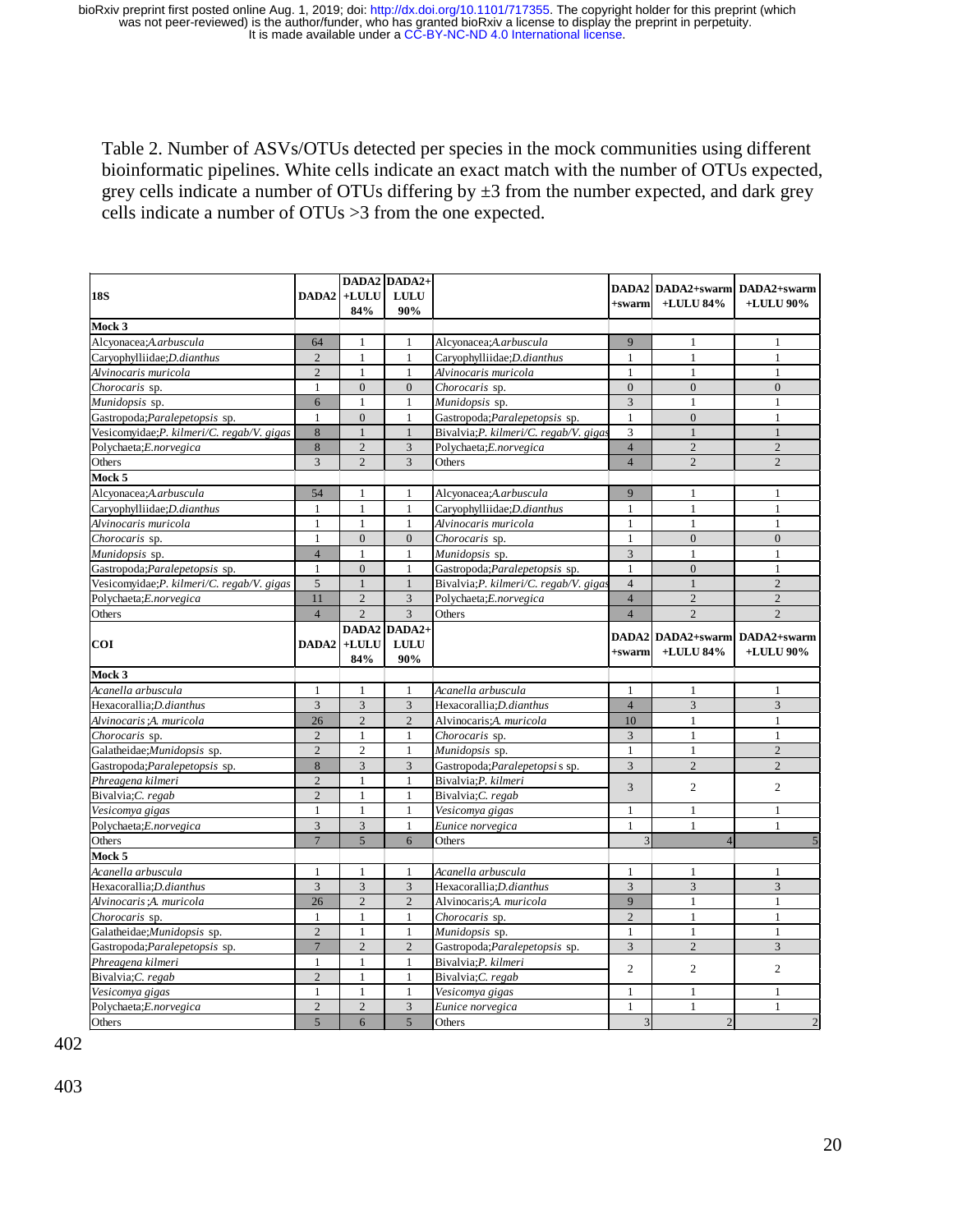404 Assigning ASVs with the RDP Bayesian Classifier allowed recovering 4 out of 10 mock 405 species in the 18S dataset (Fig S-2) and no species in the COI dataset using the full MIDORI 406 database. The six incorrectly resolved species in the 18S dataset could only be resolved 407 taxonomically up to their common class level (venerid bivalves and malacostracan crustaceans). 408 For the COI dataset, using the full MIDORI database resulted in RDP assignments that never 409 matched the expected taxon and were mostly assigned to arthropods (data not shown). When the 410 database was reduced to marine-only taxa, all 10 species were detected (Fig S 2), although the 411 dataset contained a considerable amount of spurious assignments (29 clusters assigned up to 412 Arthropoda and Chordata). The latter were however always associated to a phylum bootstrap level 413 < 98. As the taxonomic resolution using RDP was poorer in the mock communities using 18S, the 414 remaining work was performed using BLAST assignments.

415

## 416 **2.3 Alpha-diversity patterns between pipelines**

#### 417 *Eukaryotes*

418 The number of metazoan clusters detected in the deep-sea sediment samples varied 419 significantly between bioinformatic pipelines chosen (ANODEV: 18S, F(5,175)=599.91, p<0.001 420 and COI, F(5,195)=1,320.32, p<0.001, 16S, F(51,41)=2008.76, p<0.001, see Table S 8). 421 Expectedly, clustering and LULU curation significantly reduced the number of detected clusters 422 per sample for all loci. The reduction due to clustering was much more pronounced for metazoans, 423 particularly for COI, than for 16S data (Fig. 1). DADA2 detected on average 389 (SE=28) and 863 424 (SE=61) metazoan 18S and COI ASVs per sample respectively, while clustering ASVs (at *d=4* for 425 18S, *d=6* for COI, and *d=1* for 16S) reduced the number of metazoan OTUs detected to 289 426 (SE=21) for 18S and 467 (SE=34) for COI. For prokaryotes, the number of ASVs was on average 427 3,567 (SE=480) per sample, clustering decreased this mean to 3,138 (SE=413) OTUs per sample.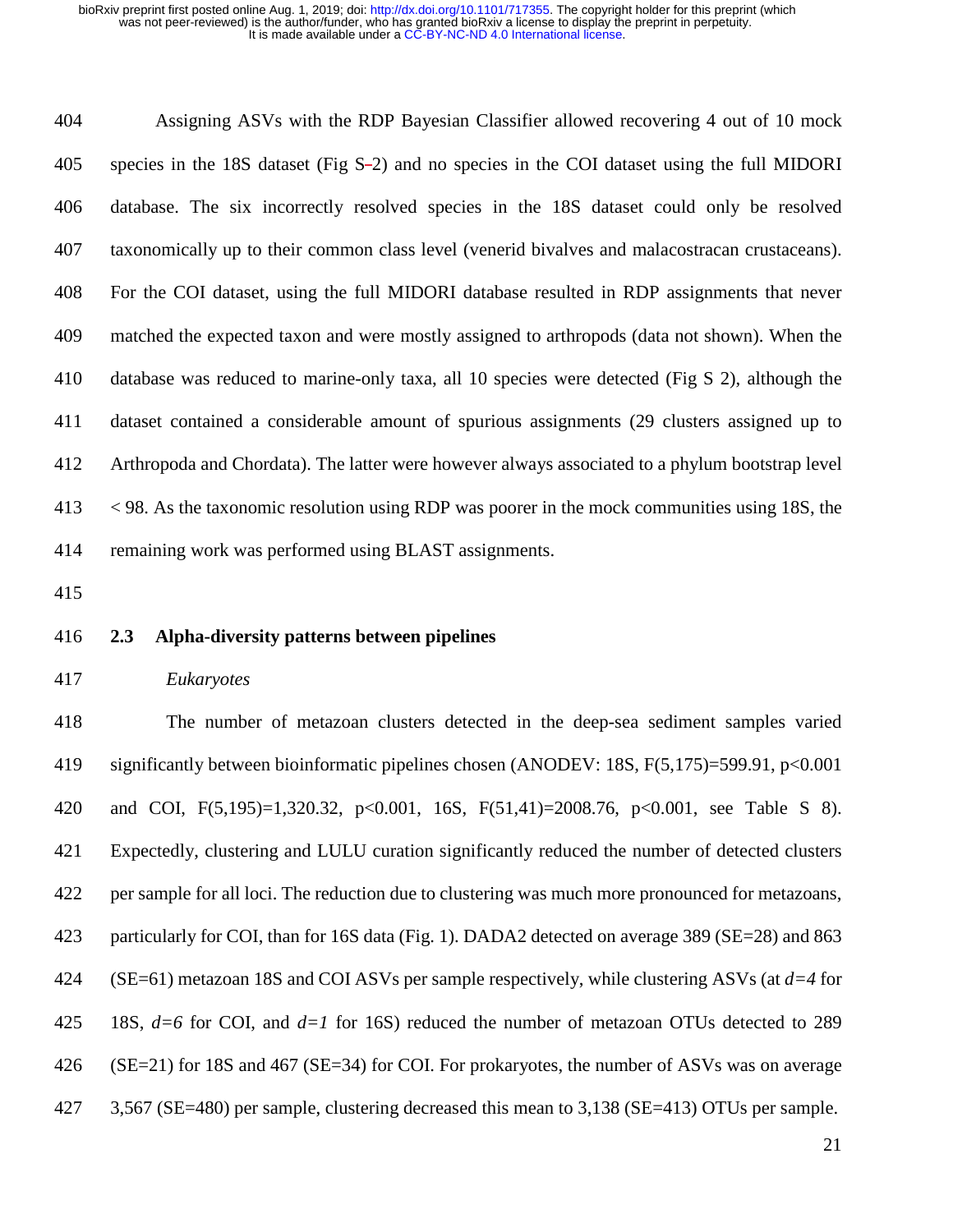

**Figure 1.** Number of clusters detected in sediment of 14 deep-sea sites with the Dada2 metabarcoding pipeline with or without LULU curation at 84% and 90% *minimum match* and swarm v2 clustering, using the 18S (left) and COI (centre) and 16S (right) marker genes. Cluster abundance was obtained after rarefaction to minimal sequencing depth. Boxplots represent medians with first and third quartiles. Barplots show means and standard errors.

430

431 LULU significantly decreased the number of metazoan clusters detected in both the ASV 432 and OTU datasets. The effect was stronger at a lower *minimum match* parameter. It was also more 433 pronounced in the ASV datasets and for the 18S locus (Fig. 1). At 90% minimum match, LULU 434 decreased by 51% the number of 18S and by 14% the number of COI ASVs, while this decrease 435 was only of 31% for 18S OTUs and 7% for COI OTUs. When the *minimum match* parameter was 436 at 84%, LULU decreased the number of detected metazoan clusters by 65% for 18S ASVs and 437 33% for COI ASVs, while in the clustered dataset this decrease was of 51% and 28% for 18S and 438 COI OTUs respectively. LULU curation of ASVs or OTUs produced comparable number of 439 clusters in the 18S dataset. At 84% *minimum match*, LULU curation produced on average  $137 \pm 7$ 440 and  $140 \pm 8$  clusters per sample after application on ASVs and OTUs respectively. At 90%, these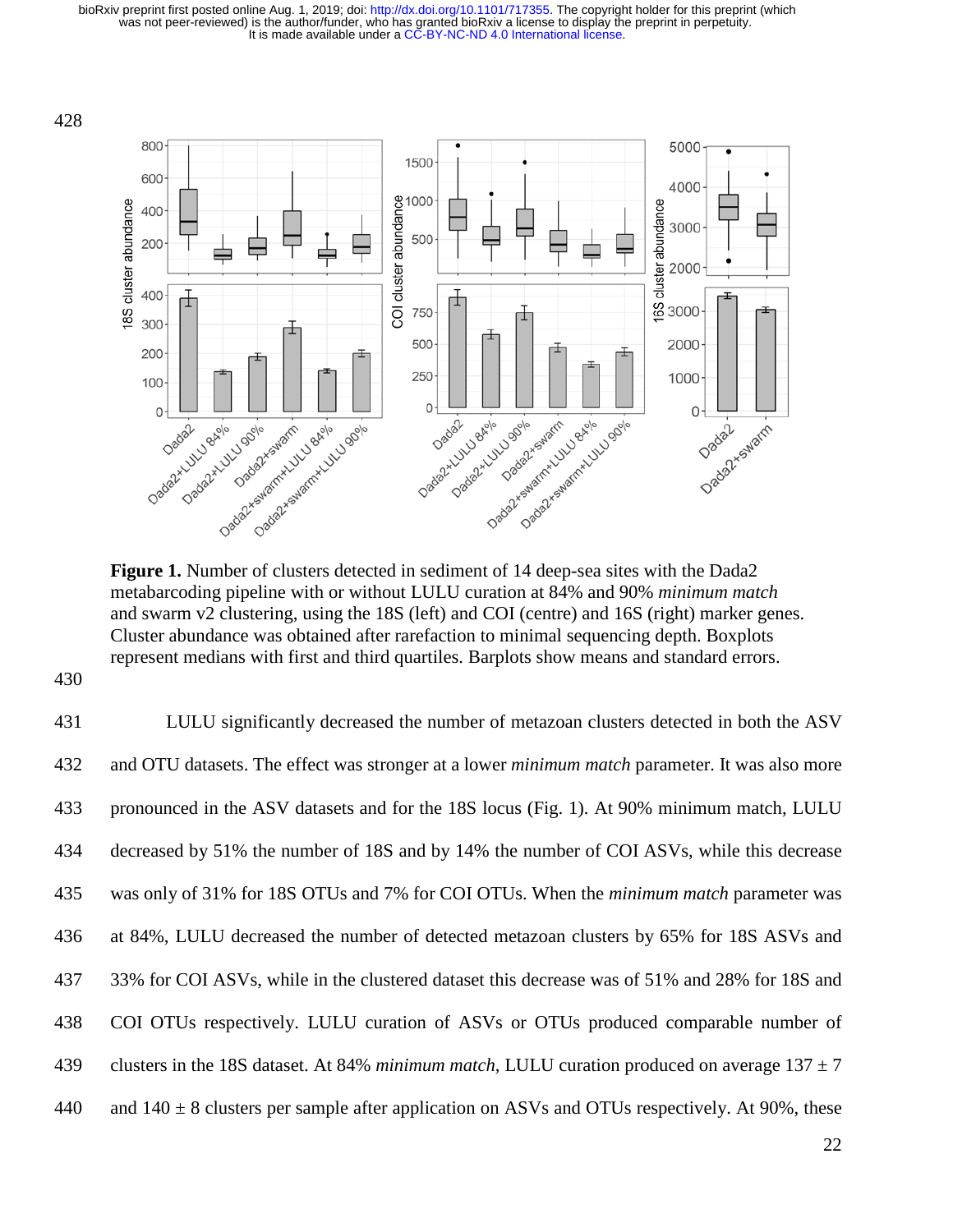441 numbers were at  $189 \pm 11$  and  $200 \pm 12$  (Fig. 1). This was not the case for COI, where LULU 442 curation of ASVs resulted in significantly more clusters  $(574 \pm 38$  at 84% and  $742 \pm 53$  at 90%) 443 than LULU curation of OTUs  $(334 \pm 21 \text{ and } 433 \pm 31)$ .

444 The number of clusters detected also varied significantly among sites (ANODEV: 18S, 445 F(11,175)=283.57, p<0.001 ; COI, F(13,195)=761.19, p<0.001; 16S, F(13,41)=507.37, p<0.01), 446 and cores nested within sites (ANODEV: 18S, F(24,175)=32.21, p<0.001; COI, F(26,195)=72.91, 447 p<0.001; 16S, F(28,41)=241.73, p<0.01). However, while the mean number of clusters detected 448 per sample spanned a wide range in all loci (100-800 for 18S, 150-1,500 for COI datasets, and 449 2,000-5,000 for 16S), the pipeline effect was consistent across sites (Fig. S 3).

450

# 451 **2.4 Taxonomic assignments and patterns of beta-diversity between pipelines**

452 Sequence identity varied strongly depending on phyla and marker gene (Fig. 2). For 18S, 453 most clusters had hit identities ≥ 90%. Poorly assigned clusters (hit identity < 90%) represented 454 less than 20% of the dataset and were mostly assigned to Nematoda, Cnidaria, Tardigrada, Porifera, 455 and Xenacoelomorpha. For COI, nearly all clusters had similarities to sequences in databases lower 456 than 90%. Overall, arthropods and echinoderms were detected at similar levels by both markers. 457 The 18S barcode marker performed better in the detection of nematodes, annelids, platyhelminths, 458 and xenacoelomorphs while COI mostly detected cnidarians, molluscs, and poriferans (Fig. 2), 459 highlighting the complementarity of these two loci. Sequence identity was much higher for 460 prokaryotes, with most clusters assigned above 90%.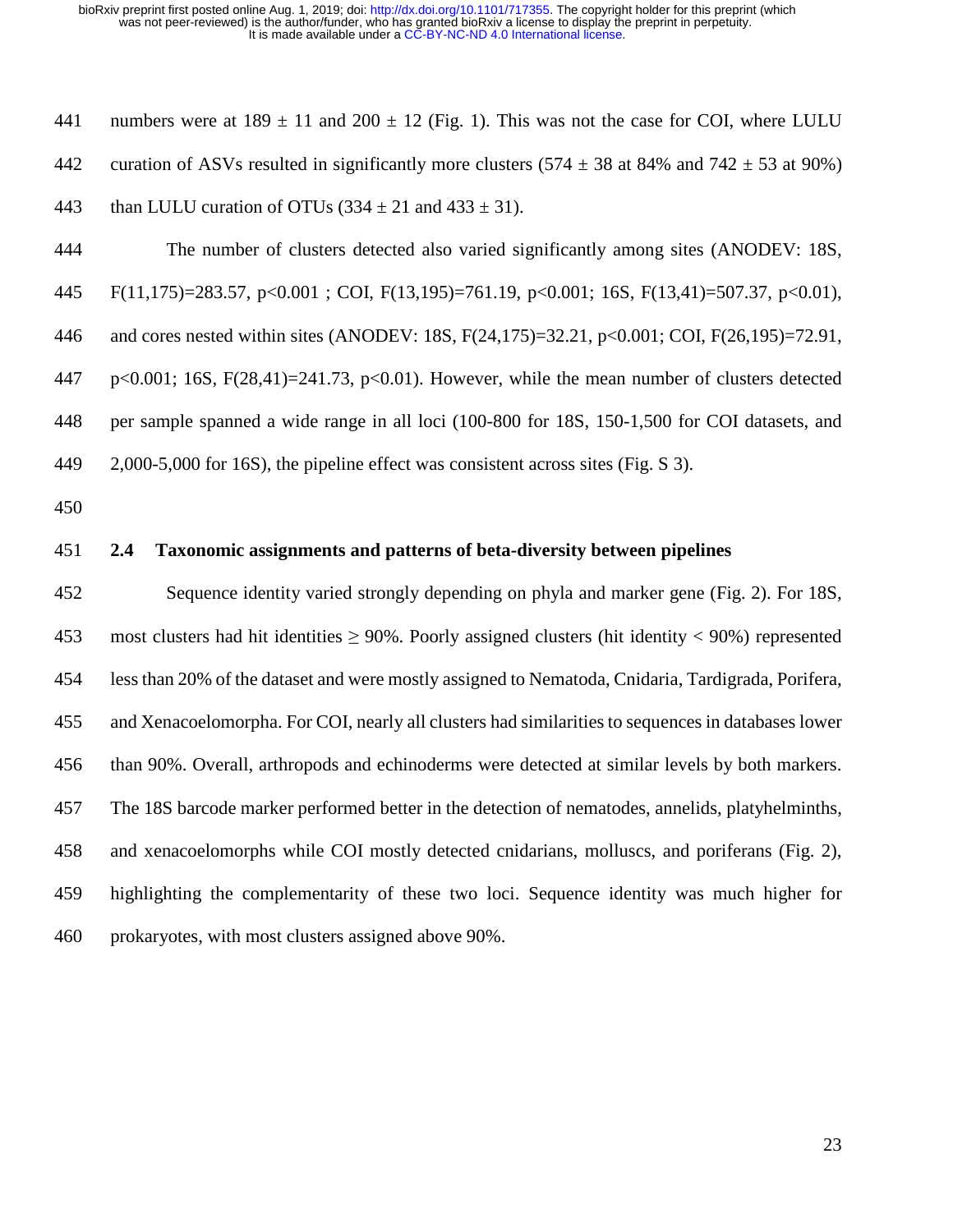It is made available under a [CC-BY-NC-ND 4.0 International license.](http://creativecommons.org/licenses/by-nc-nd/4.0/) was not peer-reviewed) is the author/funder, who has granted bioRxiv a license to display the preprint in perpetuity. bioRxiv preprint first posted online Aug. 1, 2019; doi: [http://dx.doi.org/10.1101/717355.](http://dx.doi.org/10.1101/717355) The copyright holder for this preprint (which



Figure 2. Taxonomic resolution in in metabarcoding datasets of 14 deep-sea sediment sites with four bioinformatic pipelines. Metazoan taxonomic assignment quality based on the 18S (top), COI (centre) and 16S (bottom) marker genes. BLAST hit identity of all metazoan clusters detected is given for four bioinformatic pipelines: DADA2, DADA2 curated with LULU at 84/90% *minimum match*, DADA2 clustered with swarm v2, and DADA2 clustered with swarm v2 and curated with LULU at 84/90% *minimum match*. BLAST hit identity for prokaryotes is given for two pipelines: DADA2 and DADA2 with swarm v2.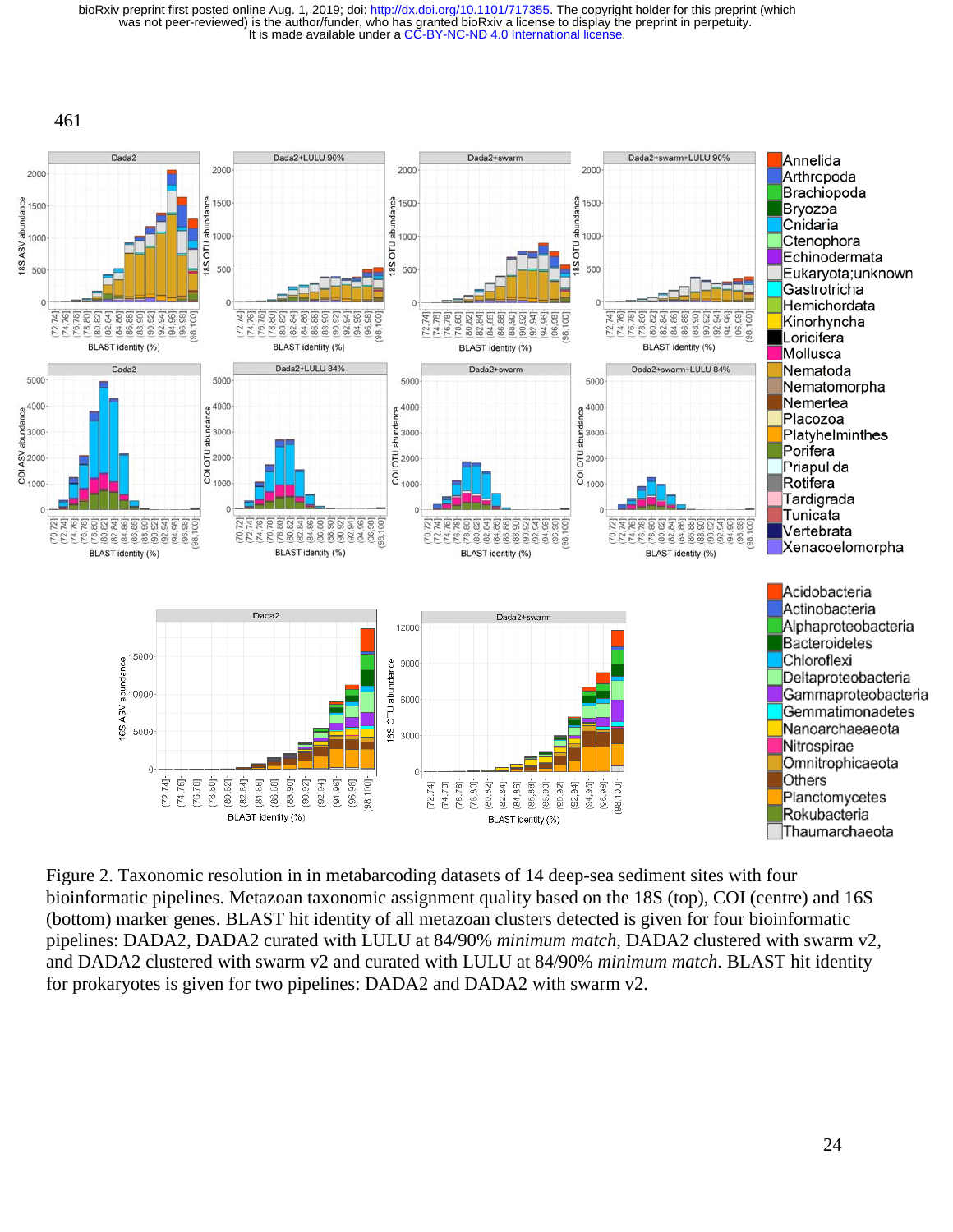462 For metazoan loci, while clustering significantly decreased the number of OTUS detected, 463 it increased the amount of clusters not assigned up to the phylum level in both loci (~10-20% 464 increase, Fig. 2). In the 18S dataset, clustering led to the decrease in abundance of dominant taxa 465 such as nematodes and non-dominant taxa such as cnidarians and poriferans (Fig. 2, Fig. 3). 466 Similarly, for COI, clustering led to a decreased abundance of dominant taxa such as poriferans 467 and cnidarians, while the number of clusters assigned to arthropods and molluscs increased (Fig. 468 2, Fig. 3). Changes were less marked for 16S data (Fig. 2), yet the number of some taxa clearly 469 increased (i.e. Thaumarchaeota and Gammaproteonbacteria) whereas others decreased (i.e. 470 Omnitrophicaeota).

471 For COI and 18S datasets, PERMANOVAs were performed to evaluate the effect of LULU 472 curation at two *minimum match* thresholds. Multivariate analyses on clustered and non-clustered 473 datasets showed significant differences in community structure between bioinformatic pipeline (i.e. 474 with or without LULU), sites, and cores nested within sites (Table 3). LULU had a significant 475 effect on taxonomic structure resolved, even though the percentage variation it explained was only 476 around 1.3% for 18S and 0.5% for COI ( $\mathbb{R}^2$  values in Table 3), compared to 40-50% variation 477 explained by sites, reflecting the predominant effect of biological signatures over bioinformatic 478 processing in the resolution of community structure. Comparing the taxonomic composition 479 resolved by all pipelines showed that LULU curation of ASVs or OTUS resulted in detected 480 community compositions similar to non-curated datasets, although it increased the relative 481 abundance of non-dominant taxa by decreasing the abundance of dominant phyla such as 482 nematodes in 18S and cnidarians in COI (Fig. 3).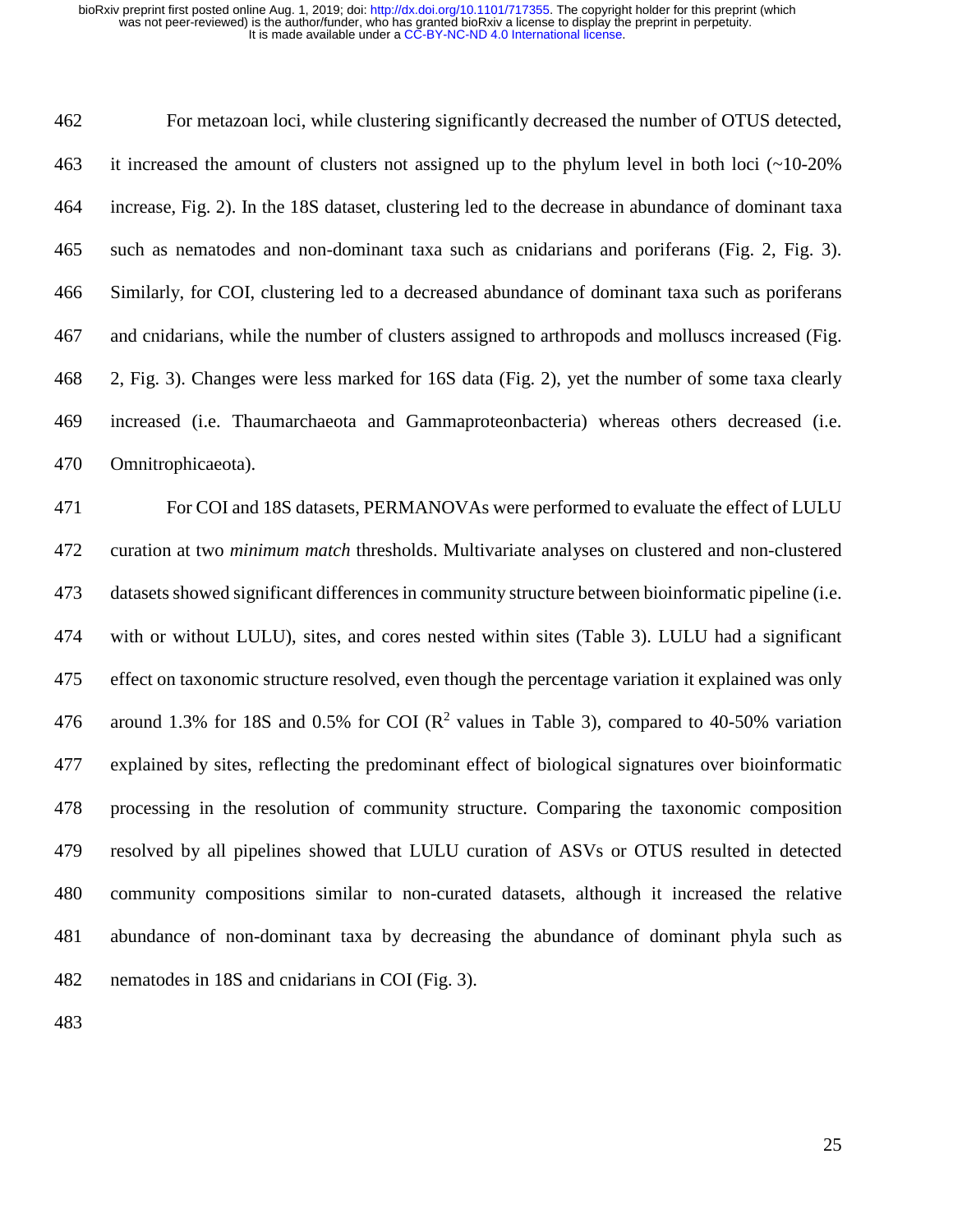

Figure 3. Patterns of relative cluster abundance resolved by different bioinformatic pipelines (ASV-centred on the left, OTU-centred on the right) in 14 deep-sea sites, using the 18S (top), COI (centre), and 16S (bottom) marker genes. LULU curation and clustering increase the abundance of non-dominant taxonomic groups in both metazoan loci, while this is not the case for prokaryotes.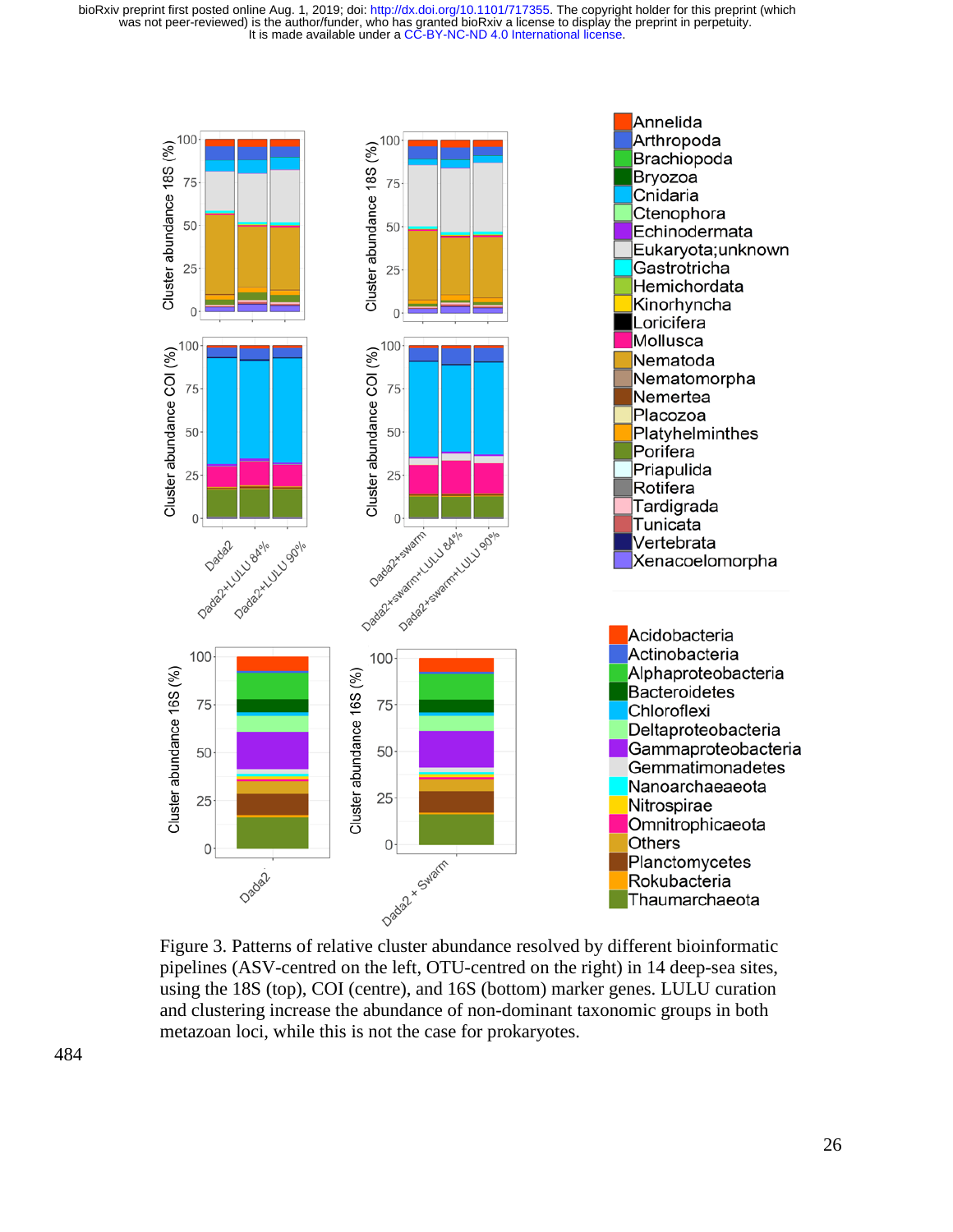- 485 Overall, community differences were visualized using PCoA ordinations of Jaccard
- 486 distance matrices and showed that the different pipelines resolved the same ecological patterns, in
- 487 which, consistently with the PERMANOVAs, the site effect was predominant (Fig. S 4).
- 488

**Table 3.** Effect of LULU curation on community structure detected in 14 deep-sea sites. Results of the permutational analysis of variance (PERMANOVA) of the rarefied OTU richness in clustered (Dada2+swarm+LULU) and non-clustered (Dada2+LULU) datasets, for the two genes studied. The tests were performed by permuting 9999 times using Jaccard distances. The pipeline and core effects were evaluated by permuting within sites.

|              |     | Dada2+swarm+LULU |                 |          |                | Dada2+LULU        |     |           |          |          |       |
|--------------|-----|------------------|-----------------|----------|----------------|-------------------|-----|-----------|----------|----------|-------|
| <b>LOCUS</b> | df  | <b>SS</b>        | <b>Pseudo-F</b> | $P(>=F)$ | R <sub>2</sub> |                   | df  | <b>SS</b> | Pseudo-F | $P(>=F)$ | R2    |
| 18S-V1       |     |                  |                 |          |                | 18S-V1            |     |           |          |          |       |
| Pipeline     | 2   | 0.755            | 5.62            | 0.001    |                | $0.014$ Pipeline  | 2   | 0.695     | 2.97     | 0.0001   | 0.012 |
| Site         | 13  | 24.238           | 27.79           | 0.001    | $0.455$ Site   |                   | 13  | 23.658    | 15.57    | 0.0001   | 0.410 |
| Site:Core    | 28  | 22.734           | 12.10           | 0.001    |                | 0.427 Site:Core   | 28  | 23.74     | 7.25     | 0.0001   | 0.412 |
| Residuals    | 82  | 5.505            |                 |          |                | $0.103$ Residuals | 82  | 9.584     |          |          | 0.166 |
| Total        | 125 | 53.228           |                 |          |                | 1.000 Total       | 125 | 57.677    |          |          | 1.000 |
| <b>COI</b>   |     |                  |                 |          |                | <b>COI</b>        |     |           |          |          |       |
| Pipeline     | 2   | 0.262            | 4.75            | 0.0001   |                | $0.005$ Pipeline  | 2   | 0.244     | 2.68     | 0.0001   | 0.004 |
| Site         | 13  | 29.555           | 82.47           | 0.0001   | $0.557$ Site   |                   | 13  | 27.525    | 46.61    | 0.0001   | 0.498 |
| Site:Core    | 26  | 21.069           | 29.40           | 0.0001   |                | 0.397 Site:Core   | 26  | 24.984    | 20.31    | 0.0001   | 0.434 |
| Residuals    | 78  | 2.15             |                 |          |                | $0.041$ Residuals | 78  | 3.543     |          |          | 0.064 |
| Total        | 119 | 53.036           |                 |          |                | 1.000 Total       | 119 | 55.296    |          |          | 1.000 |

489

490

## 491 **3 DISCUSSION**

# 492 **3.1 ASVs or OTUs for metazoans?**

493 The rise of HTS and the subsequent use of metabarcoding have revolutionized 494 microbiology by unlocking the access to uncultivable microorganisms, which represent by far the 495 great majority of prokaryotes (Klappenbach, Saxman, R., & Schmidt, 2001). The development and 496 improvement of molecular and bioinformatic methods to perform inventories were historically 497 primarily developed for 16S rRNA barcode loci, before being transferred to the eukaryotic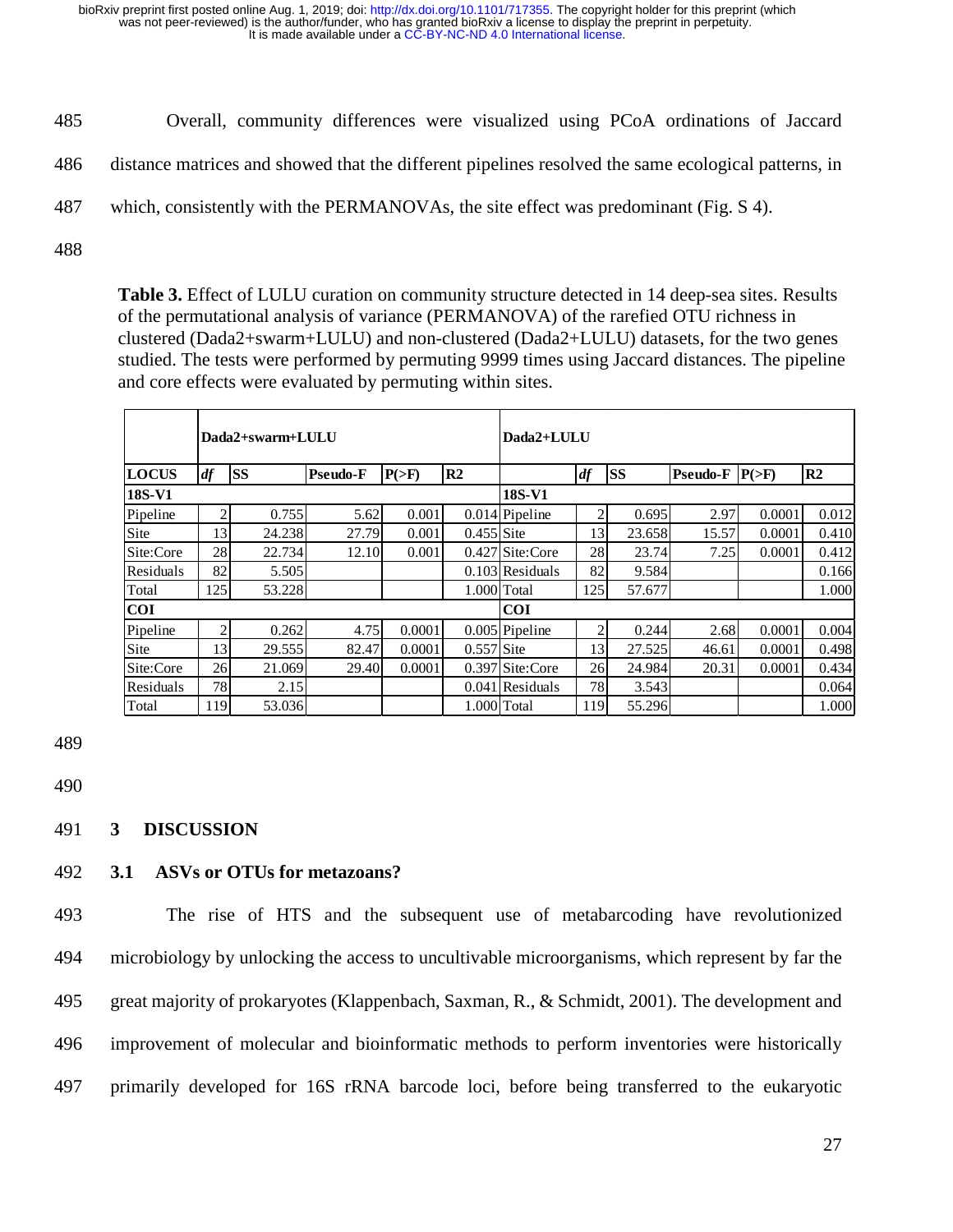498 kingdom based on the use of barcode markers such as **18S rRNA**, ITS, or mitochondrial markers 499 such as COI (Bellemain et al., 2010; Valentini et al., 2009). Thus, most bioinformatics pipelines 500 were initially developed accounting for intrinsic properties of prokaryotes and concepts inherent to 501 microbiology (Boyer et al., 2016; Caporaso et al., 2010; Schloss et al., 2009), before being 502 transferred to eukaryotes in general or metazoans in particular. Such transfers are not always 503 straightforward, and require adaptations accounting for differences in both concepts and basic 504 biological features. One example is the question of the relevance of the use of amplicon sequence 505 variants (ASVs), advocated to replace OTUs "… *as the standard unit of marker-gene analysis and*  506 *reporting*" (Callahan et al., 2017): an advice for microbiologists that may not apply when working 507 on metazoans.

508 The results on the mock samples showed that ASV-centred datasets produced using 509 DADA2-alone are likely to be unsuited for metazoan metabarcoding using the 18S and COI 510 barcode markers, as single individuals produced very different numbers of ASVs, therefore not 511 reflecting actual species composition. Clustering ASVs into OTUs using swarm v2 still led to 512 inflated diversity estimates, as despite a unique specimen of each species was used in the mock 513 communities, some still produced up to ten OTUs for both loci (Table 2). This result suggests that 514 even in quality-filtered and clustered datasets, diversity of some taxa will still be overestimated 515 unless high clustering thresholds are used, which may in turn lead to the loss of diversity through 516 the merging of distinct taxa. Intra-individual variation is a recognised problem in metabarcoding, 517 known to generate spurious clusters (Brown et al., 2015), especially in the COI barcode marker. 518 Indeed, this gene region has increased intra-individual variation due to heteroplasmy and the 519 abundance of pseudogenes, such as NUMTs, playing an important part of the supernumerary OTU 520 richness in COI-metabarcoding (Bensasson, Zhang, Hartl, & Hewitt, 2001; Song, Buhay, Whiting, 521 & Crandall, 2008). Together with clustering, LULU curation proved effective in limiting the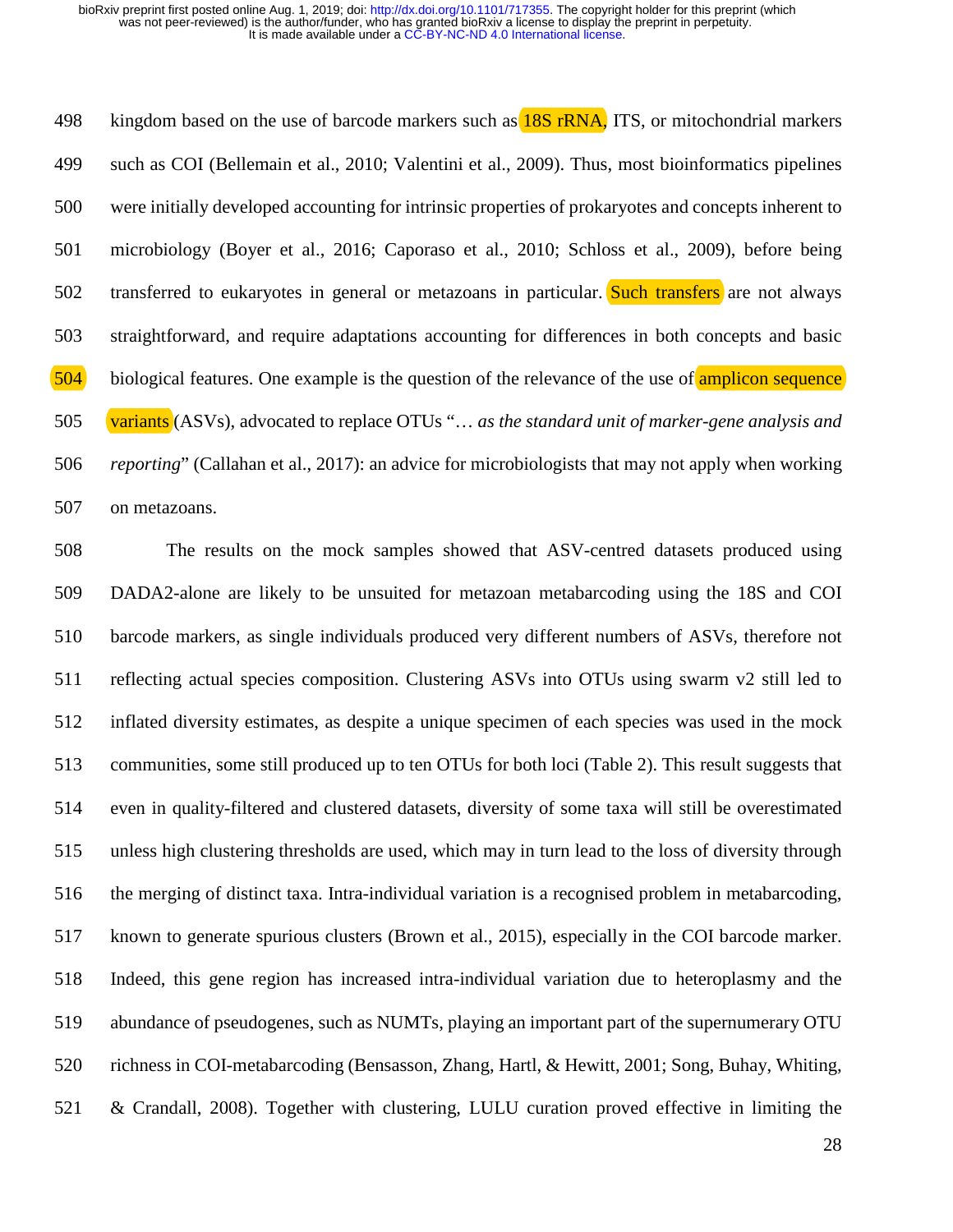522 number of multiple clusters produced by single individuals, confirming its efficiency to correct for 523 intra-individual diversity (Table 2).

524 **3.2 Adapting pipelines to marker properties**

525 As seen above for COI, when considering a single marker, the biology of the organisms 526 together with the properties of the gene itself determine its level of intra-individual and intraspecific 527 diversity. Concerted evolution is a common feature of SSU rRNA markers such as 16S (Hashimoto, 528 Stevenson, & Schmidt, 2003; Klappenbach et al., 2001) and 18S (Carranza, Giribet, Ribera, 529 Baguñà, & Riutort, 1996) that limits the amount of intra individual polymorphism. Despite a 530 number of 16S rRNA variants estimated to be 2.5-fold greater than the number of bacterial species 531 (Acinas et al., 2004), the reproductive mode and pace of selection in microbial populations is likely 532 to lead to locally lower level of intraspecific variation than the one expected for 18S and COI in 533 metazoans for example. In addition, in metazoans, a lower level of diversity is expected for the 534 slower evolving 18S (Carranza et al., 1996), than for COI. This may explain the lower ASV 535 (DADA2) to OTU (DADA2+swarm) ratios observed here for 16S  $(-1.4)$  compared to 18S  $(-1.9)$ 536 and COI (~2.6) data, underlining the different influence –and importance- of clustering on these 537 loci, and the need for a versatile marker by marker choice for clustering parameters.

538 The COI locus allowed the detection of all ten species present in the mock samples, 539 compared to seven in the 18S dataset (Table 2). This locus also provided much more accurate 540 assignments, most of them correct at the genus (and species) level, confirming that COI uncovers 541 more metazoan species and offers a better taxonomic resolution than 18S (Clarke, Beard, Swadling, 542 & Deagle, 2017; Tang et al., 2012). The results also confirm an important variation in the 543 amplification success across taxa (Bhadury et al., 2006; Carugati, Corinaldesi, Dell'Anno, & 544 Danovaro, 2015), supporting the present approach combining nuclear and mitochondrial markers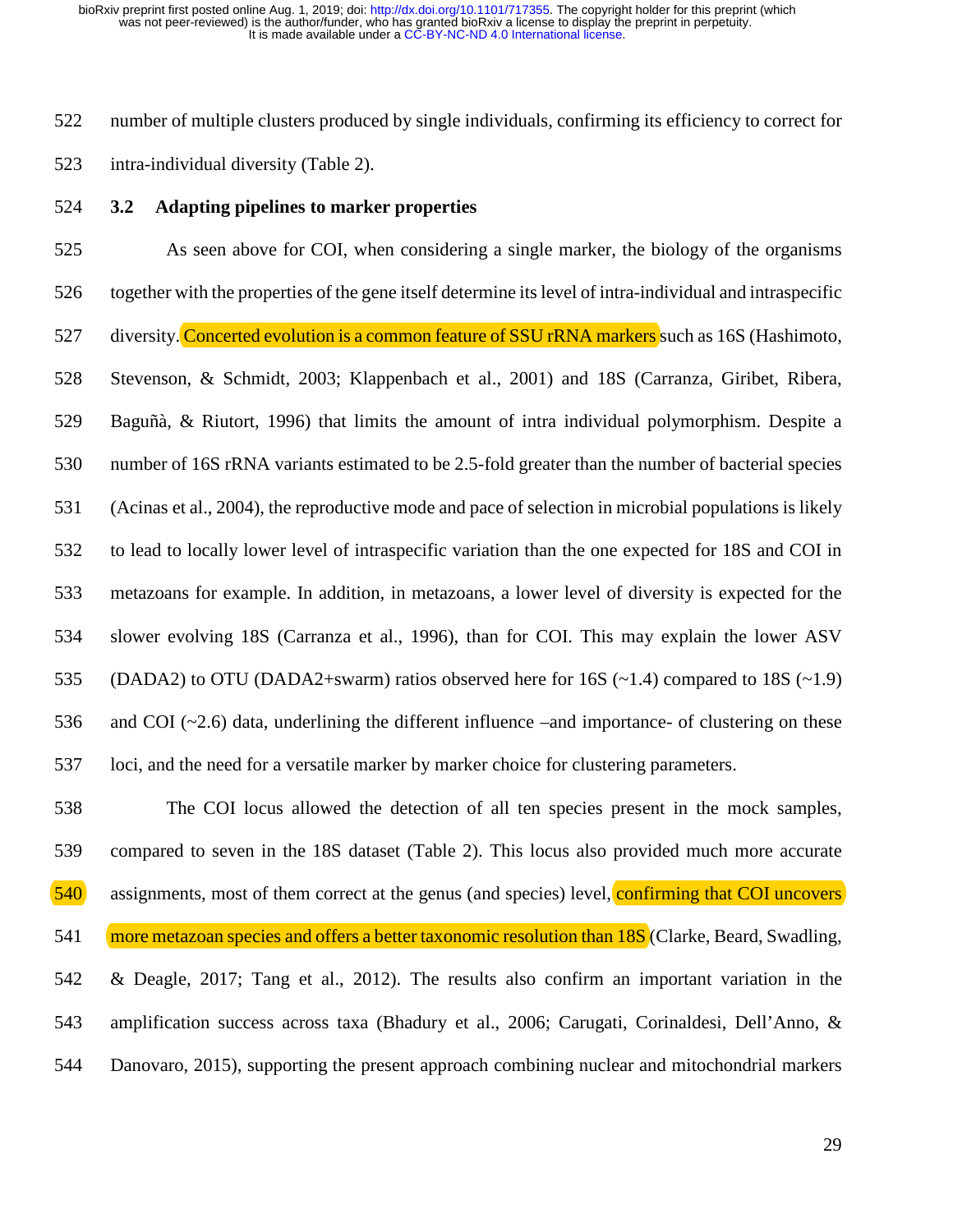545 to achieve more comprehensive biodiversity inventories (Cowart et al., 2015; Drummond et al., 546 2015; Zhan, Bailey, Heath, & Macisaac, 2014).

547 While clustering and LULU curation improved COI results in the mock communities 548 (where species always co-occurred), they were associated with a decrease in taxonomic resolution 549 for 18S data, as some closely related species were merged, i.e. the vesicomyid bivalves, the 550 gastropod, and the shrimp species (Table 2). When studying natural habitats, very likely to harbour 551 closely related co-occurring species, both LULU curation and clustering are likely to lead to the 552 loss of true species diversity for low-resolution markers such as 18S. Optimal results in the mock 553 samples, i.e. delivering the best balance between the limitation of spurious clusters and the loss of 554 true diversity, were obtained with LULU curation at 90% for 18S and 84% for COI, highlighting 555 the importance of adjusting bioinformatic correction tools to each barcode marker, a step for which 556 mock communities are most adequate.

557

#### 558 **3.3 Application to real communities**

559 The mock communities we used here did not contain several haplotypes of the same species 560 (intraspecific variation), as is most often the case in environmental samples. This prevents us from 561 generalizing the comparable results of LULU obtained with or without clustering to more complex 562 communities. As distinct haplotypes do not always co-occur in nature, LULU curation of ASVs 563 alone is not suited to correct for haplotype diversity, and clustering ASVs may therefore still be 564 necessary to produce datasets that reflect species rather than gene diversity. As expected, results 565 on natural samples showed distinct answers to this question for 18S and COI. When applying 566 LULU to ASVs (DADA2) *versus* OTUs (DADA2+swarm) on 18S, similar numbers of detected 567 clusters were obtained (e.g. average of  $137 \pm 7$  and  $140 \pm 8$  clusters per sample after application at 568 84% on ASVs and OTUs respectively), again suggesting a limited added effect of clustering for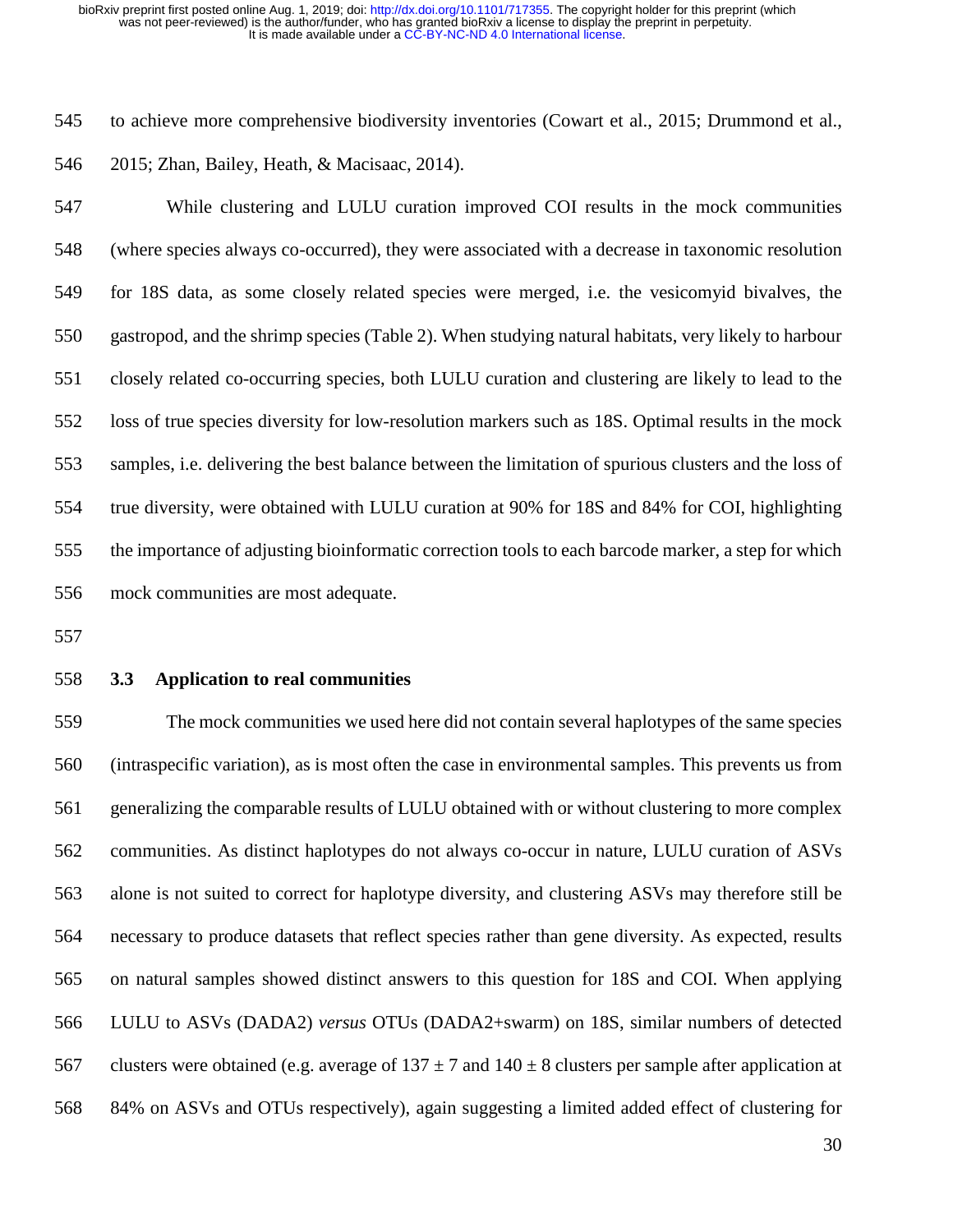| 569 | this marker once DADA2 and LULU are applied (Fig. 1). This is in line with its slow evolutionary      |
|-----|-------------------------------------------------------------------------------------------------------|
| 570 | rate (Carranza et al., 1996) leading to a limited number of haplotypes per species compared to COI.   |
| 571 | In contrast, after LULU curation of the COI ASV dataset, nearly twice the number of clusters were     |
| 572 | obtained (574 $\pm$ 38 at 84% and 742 $\pm$ 53 at 90%) compared to the LULU-curated OTU dataset (334  |
| 573 | $\pm$ 21 for 84% and 433 $\pm$ 31 for 90%). This confirms the need for clustering on COI and the fact |
| 574 | that LULU curation of ASVs is not sufficient to account for intraspecific diversity in natural        |
| 575 | samples for such a highly polymorphic marker.                                                         |

576 Finally, prokaryotic alpha diversity was less affected by the clustering of ASVs (Table 1, 577 Fig. 1), illustrating their lower intra-genomic variability (Pei et al., 2010) and the possibly lower 578 diversity within ecotypes. Nevertheless, the differences suggest the occurrence of very closely 579 related sequences of 16S rRNA, possibly belonging to the same ecotype/species. Such entities may 580 still be important to delineate in studies aiming for example at identifying species associations (i.e. 581 symbiotic relationships) across large distances and ecosystems, where drift or selection can lead to 582 slightly different ASVs in space and time, with their function and association remaining stable.

583

584 **3.4 Influence on beta diversity**

585 After focusing on alpha diversity estimates and the accuracy of inventories, the analysis of 586 taxonomic structure showed that the non-clustered, clustered, and LULU-curated datasets resolved 587 similar ecological patterns (Fig. S 4) and community compositions (Fig. 3), although differences 588 in abundance were observed (Fig. 2). This is in accordance with other studies reporting severe 589 impacts of bioinformatic parameters on alpha diversity while comparable patterns of beta diversity 590 were observed, at least down to a minimum level of clustering stringency (Bokulich et al., 2013; 591 Xiong & Zhan, 2018).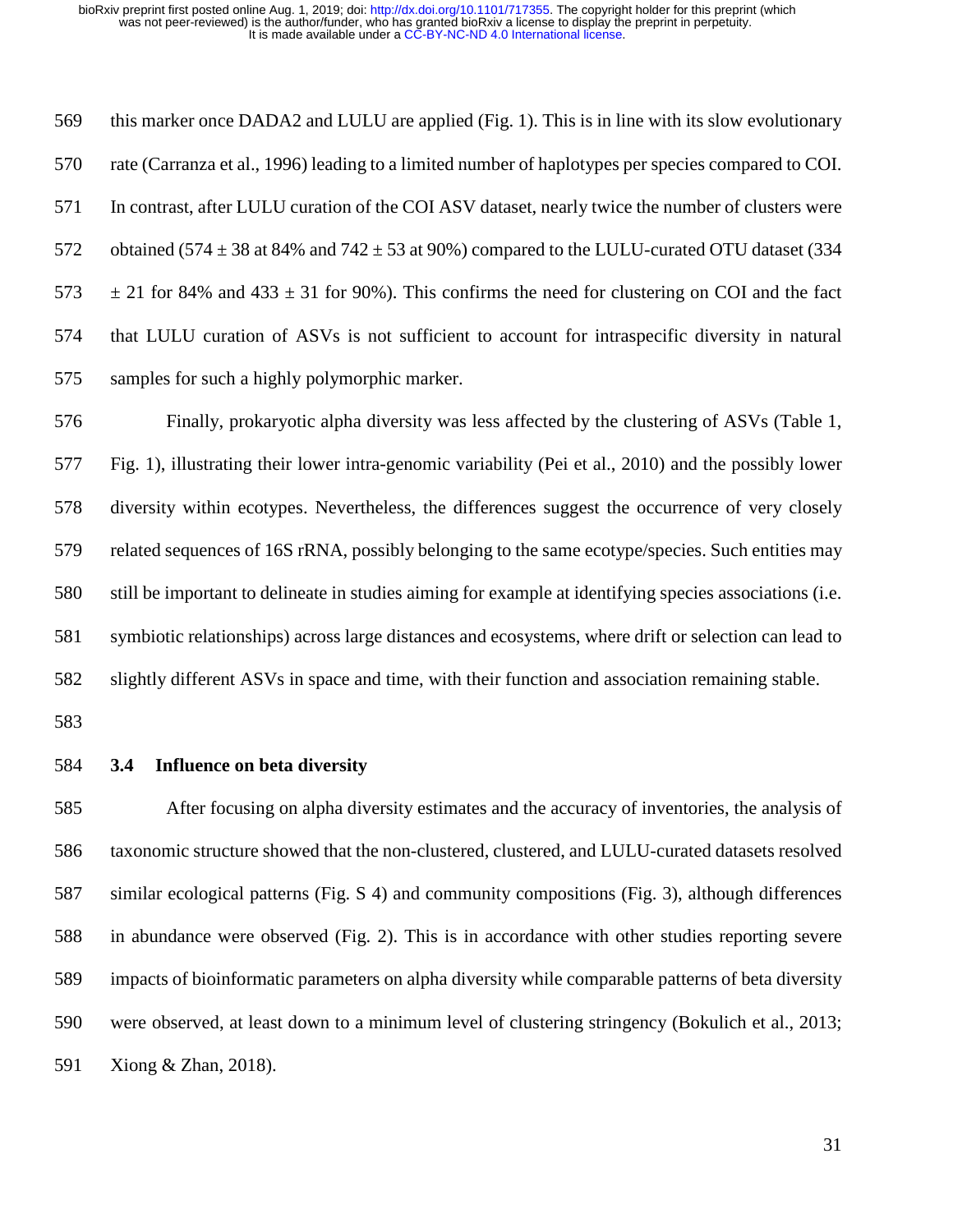592 Clustering and LULU curation mainly led to the decrease of the number of clusters assigned 593 to dominant taxa in both loci, i.e. nematodes for 18S, cnidarians and to lesser extent molluscs for 594 COI. This is likely attributable to the low resolutive power of 18S, already acknowledged in general 595 and for nematodes in particular (Derycke, Vanaverbeke, Rigaux, Backeljau, & Moens, 2010). 596 Similarly the lack of resolution of COI for cnidarians has long been known (Hebert, Ratnasingham, 597 & de Waard, 2003). Clustering also introduced more OTUs that could not be assigned at the phylum 598 level with BLAST (Fig. 3), confirming the limitations of assigning taxonomy at the OTU level, as 599 the representative sequence chosen for taxonomic assignment can lead to taxonomic ambiguity.

- 600
	-

# 601 **3.5 Assignment comparison**

602 Finally, compared to BLAST assignment, lower taxonomic resolution was observed using 603 the RDP Bayesian Classifier on the mock samples for 18S (Fig. S 2) and for COI when using the 604 full MIDORI database. With this database, only five phyla were detected in the whole dataset: 605 Arthropoda, Chordata, Mollusca, Nemertea, Porifera (data not shown). This is likely due to the size 606 of the RDP training sets available for this study, and to the low coverage of deep-sea species in 607 public databases. Small databases, taxonomically similar to the targeted communities, and with 608 sequences of the same length as the amplified fragment of interest, are known to maximise accurate 609 identification (Macheriotou et al., 2019). This limitation of databases, rather than the method itself, 610 was confirmed by results using a reduced marine-only COI database. The latter (containing the 611 barcodes of the mock species) resulted in accurate RDP assignments in the mock samples when 612 the phylum bootstrap level was  $\geq$  98 (Fig. S 2), although the majority of clusters remained 613 unassigned in the full dataset (89% compared to 45% with BLAST). The development of custom-614 built marine RDP training sets, without overrepresentation of terrestrial species, is therefore needed 615 for this Bayesian assignment method to be effective on deep-sea datasets. With reduced trainings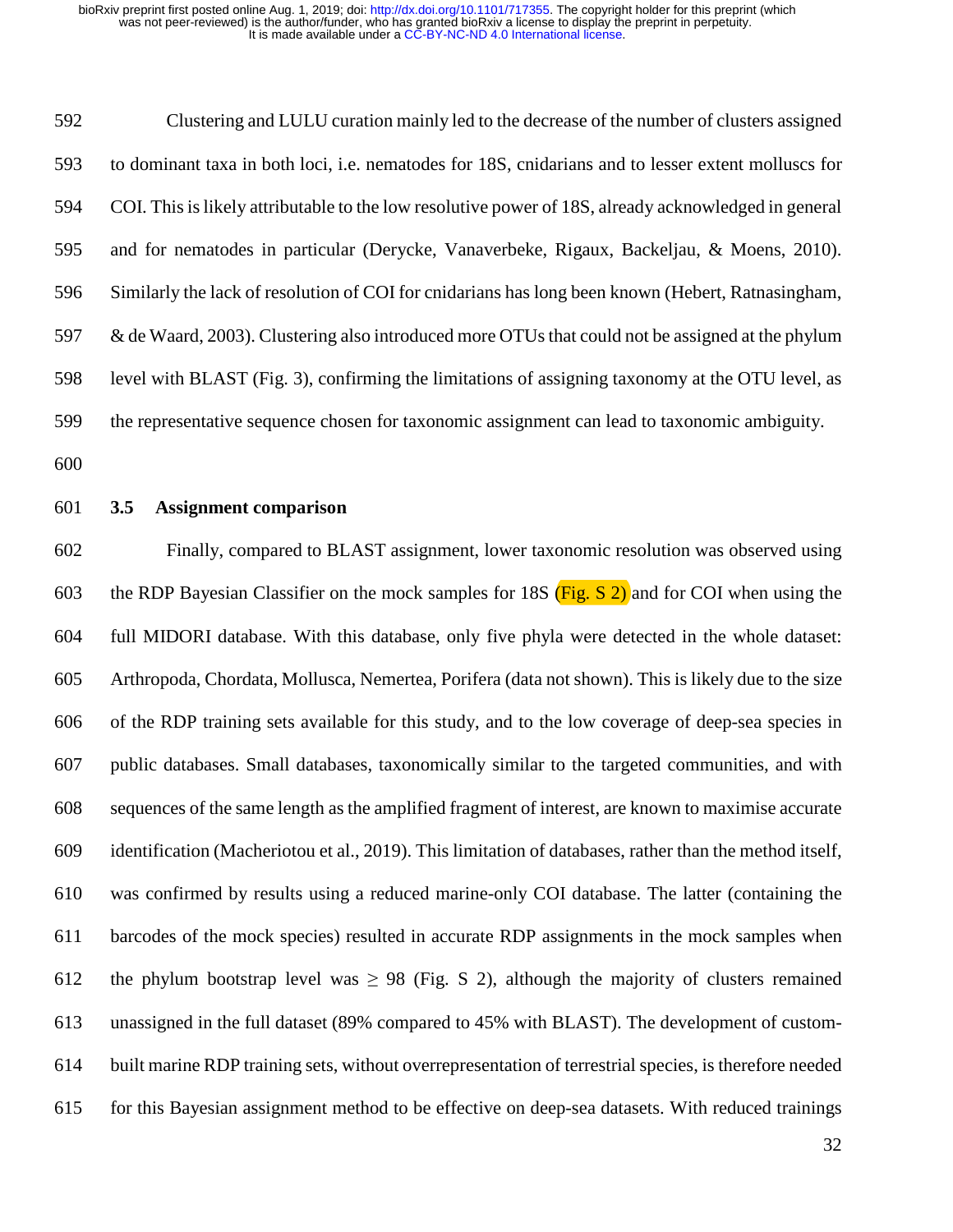616 sets, removing clusters with phylum bootstrap-level < 98 could be an efficient way to increase 617 taxonomic quality of deep-sea metabarcoding datasets. At present, BLAST seems however the 618 most efficient assignment method for deep-sea metabarcoding data, even though it has to be kept 619 in mind that hit identities tend to be low, especially for COI, making it hard to work at taxonomic 620 levels beyond phylum or class (Fig. 2).

621

#### 622 **CONCLUSIONS AND PERSPECTIVES**

623 **In this work based on** mock communities and natural samples, we propose a new pipeline 624 using several recent algorithms allowing to improve the quality of biodiversity inventories based 625 on metabarcoding data. Results showed that ASV data should be produced and communicated for 626 reusability and reproducibility following the recommendations of Callahan et al. (2017). This is 627 especially useful in large projects spanning wide geographic zones and time scales, as different 628 ASV datasets can be easily merged *a posteriori,* and clustered if necessary afterwards. 629 Nevertheless, clustering ASVs into OTUs will be required to obtain accurate inventories, at least 630 for metazoan communities. Considering 16S polymorphism observed in prokaryotic species 631 (Acinas et al., 2004) and the possible geographic segregation of their populations, clustering may 632 also be required in prokaryotic datasets, for example in studies screening for species associations 633 (i.e. symbiotic or parasitic relationships, considering that symbionts may be prone to differential 634 fixation through enhanced drift; Shapiro, Leducq, & Mallet, 2016).

635 Results also demonstrated that LULU curation is a good alternative to arbitrary relative 636 abundance filters in metabarcoding pipelines. They also underline the need to adapt parameters for 637 curation (e.g. LULU curation at 90% for 18S and 84% for COI) and clustering to each gene used 638 and taxonomic compartment targeted, in order to identify an optimal balance between the 639 correction for spurious clusters and the merging of closely related species.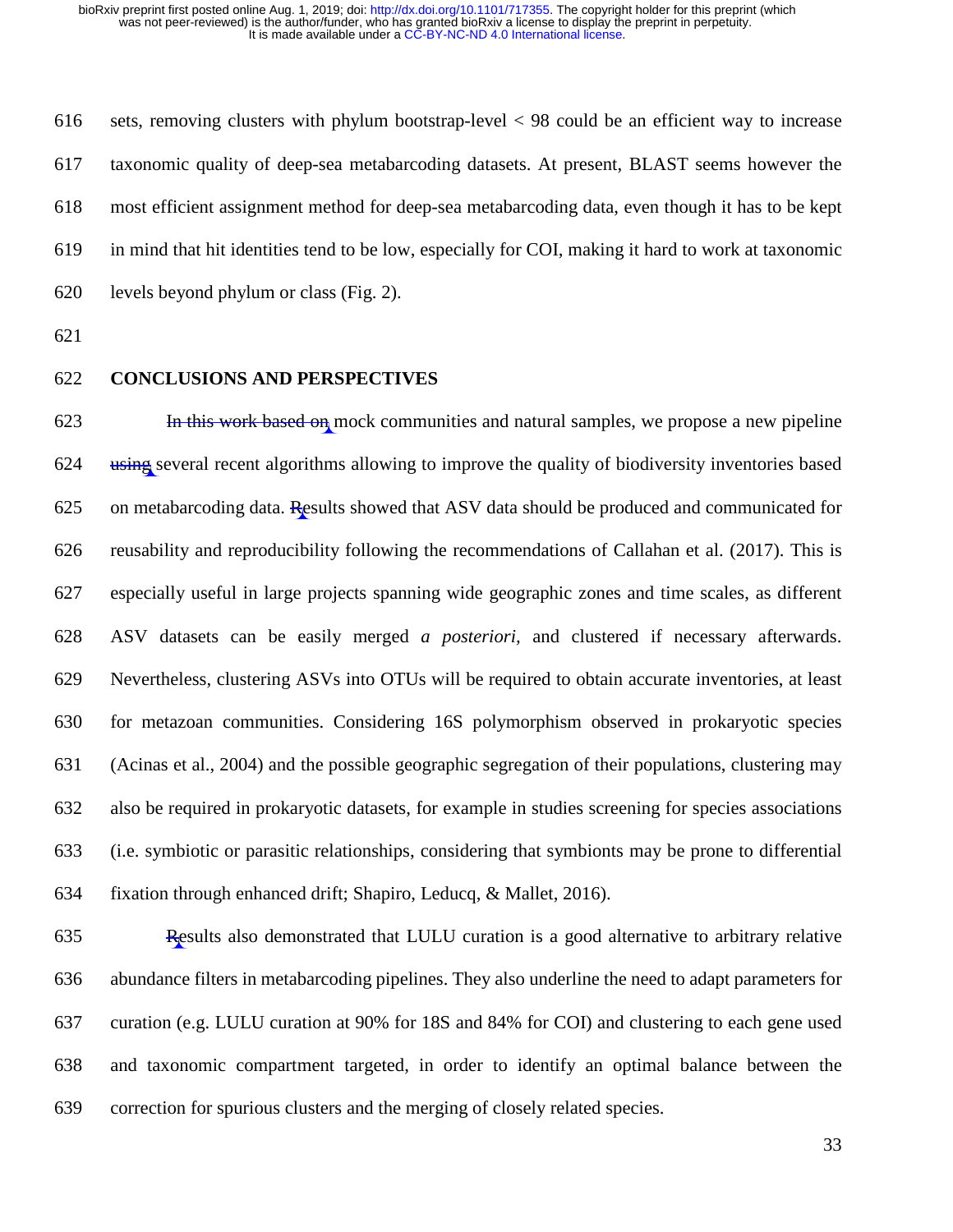| 640 | Finally, the results also show that accurate taxonomic assignments of deep-sea species can |
|-----|--------------------------------------------------------------------------------------------|
| 641 | be obtained with the RDP Bayesian Classifier, but only with reduced databases containing   |
| 642 | ecosystem-specific sequences.                                                              |

643 The pipeline is publicly available on Gitlab (https://gitlab.ifremer.fr/abyss-project/), and 644 allows the use of sequence data obtained from libraries produced by double PCR or adaptor ligation 645 methods, as well as having built-in options for using six commonly used metabarcoding primers. 646

647

#### 648 **ACKNOWLEDGEMENTS**

649 This work is part of the "*Pourquoi Pas les Abysses?*" project, funded by Ifremer and the

650 project eDNAbyss (AP2016 -228) funded by France Génomique (ANR-10-INBS-09) and

651 Genoscope-CEA. We wish to thank Caroline Dussart for her contribution to the early

652 developments of bioinformatic scripts and Patrick Durand for bioinformatic support, Cathy

653 Liautard-Haag for her help with lab management, Babett Guenther for barcoding. We also wish

654 to express our gratitude to the participants and mission chiefs of the Essnaut (Marie-Anne

655 Cambon Bonavita), MarMine (Eva Ramirez Llodra, project 247626/O30 (NRC-BI),

656 PEACETIME (Cécile Guieu and Christian Tamburini), CanHROV (Marie Claire Fabri) and

657 MEDWAVES (Covadonga Orejas) cruises. The MEDWAVES cruise was organised in the

658 framework of the ATLAS Project, supported by the European Union 2020 Research and

659 Innovation Programme under grant agreement number: 678760.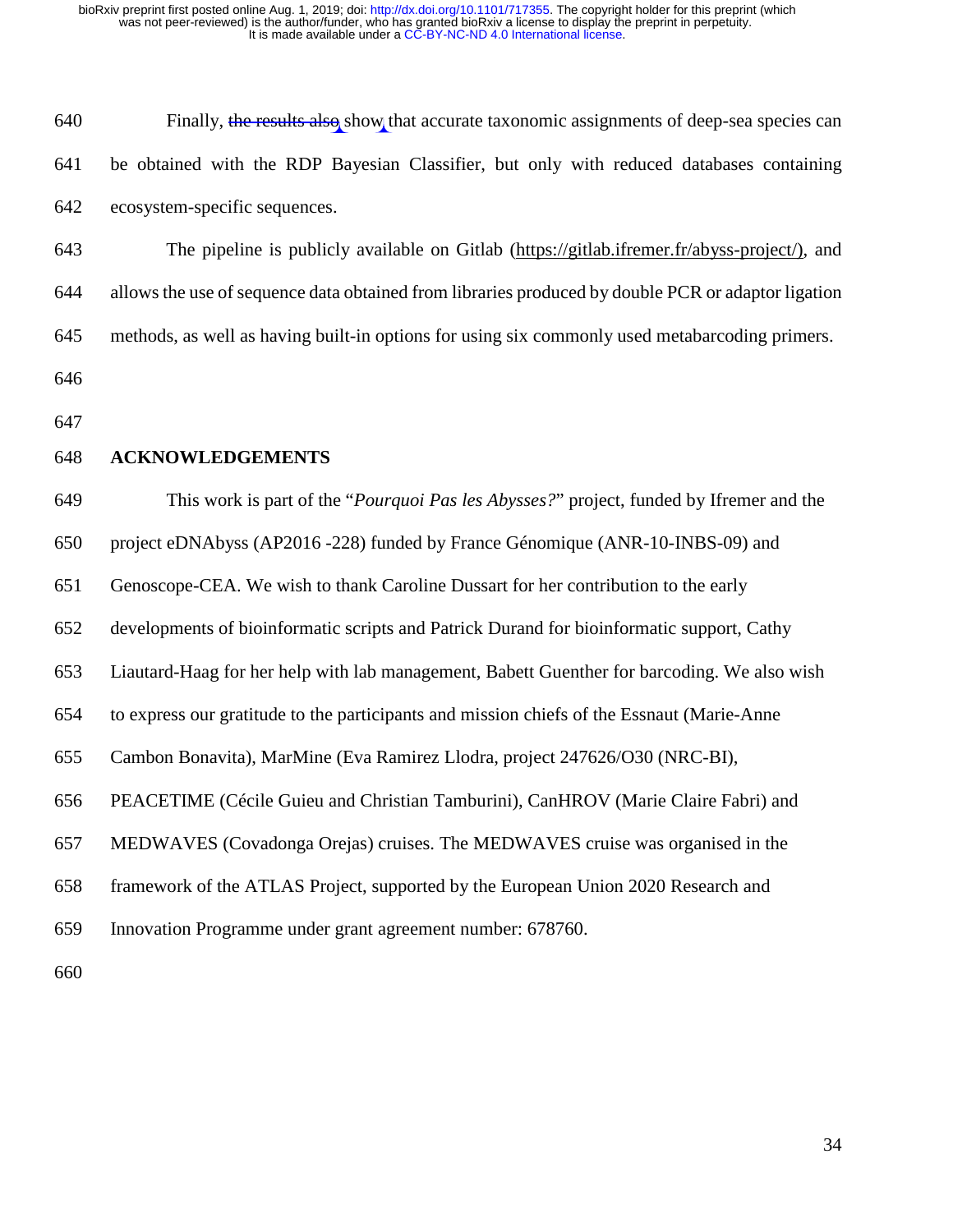#### 661 **REFERENCES**

- 662 Acinas, S. G., Marcelino, L. A., Klepac-Ceraj, V., & Polz, M. F. (2004). Divergence and
- 663 Redundancy of 16S rRNA Sequences in Genomes with Multiple rrn Operons. *Journal of*
- 664 *Bacteriology*, *186*(9), 2629–2635. https://doi.org/10.1128/JB.186.9.2629-2635.2004
- 665 Alberdi, A., Aizpurua, O., Gilbert, M. T. P., & Bohmann, K. (2017). Scrutinizing key steps for
- 666 reliable metabarcoding of environmental samples. (A. Mahon, Ed.), *Methods in Ecology and*
- 667 *Evolution*. https://doi.org/10.1111/2041-210X.12849
- 668 Baselga, A., & Orme, C. D. L. (2012). betapart : an R package for the study of beta diversity.
- 669 *Methods in Ecology and Evolution*, *3*(5), 808–812. https://doi.org/10.1111/j.2041-
- 670 210X.2012.00224.x
- 671 Bazin, E., Glémin, S., & Galtier, N. (2006). Population size does not influence mitochondrial 672 genetic diversity in animals. *Science*, *312*(5773), 570–572.
- 
- 673 https://doi.org/10.1126/science.1122033
- 674 Bellemain, E., Carlsen, T., Brochmann, C., Coissac, E., Taberlet, P., & Kauserud, H. (2010). ITS
- 675 as an environmental DNA barcode for fungi: An in silico approach reveals potential PCR
- 676 biases. *BMC Microbiology*, *10*, 189. https://doi.org/10.1186/1471-2180-10-189
- 677 Bensasson, D., Zhang, D. X., Hartl, D. L., & Hewitt, G. M. (2001, June 1). Mitochondrial
- 678 pseudogenes: Evolution's misplaced witnesses. *Trends in Ecology and Evolution*.
- 679 https://doi.org/10.1016/S0169-5347(01)02151-6
- 680 Bhadury, P., Austen, M. C., Bilton, D. T., Lambshead, P. J. D., Rogers, A. D., & Smerdon, G. R.
- 681 (2006). Molecular detection of marine nematodes from environmental samples: overcoming
- 682 eukaryotic interference. *Aquatic Microbial Ecology*, *44*(1), 97–103. https://doi.org/Doi
- 683 10.3354/Ame044097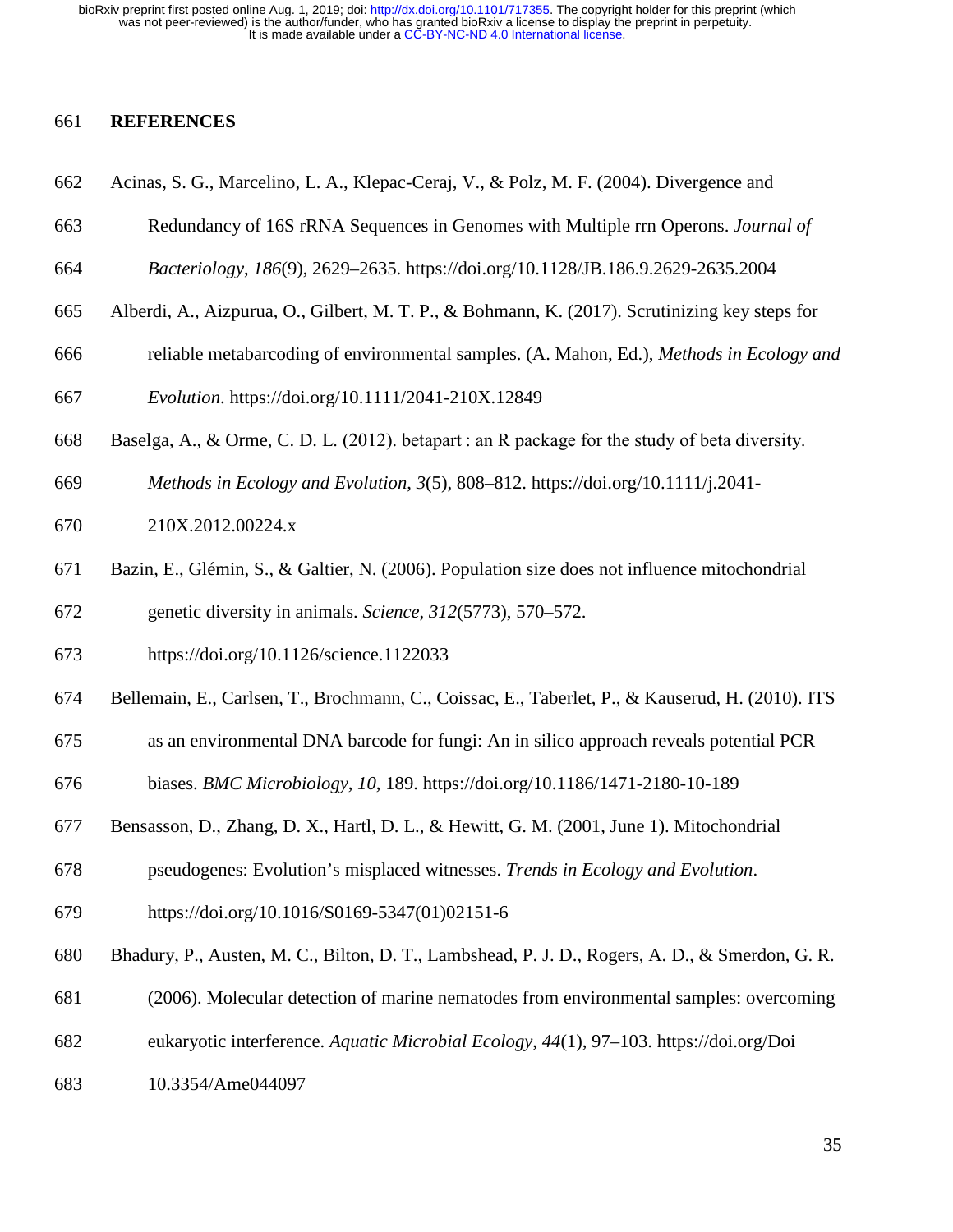- 684 Bik, H. M., Sung, W., De Ley, P., Baldwin, J. G., Sharma, J., Rocha-Olivares, A., & Thomas, W.
- 685 K. (2012). Metagenetic community analysis of microbial eukaryotes illuminates
- 686 biogeographic patterns in deep-sea and shallow water sediments. *Molecular Ecology*, *21*(5),
- 687 1048–1059. https://doi.org/10.1111/j.1365-294X.2011.05297.x
- 688 Bista, I., Carvalho, G., Walsh, K., Christmas, M., Hajibabaei, M., Kille, P., … Creer, S. (2015).
- 689 Monitoring lake ecosystem health using metabarcoding of environmental DNA: temporal
- 690 persistence and ecological relevance. *Genome*, *58*(5), 197.
- 691 Bokulich, N. A., Subramanian, S., Faith, J. J., Gevers, D., Gordon, J. I., Knight, R., … Caporaso,
- 692 J. G. (2013). Quality-filtering vastly improves diversity estimates from Illumina amplicon
- 693 sequencing. *Nature Methods*, *10*(1), 57–59. https://doi.org/10.1038/nmeth.2276
- 694 Boussarie, G., Bakker, J., Wangensteen, O. S., Mariani, S., Bonnin, L., Juhel, J.-B., … Mouillot,
- 695 D. (2018). Environmental DNA illuminates the dark diversity of sharks. *Science Advances*,
- 696 *4*(5), eaap9661. https://doi.org/10.1126/sciadv.aap9661
- 697 Boyer, F., Mercier, C., Bonin, A., Le Bras, Y., Taberlet, P., & Coissac, E. (2016). OBITOOLS: a
- 698 UNIX-inspired software package for DNA metabarcoding. *Molecular Ecology Resources*,
- 699 *16*(1), 176–182. https://doi.org/10.1111/1755-0998.12428
- 700 Brannock, P. M., & Halanych, K. M. (2015). Meiofaunal community analysis by high-throughput
- 701 sequencing: Comparison of extraction, quality filtering, and clustering methods. *Marine*

702 *Genomics*, *23*, 67–75. https://doi.org/10.1016/j.margen.2015.05.007

- 703 Brown, E. A., Chain, F. J. J., Crease, T. J., MacIsaac, H. J., & Cristescu, M. E. (2015).
- 704 Divergence thresholds and divergent biodiversity estimates: can metabarcoding reliably
- 705 describe zooplankton communities? *Ecology and Evolution*, *5*(11), 2234–2251.
- 706 https://doi.org/10.1002/ece3.1485
- 707 Bucklin, A., Steinke, D., & Blanco-Bercial, L. (2011). DNA Barcoding of Marine Metazoa.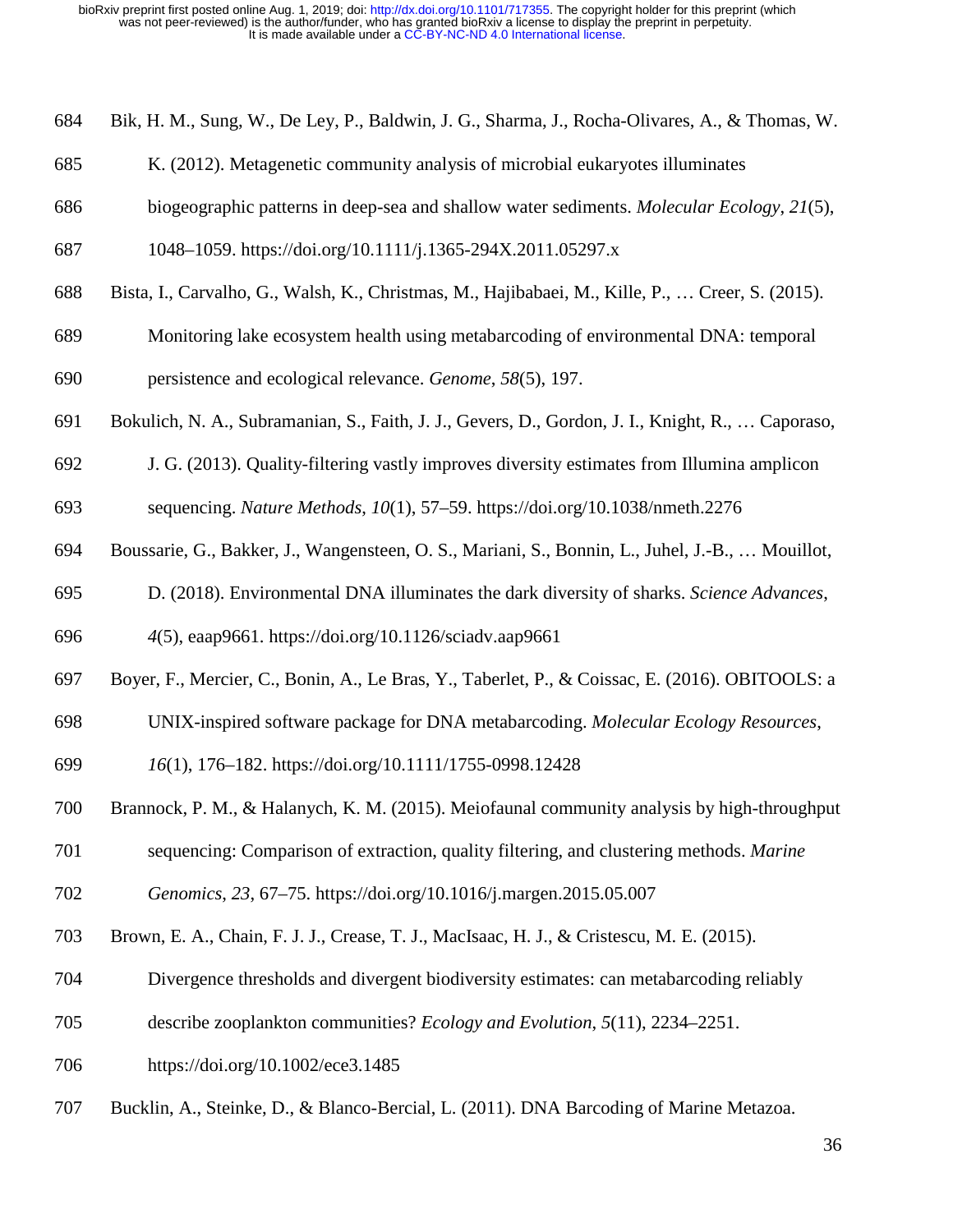- 708 *Annual Review of Marine Science*, *3*(1), 471–508. https://doi.org/10.1146/annurev-marine-709 120308-080950
- 710 Callahan, B. J., McMurdie, P. J., & Holmes, S. P. (2017). Exact sequence variants should replace
- 711 operational taxonomic units in marker-gene data analysis. *ISME Journal*, *11*(12), 2639–
- 712 2643. https://doi.org/10.1038/ismej.2017.119
- 713 Callahan, B. J., McMurdie, P. J., Rosen, M. J., Han, A. W., Johnson, A. J. A., & Holmes, S. P.
- 714 (2016). DADA2: High-resolution sample inference from Illumina amplicon data. *Nature*
- 715 *Methods*, *13*(7), 581–583. https://doi.org/10.1038/nmeth.3869
- 716 Caporaso, J. G., Kuczynski, J., Stombaugh, J., Bittinger, K., Bushman, F. D., Costello, E. K., …
- 717 Knight, R. (2010). QIIME allows analysis of high-throughput community sequencing data.

718 *Nature Methods*, *7*(5), 335–336. https://doi.org/10.1038/nmeth.f.303

- 719 Carranza, S., Giribet, G., Ribera, C., Baguñà, J., & Riutort, M. (1996). Evidence that two types of
- 720 18S rDNA coexist in the genome of Dugesia (Schmidtea) mediterranea (Platyhelminthes,
- 721 Turbellaria, Tricladida). *Molecular Biology and Evolution*, *13*(6), 824–832.
- 722 https://doi.org/10.1093/oxfordjournals.molbev.a025643
- 723 Carugati, L., Corinaldesi, C., Dell'Anno, A., & Danovaro, R. (2015). Metagenetic tools for the
- 724 census of marine meiofaunal biodiversity: An overview. *Marine Genomics*, *24*, 11–20.
- 725 https://doi.org/10.1016/j.margen.2015.04.010
- 726 Clare, E. L., Chain, F. J. J., Littlefair, J. E., & Cristescu, M. E. (2016). The effects of parameter
- 727 choice on defining molecular operational taxonomic units and resulting ecological analyses
- 728 of metabarcoding data. *Genome*, *59*(11), 981–990. https://doi.org/10.1139/gen-2015-0184
- 729 Clarke, L. J., Beard, J. M., Swadling, K. M., & Deagle, B. E. (2017). Effect of marker choice and
- 730 thermal cycling protocol on zooplankton DNA metabarcoding studies. *Ecology and*
- 731 *Evolution*, *7*(3), 873–883. https://doi.org/10.1002/ece3.2667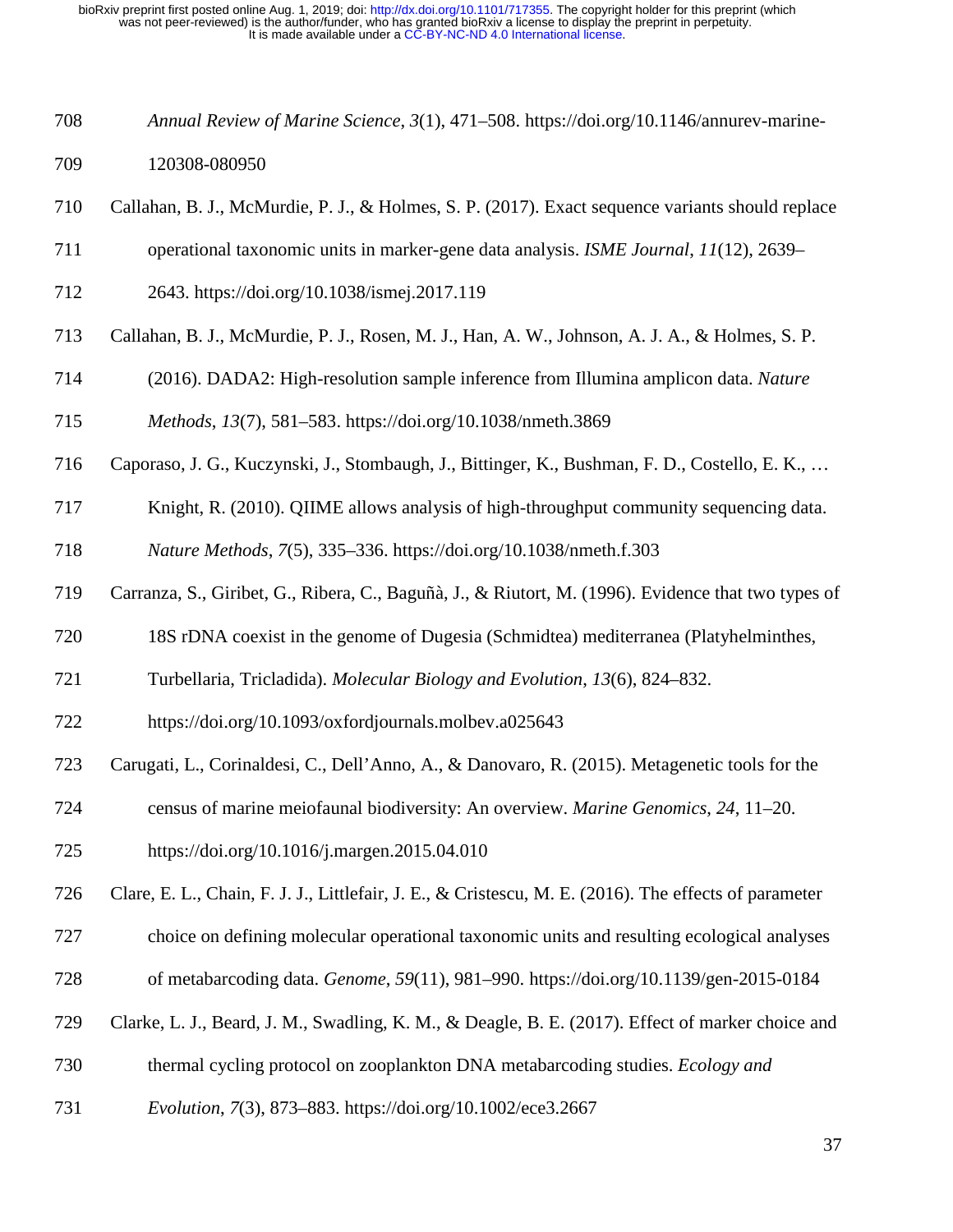- 732 Cohan, F. M. (2001). Bacterial species and speciation. *Systematic Biology*, *50*(4), 513–524.
- 733 https://doi.org/10.1080/10635150118398
- 734 Coissac, E., Riaz, T., & Puillandre, N. (2012). Bioinformatic challenges for DNA metabarcoding
- 735 of plants and animals. *Molecular Ecology*, *21*(8), 1834–1847.
- 736 https://doi.org/10.1111/j.1365-294X.2012.05550.x
- 737 Cowart, D. A., Pinheiro, M., Mouchel, O., Maguer, M., Grall, J., Miné, J., & Arnaud-Haond, S.
- 738 (2015). Metabarcoding Is Powerful yet Still Blind: A Comparative Analysis of
- 739 Morphological and Molecular Surveys of Seagrass Communities. *PLoS One*, *10*(2),
- 740 e0117562. https://doi.org/10.1371/journal.pone.0117562
- 741 Creer, S., Deiner, K., Frey, S., Porazinska, D., Taberlet, P., Thomas, W. K., … Bik, H. M.
- 742 (2016). The ecologist's field guide to sequence-based identification of biodiversity. *Methods*  743 *in Ecology and Evolution*, *7*(9), 1008–1018. https://doi.org/10.1111/2041-210X.12574
- 744 Davis, N. M., Proctor, D. M., Holmes, S. P., Relman, D. A., & Callahan, B. J. (2018). Simple
- 745 statistical identification and removal of contaminant sequences in marker-gene and
- 746 metagenomics data. *Microbiome*, *6*(1), 226. https://doi.org/10.1186/s40168-018-0605-2
- 747 de Queiroz, K. (2005). Ernst Mayr and the modern concept of species. *Proceedings of the*
- 748 *National Academy of Sciences*, *102*(Supplement 1), 6600–6607.
- 749 https://doi.org/10.1073/pnas.0502030102
- 750 De Vargas, C., Audic, S., Henry, N., Decelle, J., Mahé, F., Logares, R., … Velayoudon, D.
- 751 (2015). Eukaryotic plankton diversity in the sunlit ocean. *Science*, *348*(6237).
- 752 https://doi.org/10.1126/science.1261605
- 753 Deiner, K., Fronhofer, E. A., Mächler, E., Walser, J.-C., & Altermatt, F. (2016). Environmental
- 754 DNA reveals that rivers are conveyer belts of biodiversity information. *Nature*
- 755 *Communications*, *7*(1), 12544. https://doi.org/10.1038/ncomms12544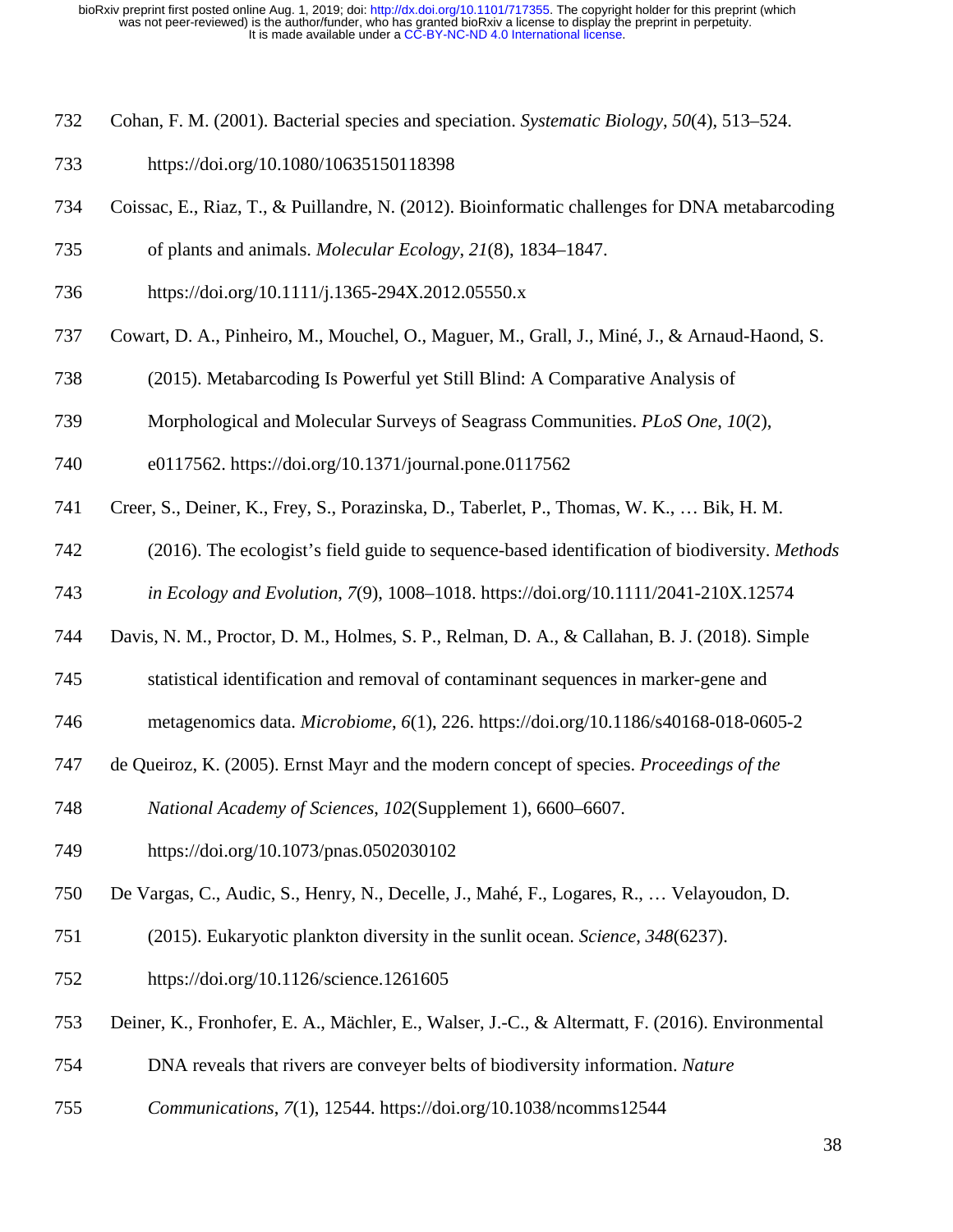- 756 Deiner, K., Walser, J.-C. C., Machler, E., Altermatt, F., Mächler, E., & Altermatt, F. (2015).
- 757 Choice of capture and extraction methods affect detection of freshwater biodiversity from
- 758 environmental DNA. *Biological Conservation*, *183*, 53–63.
- 759 https://doi.org/10.1016/j.biocon.2014.11.018
- 760 Dejean, T., Valentini, A., Duparc, A., Pellier-Cuit, S., Pompanon, F., Taberlet, P., & Miaud, C.
- 761 (2011). Persistence of Environmental DNA in Freshwater Ecosystems. *PLoS One*, *6*(8).
- 762 https://doi.org/10.1371/journal.pone.0023398
- 763 Derycke, S., Vanaverbeke, J., Rigaux, A., Backeljau, T., & Moens, T. (2010). Exploring the use
- 764 of cytochrome oxidase c subunit 1 (COI) for DNA barcoding of free-living marine
- 765 nematodes. *PLoS ONE*, *5*(10), e13716. https://doi.org/10.1371/journal.pone.0013716
- 766 Dickie, I. A., Boyer, S., Buckley, H. L., Duncan, R. P., Gardner, P. P., Hogg, I. D., … Weaver, L.
- 767 (2018). Towards robust and repeatable sampling methods in eDNA-based studies.
- 768 *Molecular Ecology Resources*, *18*(5), 940–952. https://doi.org/10.1111/1755-0998.12907
- 769 Drummond, A. J., Newcomb, R. D., Buckley, T. R., Xie, D., Dopheide, A., Potter, B. C. M., …
- 770 Nelson, N. (2015). Evaluating a multigene environmental DNA approach for biodiversity
- 771 assessment. *Gigascience*, *4*. https://doi.org/ARTN 4610.1186/s13742-015-0086-1
- 772 Eren, A. M., Vineis, J. H., Morrison, H. G., & Sogin, M. L. (2013). A Filtering Method to
- 773 Generate High Quality Short Reads Using Illumina Paired-End Technology. *PLoS ONE*,
- 774 *8*(6), e66643. https://doi.org/10.1371/journal.pone.0066643
- 775 Escudié, F., Auer, L., Bernard, M., Mariadassou, M., Cauquil, L., Vidal, K., … Berger, B.
- 776 (2018). FROGS: Find, Rapidly, OTUs with Galaxy Solution. *Bioinformatics*, *34*(8), 1287–

777 1294. https://doi.org/10.1093/bioinformatics/btx791

- 778 Evans, N. T., Olds, B. P., Renshaw, M. A., Turner, C. R., Li, Y. Y., Jerde, C. L., … Lodge, D. M.
- 779 (2016). Quantification of mesocosm fish and amphibian species diversity via environmental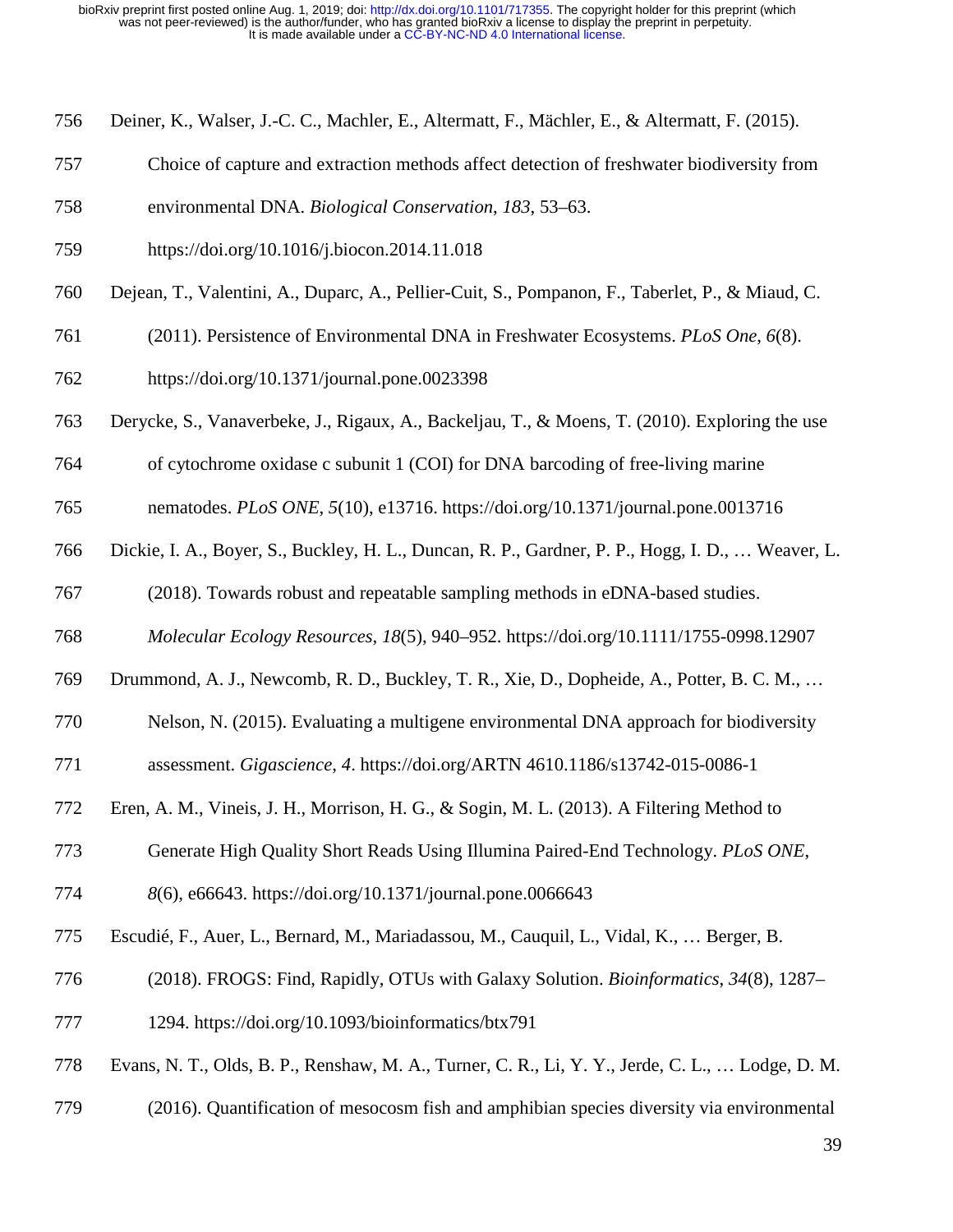- 780 DNA metabarcoding. *Molecular Ecology Resources*, *16*(1), 29–41.
- 781 https://doi.org/10.1111/1755-0998.12433
- 782 Ficetola, G. F., Pansu, J., Bonin, A., Coissac, E., Giguet-Covex, C., De Barba, M., … Taberlet, P.
- 783 (2015). Replication levels, false presences and the estimation of the presence/absence from
- 784 eDNA metabarcoding data. *Molecular Ecology Resources*, *15*(3), 543–556.
- 785 https://doi.org/10.1111/1755-0998.12338
- 786 Fonseca, V. G. (2018). Pitfalls in relative abundance estimation using edna metabarcoding.
- 787 *Molecular Ecology Resources*, *18*(5), 923–926. https://doi.org/10.1111/1755-0998.12902
- 788 Fonseca, V. G., Carvalho, G. R., Sung, W., Johnson, H. F., Power, D. M., Neill, S. P., … Creer,
- 789 S. (2010). Second-generation environmental sequencing unmasks marine metazoan

790 biodiversity. *Nature Communications*, *1*. https://doi.org/9810.1038/ncomms1095

- 791 Frøslev, T. G., Kjøller, R., Bruun, H. H., Ejrnæs, R., Brunbjerg, A. K., Pietroni, C., & Hansen, A.
- 792 J. (2017). Algorithm for post-clustering curation of DNA amplicon data yields reliable
- 793 biodiversity estimates. *Nature Communications*, *8*(1). https://doi.org/10.1038/s41467-017-
- 794 01312-x
- 795 Gevers, D., Cohan, F. M., Lawrence, J. G., Spratt, B. G., Coenye, T., Feil, E. J., … Swings, J.
- 796 (2005). Re-evaluating prokaryotic species. *Nature Reviews Microbiology*, *3*(9), 733–739.
- 797 https://doi.org/10.1038/nrmicro1236
- 798 Goldberg, C. S., Turner, C. R., Deiner, K., Klymus, K. E., Thomsen, P. F., Murphy, M. A., …
- 799 Taberlet, P. (2016). Critical considerations for the application of environmental DNA
- 800 methods to detect aquatic species. *Methods in Ecology and Evolution*, *7*(11), 1299–1307.
- 801 https://doi.org/10.1111/2041-210X.12595
- 802 Hashimoto, J. G., Stevenson, B. S., & Schmidt, T. M. (2003). Rates and consequences of
- 803 recombination between rRNA operons. *Journal of Bacteriology*, *185*(3), 966–972.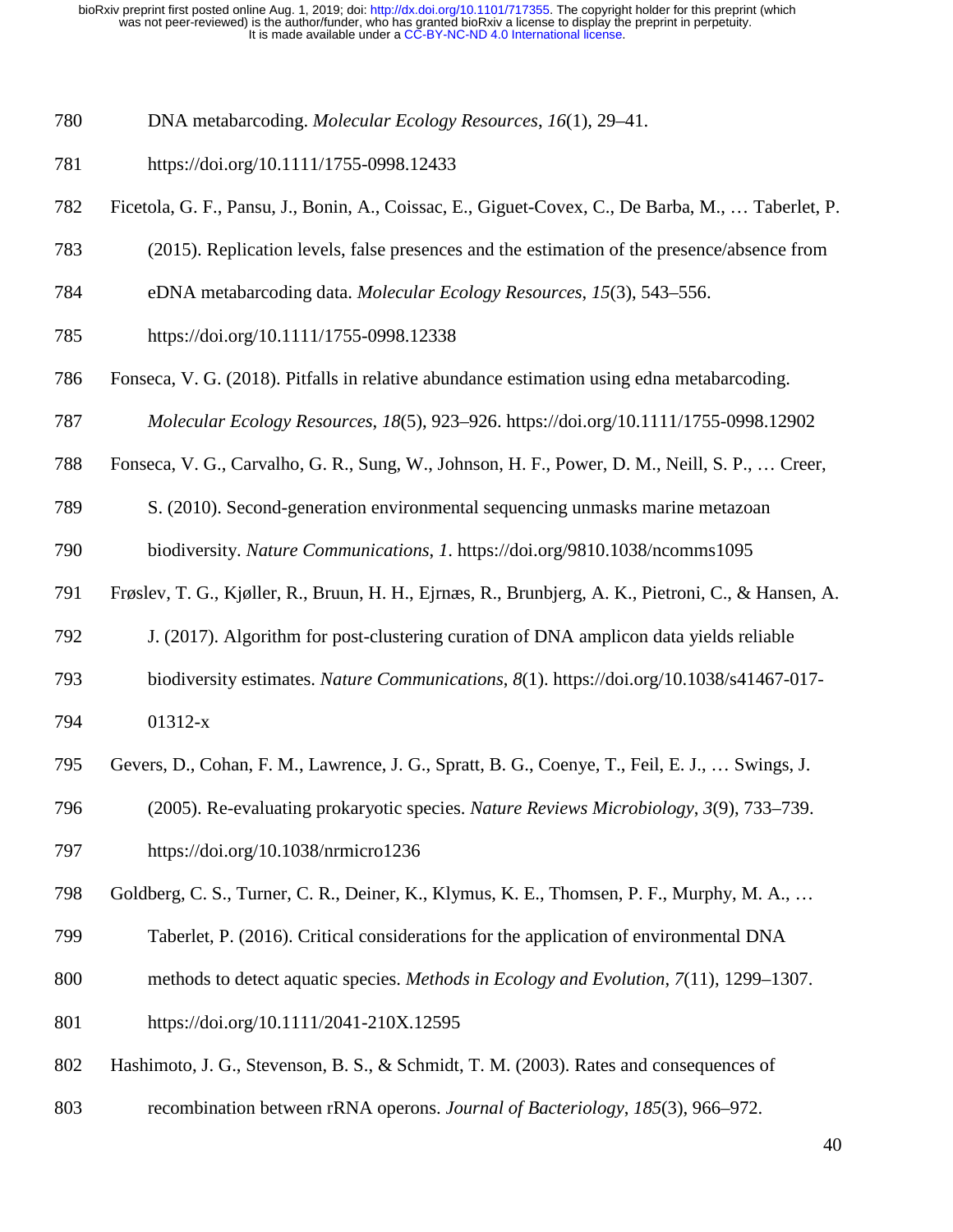804 https://doi.org/10.1128/JB.185.3.966-972.2003

- 805 Hebert, P. D. N., Ratnasingham, S., & de Waard, J. R. (2003). Barcoding animal life: cytochrome
- 806 c oxidase subunit 1 divergences among closely related species. *Proceedings of the Royal*
- 807 *Society of London. Series B: Biological Sciences*, *270*(suppl\_1), S96-9.
- 808 https://doi.org/10.1098/rsbl.2003.0025
- 809 Ji, Y., Ashton, L., Pedley, S. M., Edwards, D. P., Tang, Y., Nakamura, A., … Yu, D. W. (2013).
- 810 Reliable, verifiable and efficient monitoring of biodiversity via metabarcoding. *Ecology*

811 *Letters*, *16*(10), 1245–1257. https://doi.org/10.1111/ele.12162

- 812 Klappenbach, J. A., Saxman, P. R., R., C. J., & Schmidt, T. M. (2001). rrndb: the Ribosomal
- 813 RNA Operon Copy Number Database. *Nucleic Acids Research*, *29*(1), 181–184.
- 814 https://doi.org/10.1093/nar/29.1.181
- 815 Leray, M., Yang, J. Y., Meyer, C. P., Mills, S. C., Agudelo, N., Ranwez, V., … Machida, R. J.
- 816 (2013). A new versatile primer set targeting a short fragment of the mitochondrial COI
- 817 region for metabarcoding metazoan diversity: application for characterizing coral reef fish

818 gut contents. *Front Zool*, *10*, 34. https://doi.org/10.1186/1742-9994-10-34

- 819 Macheriotou, L., Guilini, K., Bezerra, T. N., Tytgat, B., Nguyen, D. T., Phuong Nguyen, T. X.,
- 820 … Rigaux, A. (2019). Metabarcoding free-living marine nematodes using curated 18S and
- 821 CO1 reference sequence databases for species-level taxonomic assignments. *Ecology and*
- 822 *Evolution*, *9*(1), 1–16. https://doi.org/10.1002/ece3.4814
- 823 Machida, R. J., Leray, M., Ho, S. L., & Knowlton, N. (2017). Data Descriptor: Metazoan
- 824 mitochondrial gene sequence reference datasets for taxonomic assignment of environmental
- 825 samples. *Scientific Data*, *4*. https://doi.org/10.1038/sdata.2017.27
- 826 Mahe, F., Rognes, T., Quince, C., De Vargas, C., & Dunthorn, M. (2015). Swarm v2: highly-
- 827 scalable and high-resolution amplicon clustering. *PeerJ*, *3*. https://doi.org/Artn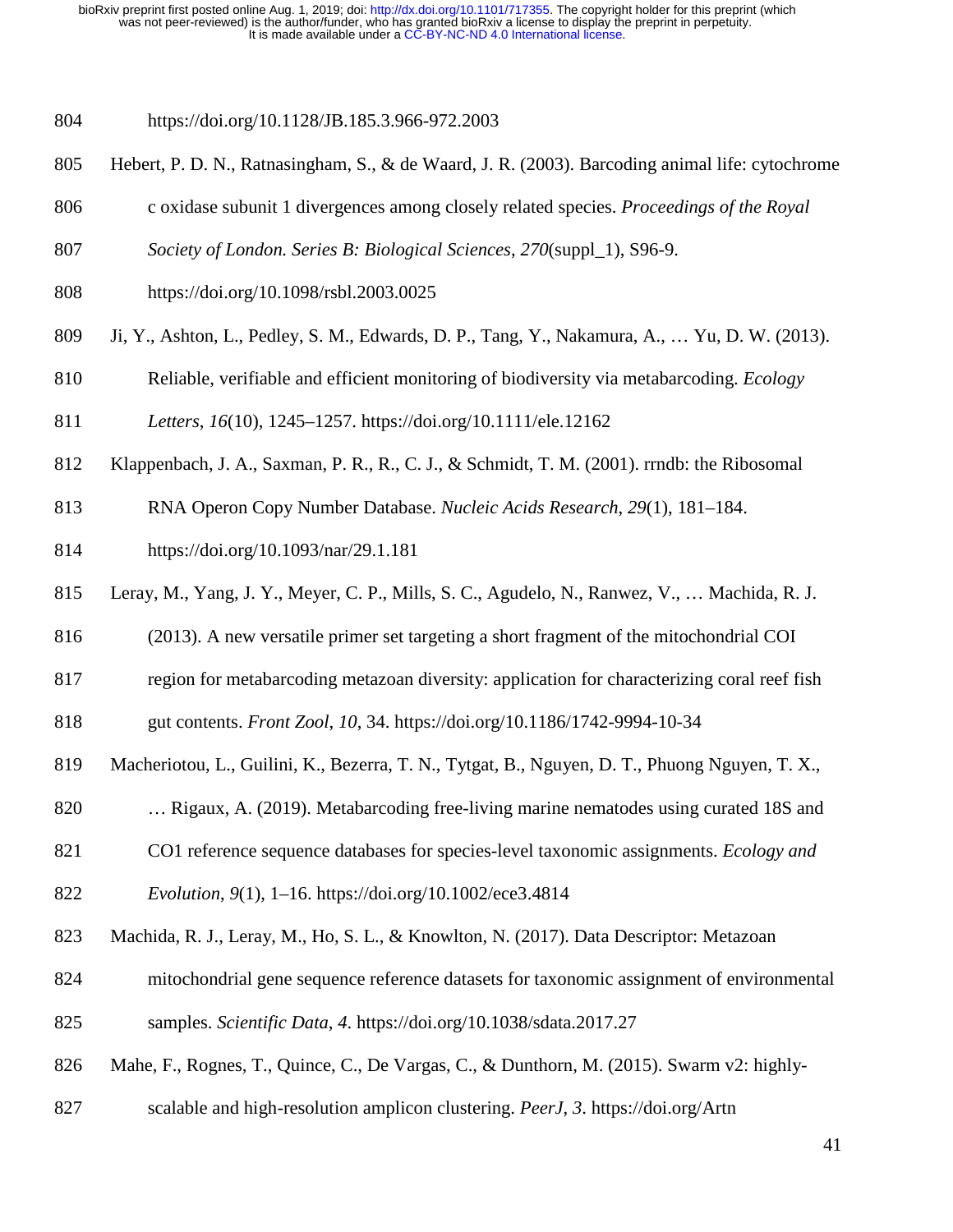- 828 E142010.7717/Peerj.1420
- 829 Massana, R., Gobet, A., Audic, S., Bass, D., Bittner, L., Boutte, C., … De Vargas, C. (2015).
- 830 Marine protist diversity in European coastal waters and sediments as revealed by high-
- 831 throughput sequencing. *Environmental Microbiology*, *17*(10), 4035–4049.
- 832 https://doi.org/10.1111/1462-2920.12955
- 833 Mayr, E. (1942). *Systematics and the origin of species, from the viewpoint of a zoologist*. New
- 834 York, NY: Columbia University Press. Retrieved from
- 835 http://www.hup.harvard.edu/catalog.php?isbn=9780674862500
- 836 McMurdie, P. J., & Holmes, S. (2013). Phyloseq: An R Package for Reproducible Interactive
- 837 Analysis and Graphics of Microbiome Census Data. *PLoS ONE*, *8*(4), e61217.
- 838 https://doi.org/10.1371/journal.pone.0061217
- 839 Minoche, A. E., Dohm, J. C., & Himmelbauer, H. (2011). Evaluation of genomic high-
- 840 throughput sequencing data generated on Illumina HiSeq and Genome Analyzer systems.
- 841 *Genome Biology*, *12*(11), R112. https://doi.org/10.1186/gb-2011-12-11-r112
- 842 Nearing, J. T., Douglas, G. M., Comeau, A. M., & Langille, M. G. I. (2018). Denoising the
- 843 Denoisers: an independent evaluation of microbiome sequence error-correction approaches.
- 844 *PeerJ*, *6*, e5364. https://doi.org/10.7717/peerj.5364
- 845 Nichols, R. V., Vollmers, C., Newsom, L. A., Wang, Y., Heintzman, P. D., Leighton, M., …
- 846 Shapiro, B. (2018). Minimizing polymerase biases in metabarcoding. *Molecular Ecology*
- 847 *Resources*, *18*(5), 927–939. https://doi.org/10.1111/1755-0998.12895
- 848 Oksanen, J., Blanchet, Guillaume F. Friendly, M., Kindt, R., Legendre, P., McGlinn, D.,
- 849 Minchin, R. P., … Wagner, H. (2018). vegan: Community Ecology Package. Retrieved from 850 https://cran.r-project.org/package=vegan
- 851 Pansu, J., Giguet-Covex, C., Ficetola, G. F., Gielly, L., Boyer, F., Coissac, E., … Arnaud, F.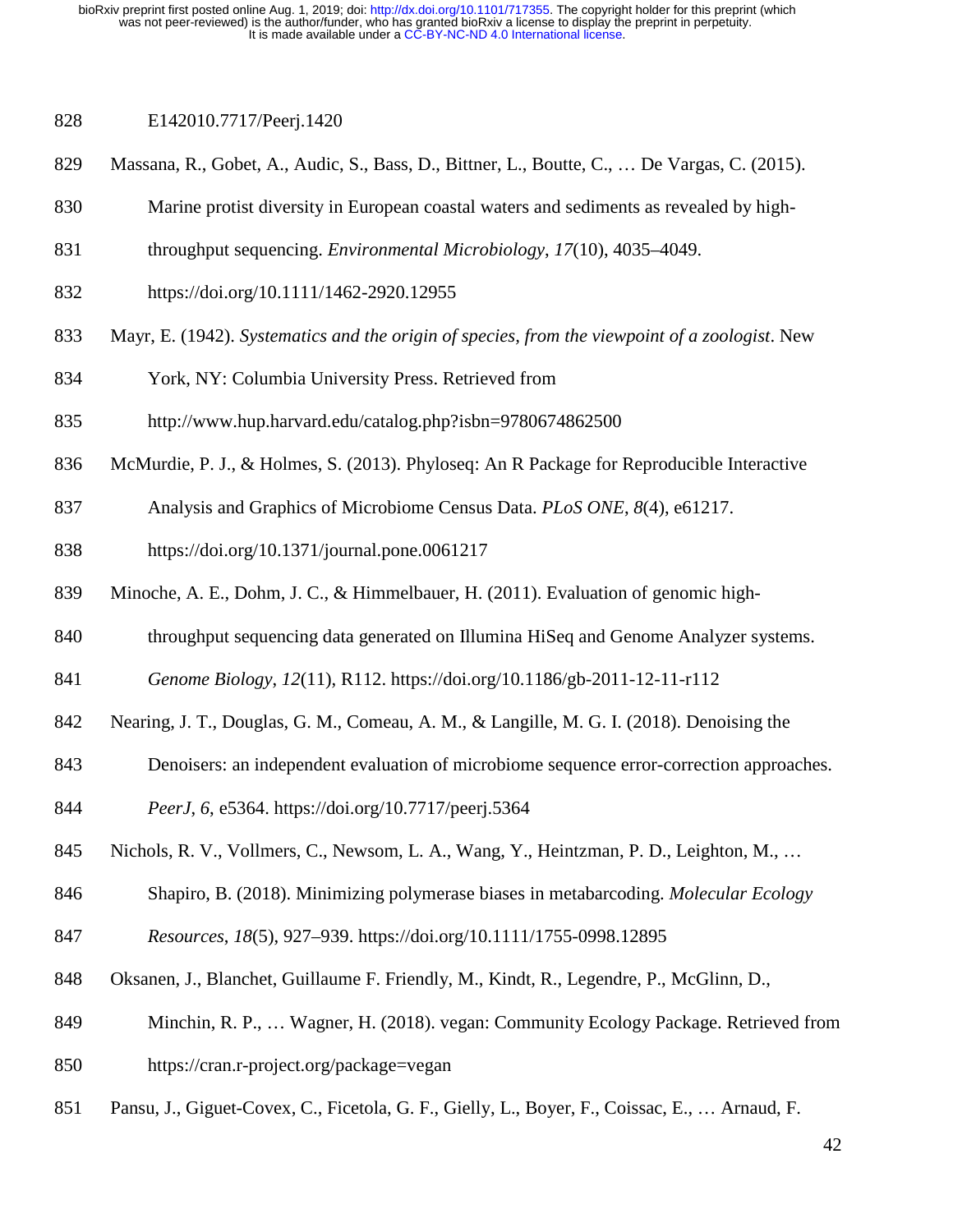- 852 (2015). Environmental DNA metabarcoding to investigate historic changes in biodiversity. 853 *Genome*, *58*(5), 264.
- 854 Parada, A. E., Needham, D. M., & Fuhrman, J. A. (2016). Every base matters: assessing small

855 subunit rRNA primers for marine microbiomes with mock communities, time series and

- 856 global field samples. *Environ Microbiol*, *18*(5), 1403–1414. https://doi.org/10.1111/1462- 857 2920.13023
- 858 Pawlowski, J. W., Christen, R., Lecroq, B., Bachar, D., Shahbazkia, H. R., Amaral-Zettler, L., &
- 859 Guillou, L. (2011). Eukaryotic Richness in the Abyss: Insights from Pyrotag Sequencing.

860 *PLoS One*, *6*(4). https://doi.org/e1816910.1371/journal.pone.0018169

- 861 Pei, A. Y., Oberdorf, W. E., Nossa, C. W., Agarwal, A., Chokshi, P., Gerz, E. A., … Pei, Z.
- 862 (2010). Diversity of 16S rRNA genes within individual prokaryotic genomes. *Applied and*  863 *Environmental Microbiology*, *76*(12), 3886–3897. https://doi.org/10.1128/AEM.02953-09
- 864 Phillips, J. D., Gillis, D. J., & Hanner, R. H. (2019, March 1). Incomplete estimates of genetic
- 865 diversity within species: Implications for DNA barcoding. *Ecology and Evolution*. John

866 Wiley & Sons, Ltd. https://doi.org/10.1002/ece3.4757

- 867 Plouviez, S., Shank, T. M., Faure, B., Daguin-Thiebaut, C., Viard, F., Lallier, F. H., & Jollivet,
- 868 D. (2009). Comparative phylogeography among hydrothermal vent species along the East
- 869 Pacific Rise reveals vicariant processes and population expansion in the South. *Molecular*

870 *Ecology*, *18*(18), 3903–3917. https://doi.org/10.1111/j.1365-294X.2009.04325.x

- 871 Quast, C., Pruesse, E., Yilmaz, P., Gerken, J., Schweer, T., Yarza, P., … Glöckner, F. O. (2012).
- 872 The SILVA ribosomal RNA gene database project: improved data processing and web-
- 873 based tools. *Nucleic Acids Research*, *41*(D1), D590–D596.
- 874 https://doi.org/10.1093/nar/gks1219
- 875 R Core Team. (2018). R: A language and environment for statistical computing. R Foundation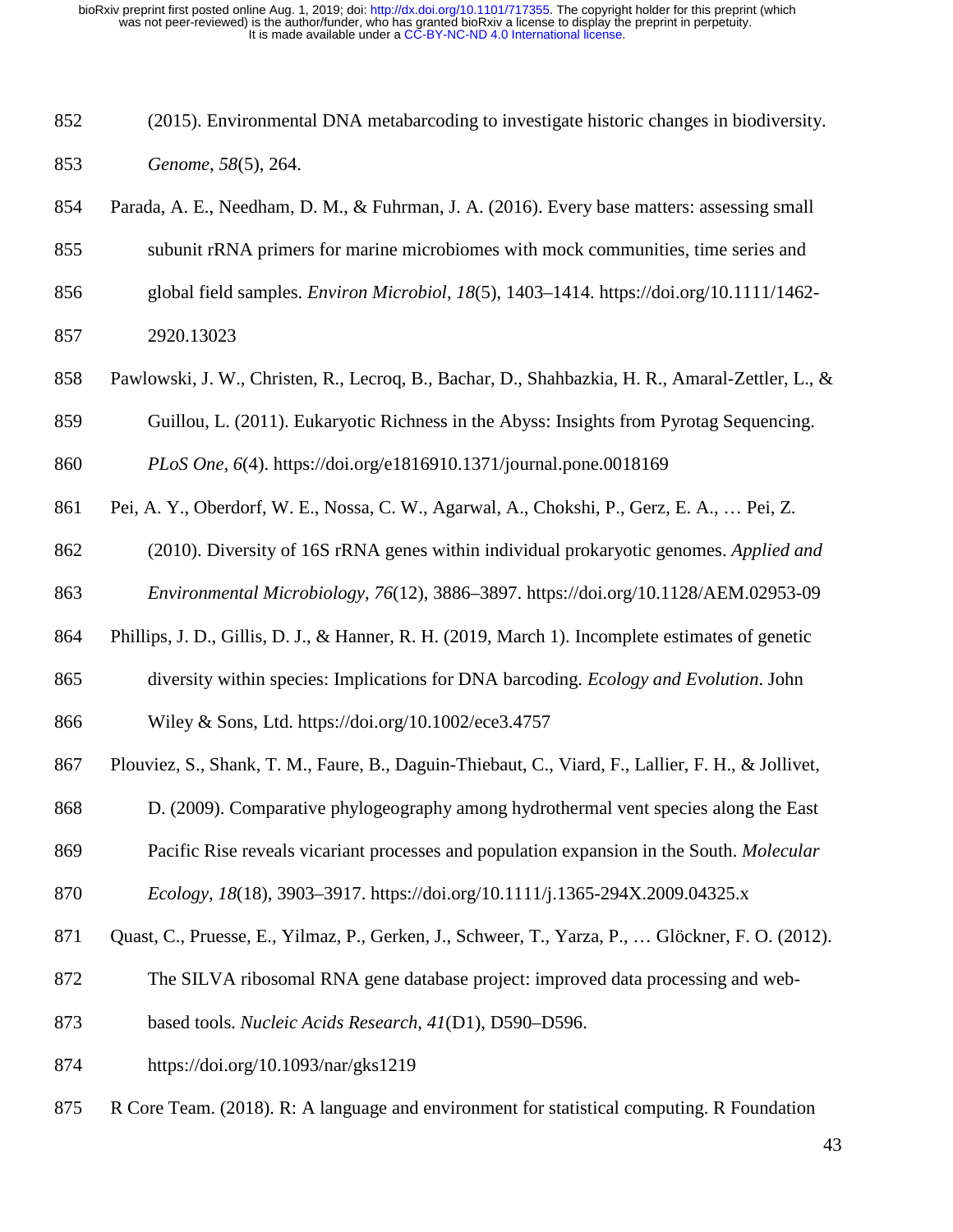876 for Statistical Computing, Vienna, Austria.

- 877 Salazar, G., Cornejo-Castillo, F. M., Benitez-Barrios, V., Fraile-Nuez, E., Alvarez-Salgado, X.
- 878 A., Duarte, C. M., … Acinas, S. G. (2016). Global diversity and biogeography of deep-sea
- 879 pelagic prokaryotes. *Isme Journal*, *10*(3), 596–608. https://doi.org/10.1038/ismej.2015.137
- 880 Schloss, P. D., Westcott, S. L., Ryabin, T., Hall, J. R., Hartmann, M., Hollister, E. B., … Weber,
- 881 C. F. (2009). Introducing mothur: Open-source, platform-independent, community-
- 882 supported software for describing and comparing microbial communities. *Applied and*
- 883 *Environmental Microbiology*, *75*(23), 7537–7541. https://doi.org/10.1128/AEM.01541-09
- 884 Shapiro, B. J., Leducq, J. B., & Mallet, J. (2016). What Is Speciation? *PLoS Genetics*, *12*(3),
- 885 e1005860. https://doi.org/10.1371/journal.pgen.1005860
- 886 Sinniger, F., Pawlowski, J. W., Harii, S., Gooday, A. J., Yamamoto, H., Chevaldonné, P., …
- 887 Creer, S. (2016). Worldwide analysis of sedimentary DNA reveals major gaps in taxonomic
- 888 knowledge of deep-sea benthos. *Frontiers in Marine Science*, *3*(June), 92.
- 889 https://doi.org/10.3389/FMARS.2016.00092
- 890 Slon, V., Hopfe, C., Weiß, C. L., Mafessoni, F., de la Rasilla, M., Lalueza-Fox, C., … Meyer, M.
- 891 (2017). Neandertal and Denisovan DNA from Pleistocene sediments. *Science (New York,*
- 892 *N.Y.)*, *356*(6338), 605–608. https://doi.org/10.1126/science.aam9695
- 893 Sokal, R. R., & Crovello, T. J. (1970). The Biological Species Concept : A Critical Evaluation. 894 *The American Naturalist*, *104*(936), 127–153.
- 895 Song, H., Buhay, J. E., Whiting, M. F., & Crandall, K. A. (2008). Many species in one: DNA
- 896 barcoding overestimates the number of species when nuclear mitochondrial pseudogenes are
- 897 coamplified. *Proceedings of the National Academy of Sciences of the United States of*
- 898 *America*, *105*(36), 13486–13491. https://doi.org/10.1073/pnas.0803076105
- 899 Stat, M., Huggett, M. J., Bernasconi, R., Dibattista, J. D., Berry, T. E., Newman, S. J., … Bunce,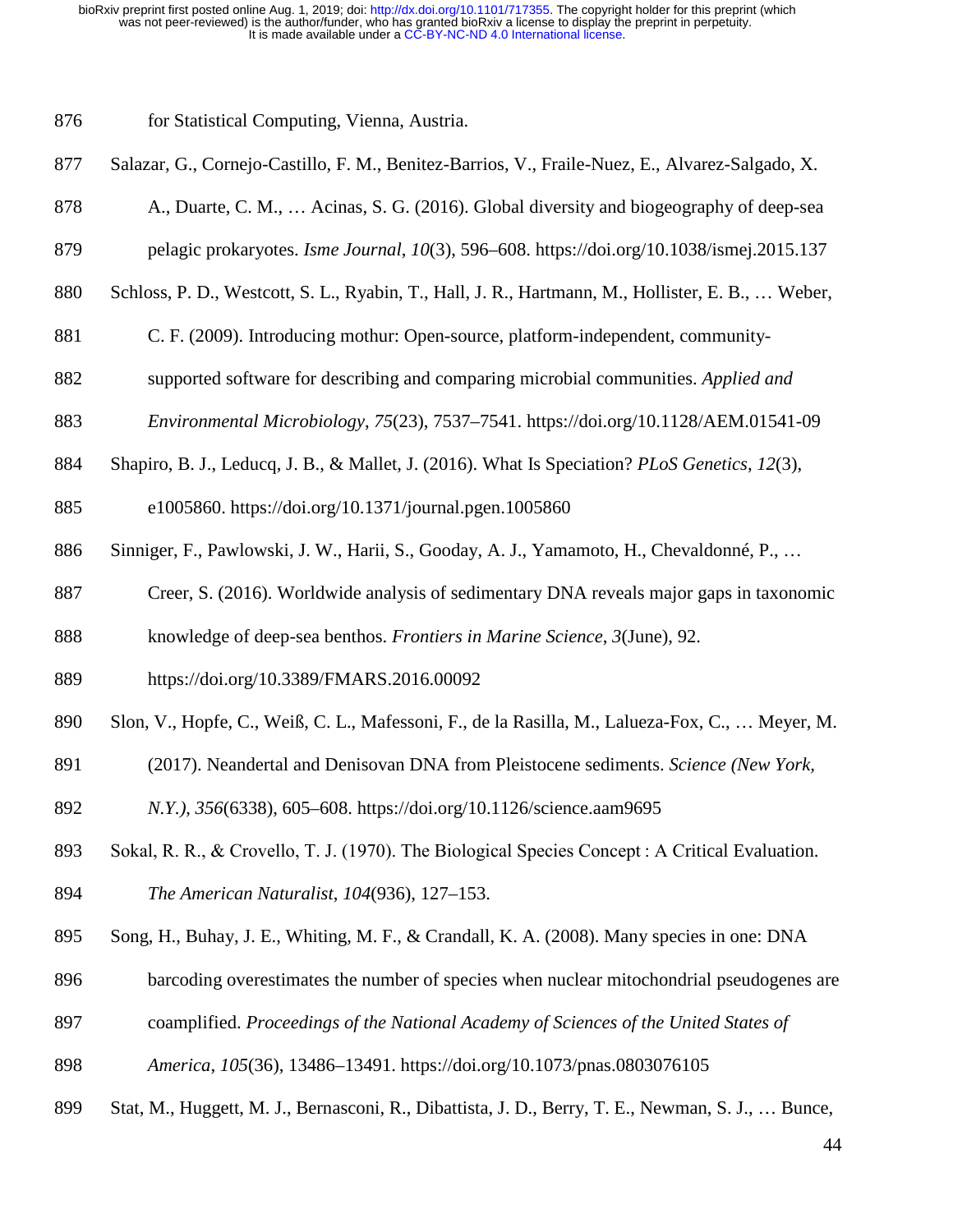- 900 M. (2017). Ecosystem biomonitoring with eDNA: metabarcoding across the tree of life in a
- 901 tropical marine environment. *Scientific Reports*, *7*. https://doi.org/10.1038/s41598-017-
- 902 12501-5
- 903 Taberlet, P., Coissac, E., Hajibabaei, M., & Rieseberg, L. H. (2012). Environmental DNA.

904 *Molecular Ecology*, *21*(8), 1789–1793. https://doi.org/10.1111/j.1365-294X.2012.05542.x

- 905 Tang, C. Q., Leasi, F., Obertegger, U., Kieneke, A., Barraclough, T. G., & Fontaneto, D. (2012).
- 906 The widely used small subunit 18S rDNA molecule greatly underestimates true diversity in
- 907 biodiversity surveys of the meiofauna. *Proceedings of the National Academy of Sciences of*
- 908 *the United States of America*, *109*(40), 16208–16212.
- 909 https://doi.org/10.1073/pnas.1209160109
- 910 Valentini, A., Pompanon, F., & Taberlet, P. (2009, February 1). DNA barcoding for ecologists.
- 911 *Trends in Ecology and Evolution*. Elsevier Current Trends.
- 912 https://doi.org/10.1016/j.tree.2008.09.011
- 913 Valentini, A., Taberlet, P., Miaud, C., Civade, R., Herder, J., Thomsen, P. F., … Dejean, T.
- 914 (2016). Next-generation monitoring of aquatic biodiversity using environmental DNA
- 915 metabarcoding. *Molecular Ecology*, *25*(4), 929–942. https://doi.org/10.1111/mec.13428
- 916 Wangensteen, O. S., & Turon, X. (2016). Metabarcoding Techniques for Assessing Biodiversity
- 917 of Marine Animal Forests. In S. Rossi, L. Bramanti, A. Gori, & C. Orejas Saco del Valle
- 918 (Eds.), *Marine Animal Forests* (pp. 1–29). Cham: Springer International Publishing.
- 919 https://doi.org/10.1007/978-3-319-17001-5\_53-1
- 920 Xiong, W., & Zhan, A. (2018). Testing clustering strategies for metabarcoding-based
- 921 investigation of community–environment interactions. *Molecular Ecology Resources*, *18*(6),
- 922 1326–1338. https://doi.org/10.1111/1755-0998.12922
- 923 Yoccoz, N. G., Brathen, K. A., Gielly, L., Haile, J., Edwards, M. E., Goslar, T., … Taberlet, P.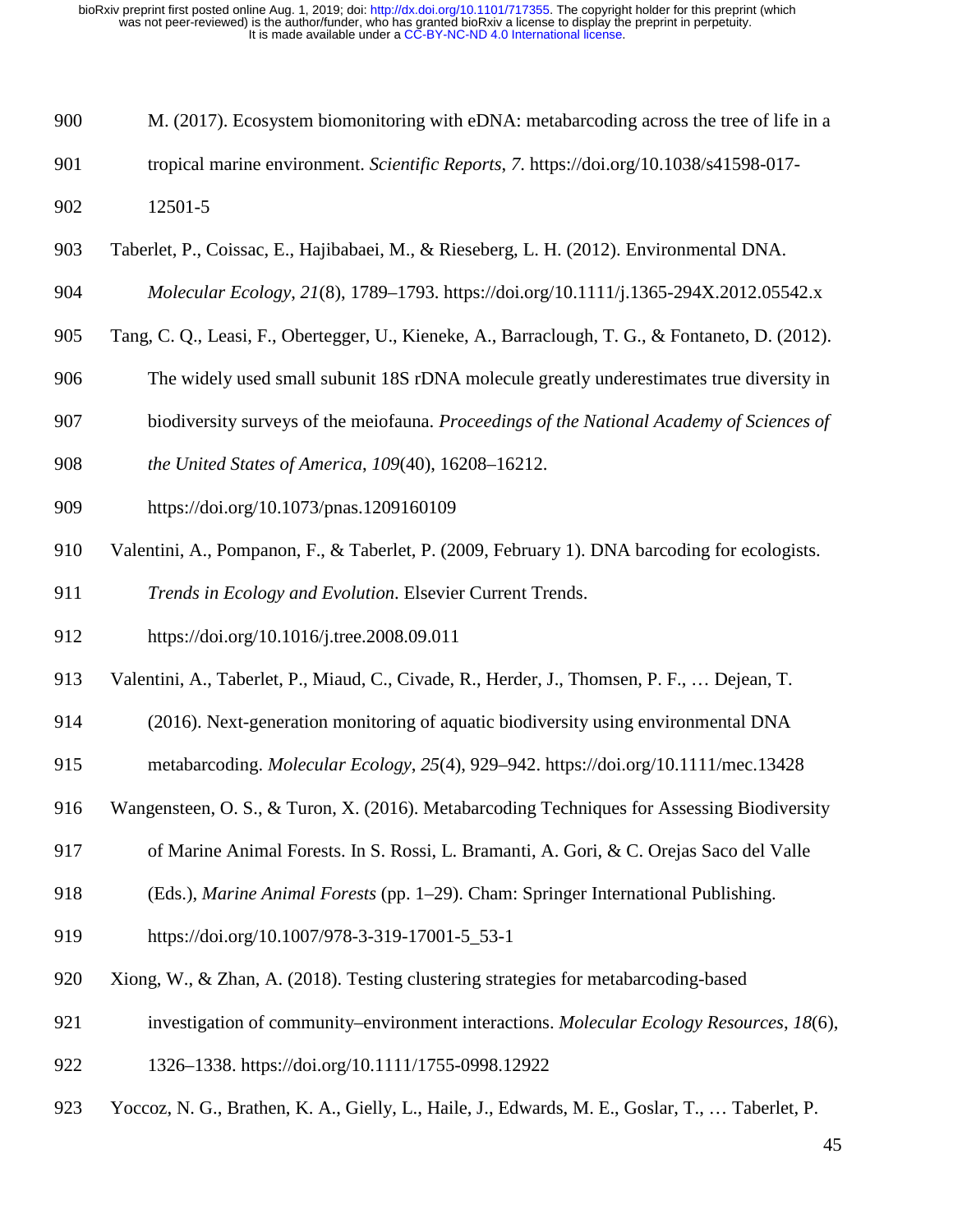- 924 (2012). DNA from soil mirrors plant taxonomic and growth form diversity. *Molecular*
- 925 *Ecology*, *21*(15), 3647–3655. https://doi.org/10.1111/j.1365-294X.2012.05545.x
- 926 Yu, D. W., Ji, Y., Emerson, B. C., Wang, X., Ye, C., Yang, C., & Ding, Z. (2012). Biodiversity
- 927 soup: metabarcoding of arthropods for rapid biodiversity assessment and biomonitoring.
- 928 *Methods in Ecology and Evolution*, *3*(4), 613–623. https://doi.org/10.1111/j.2041-
- 929 210X.2012.00198.x
- 930 Zhan, A., Bailey, S. A., Heath, D. D., & Macisaac, H. J. (2014). Performance comparison of
- 931 genetic markers for high-throughput sequencing-based biodiversity assessment in complex
- 932 communities. *Molecular Ecology Resources*, *14*(5), 1049–1059.
- 933 https://doi.org/10.1111/1755-0998.12254
- 934 Zinger, L., Chave, J., Coissac, E., Iribar, A., Louisanna, E., Manzi, S., … Taberlet, P. (2016).
- 935 Extracellular DNA extraction is a fast, cheap and reliable alternative for multi-taxa surveys
- 936 based on soil DNA. *Soil Biology and Biochemistry*, *96*, 16–19.
- 937 https://doi.org/10.1016/j.soilbio.2016.01.008
- 938

#### 939 **DATA ACCESSIBILITY**

- 940 The data for this work can be accessed in the European Nucleotide Archive (ENA)
- 941 database (Study accession number will be given upon manuscript acceptance). The data set,
- 942 including sequences, databases, as well as raw and refined ASV/OTU tables, has been deposited
- 943 on [ftp://ftp.ifremer.fr/ifremer/dataref/bioinfo/merlin/abyss/BioinformaticPipelineComparisons/.](ftp://ftp.ifremer.fr/ifremer/dataref/bioinfo/merlin/abyss/BioinformaticPipelineComparisons/)
- 944 Bioinformatic scripts, config files, and R scripts are available on Gitlab
- 945 (https://gitlab.ifremer.fr/abyss-project/).